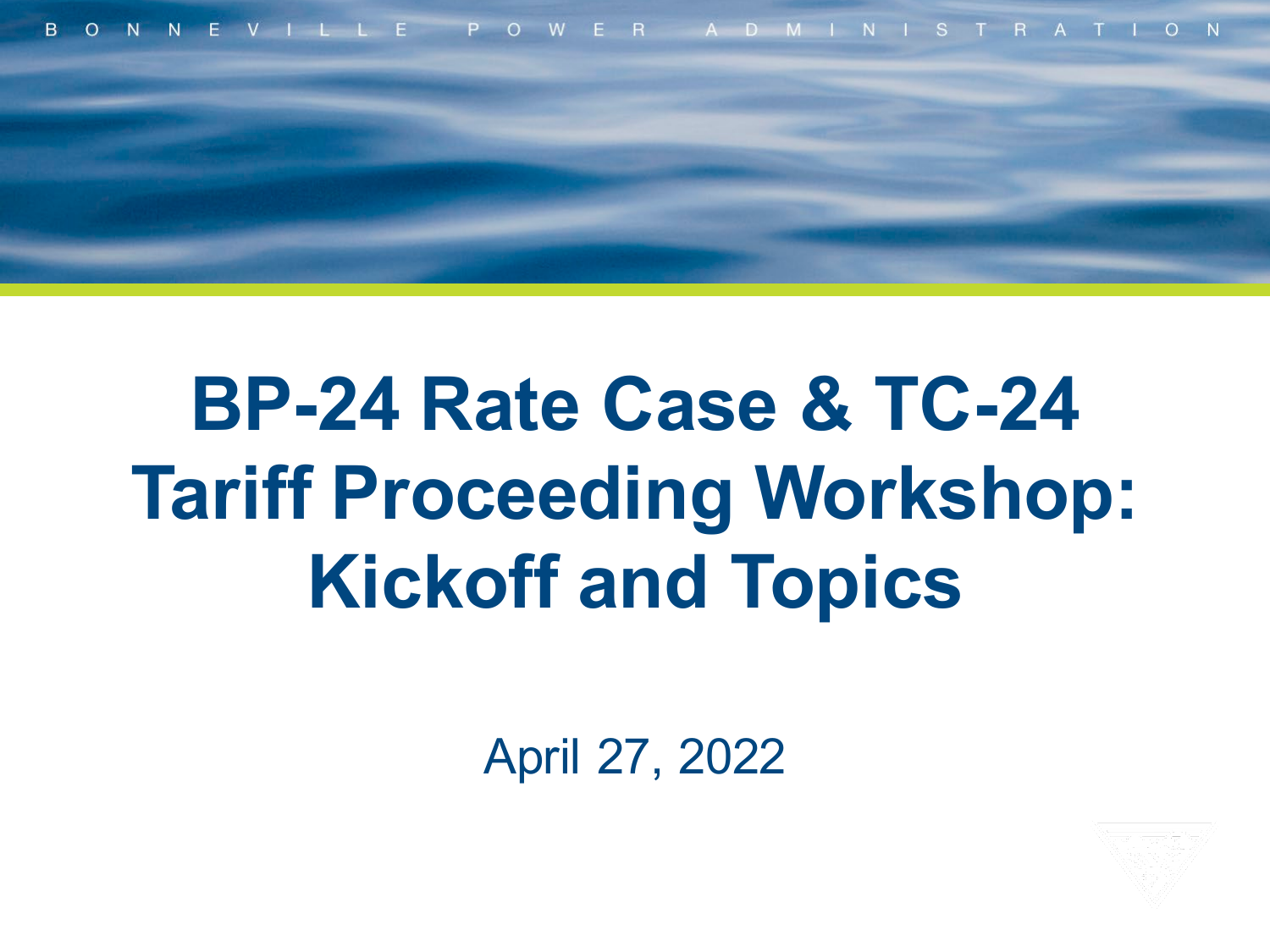#### **Agenda**

| TIME*                   | <b>TOPIC</b>                                                                             | <b>Presenter</b>                                   |  |
|-------------------------|------------------------------------------------------------------------------------------|----------------------------------------------------|--|
| $9:00$ to $9:10$ a.m.   | Introduction, Meeting Protocols and<br>Agenda                                            | Rebecca Fredrickson<br>Daniel Fisher               |  |
| 9:10 to 9:30 a.m.       | BP/TC Recap and Planning Timeline                                                        | Rebecca Fredrickson                                |  |
| $9:30$ to $10:00$ a.m.  | BP/TC-24 Pre-proceeding Workshops and<br><b>Topics</b>                                   | Miranda McGraw<br>Daniel Fisher<br>Melanie Bersaas |  |
| 10:00 to 10:30 a.m.     | BP-24 Topic - Gen Inputs: Operating<br>Reserves with Western Power Pool (WPP)            | Derrick Pleger                                     |  |
| 10:30 to 10:45 a.m.     | <b>Break</b>                                                                             |                                                    |  |
| $10:45$ to $11:30$ a.m. | TC-24 Topic - Conditional Reservation<br>Mike Steigerwald<br>Deadline for Daily Firm PTP |                                                    |  |
| 11:30 to 12:30 p.m.     | <b>LUNCH</b>                                                                             |                                                    |  |
| 12:30 to 2:00 p.m.      | Abbey Nulph<br>TC-24 Topic - Attachment C: Long-Term<br><b>ATC</b>                       |                                                    |  |
| $2:00$ to $2:30$ p.m.   | Wrap-up and Next Steps                                                                   |                                                    |  |

*\* Times are approximate*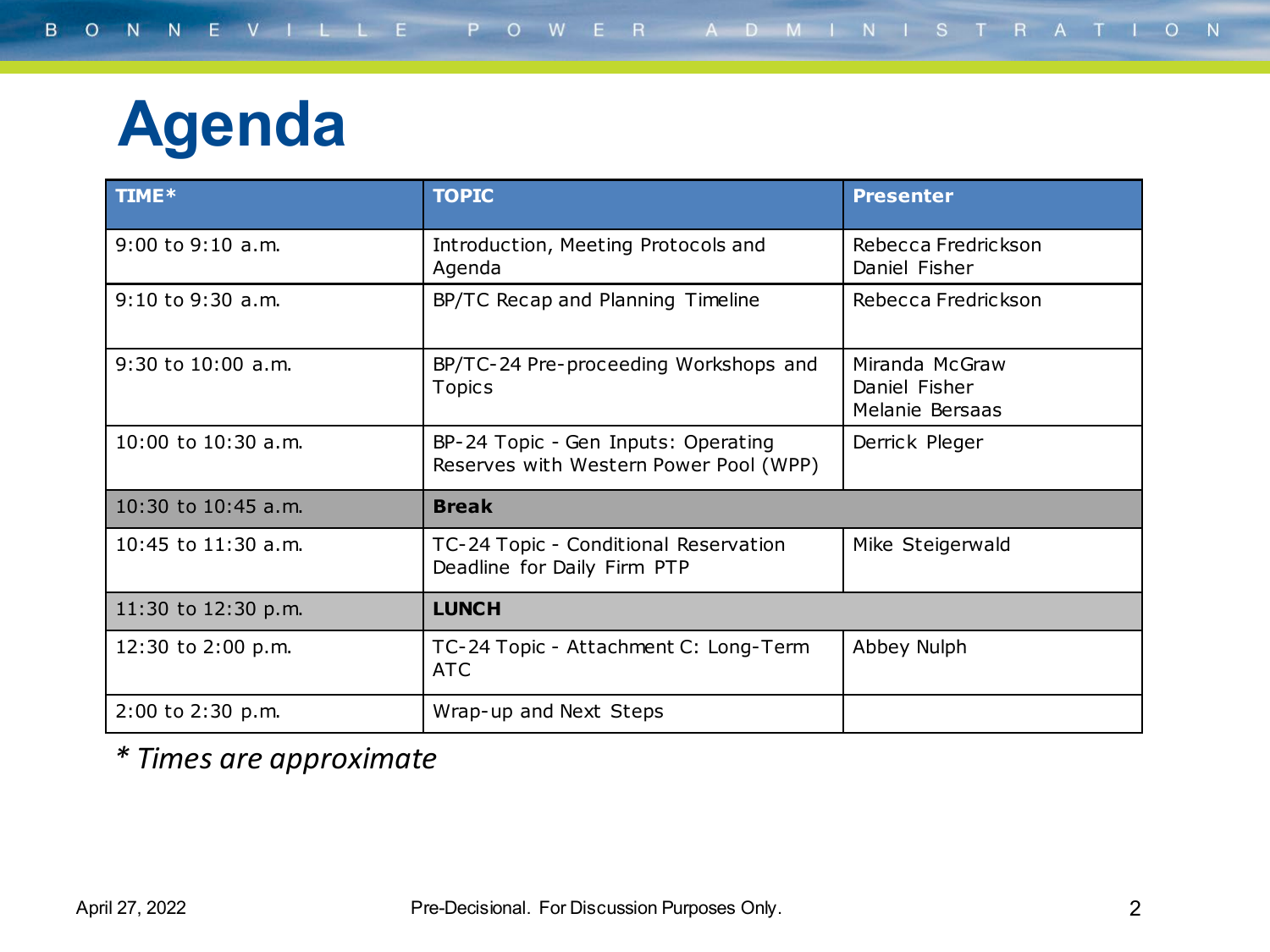

### **BP-24 and TC-24 Kickoff**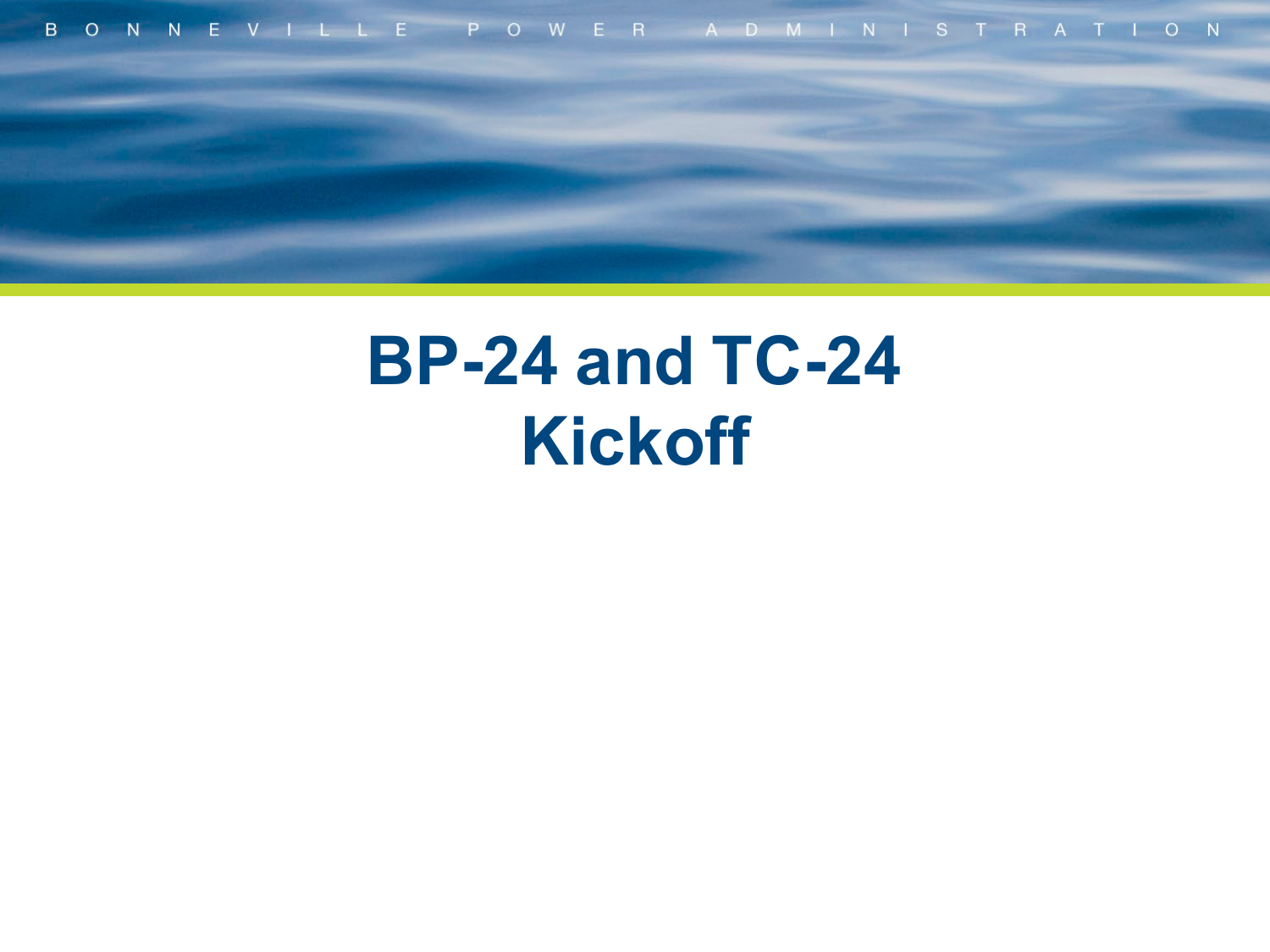## **BP/TC-22 Lessons Learned Survey Recap**

#### **Process Feedback:**

- Cadence useful for customers, challenging for BPA staff
- Work to spread issues out and start larger topics earlier
- Requested more BPA staff content preparation for customer-led meetings

#### **Technology Feedback:**

- WebEx platform worked for virtual meetings
- Enabling screen sharing within WebEx might be useful
- Consider recording workshops (not viable in Rates process)

**Customer Feedback**

#### **Virtual Environment Feedback:**

- Some interest in "networking" breaks in agenda, while others do not
- Encouraged to continue virtual options as a priority, even if in-person meeting are allowed

- Chat function in WebEx is useful for asking questions
- Increase prompts for when and how stakeholders can unmute to ask questions
- Focus on outreach to customers through AEs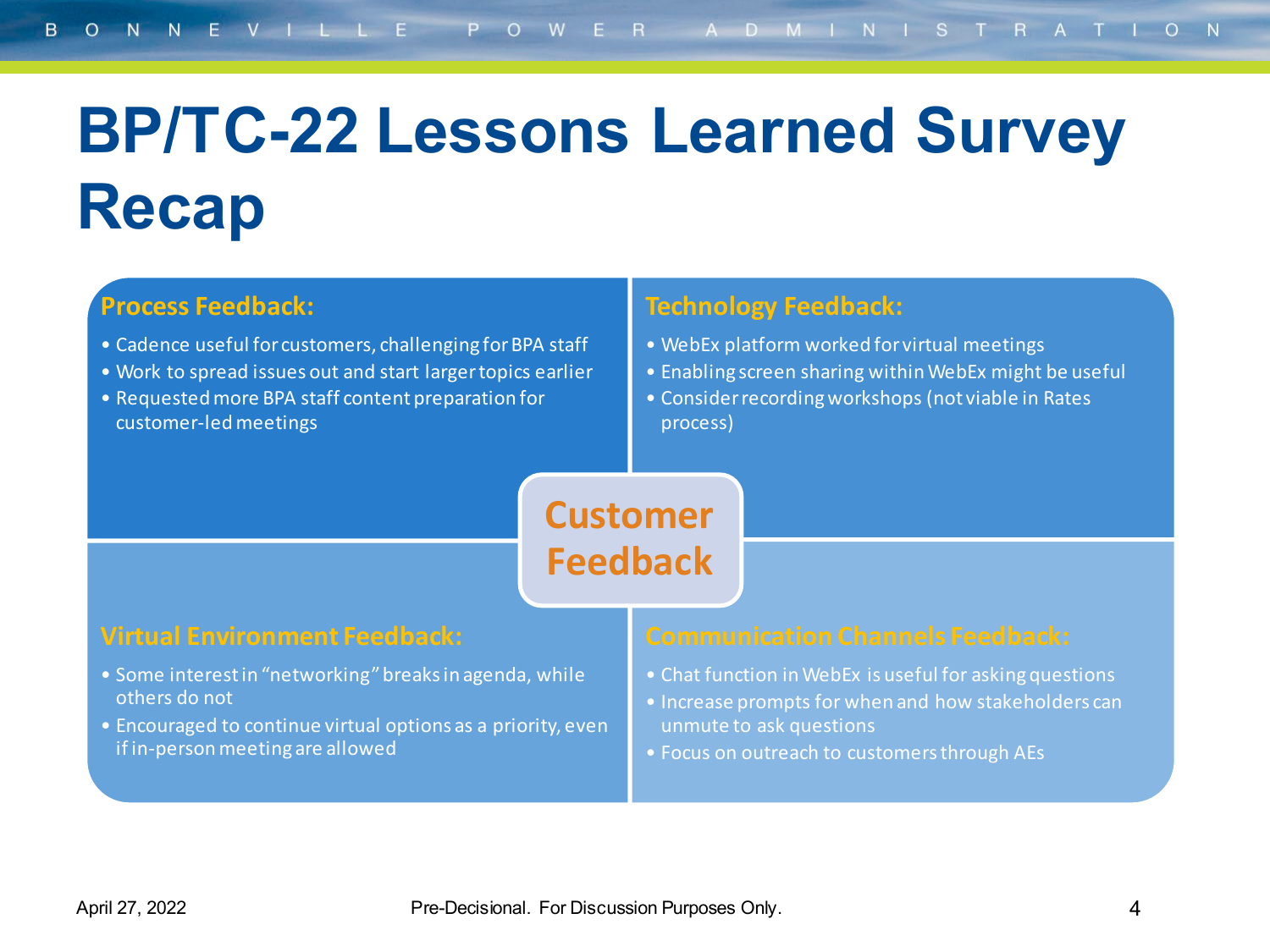### **Going Forward – Applying Lessons Learned**

- We will continue our cadence of monthly workshops, with a customer-led option following each one.
- We will continue to use the six step process on applicable issues.
- Routine issues and other forecasting assumptions (i.e., Revenues, LGIA, etc.) will not go through the full six step process.
- We are looking into options for providing in person discussions, when warranted and safe to do so.
- For virtual/hybrid workshops we will continue to use WebEx.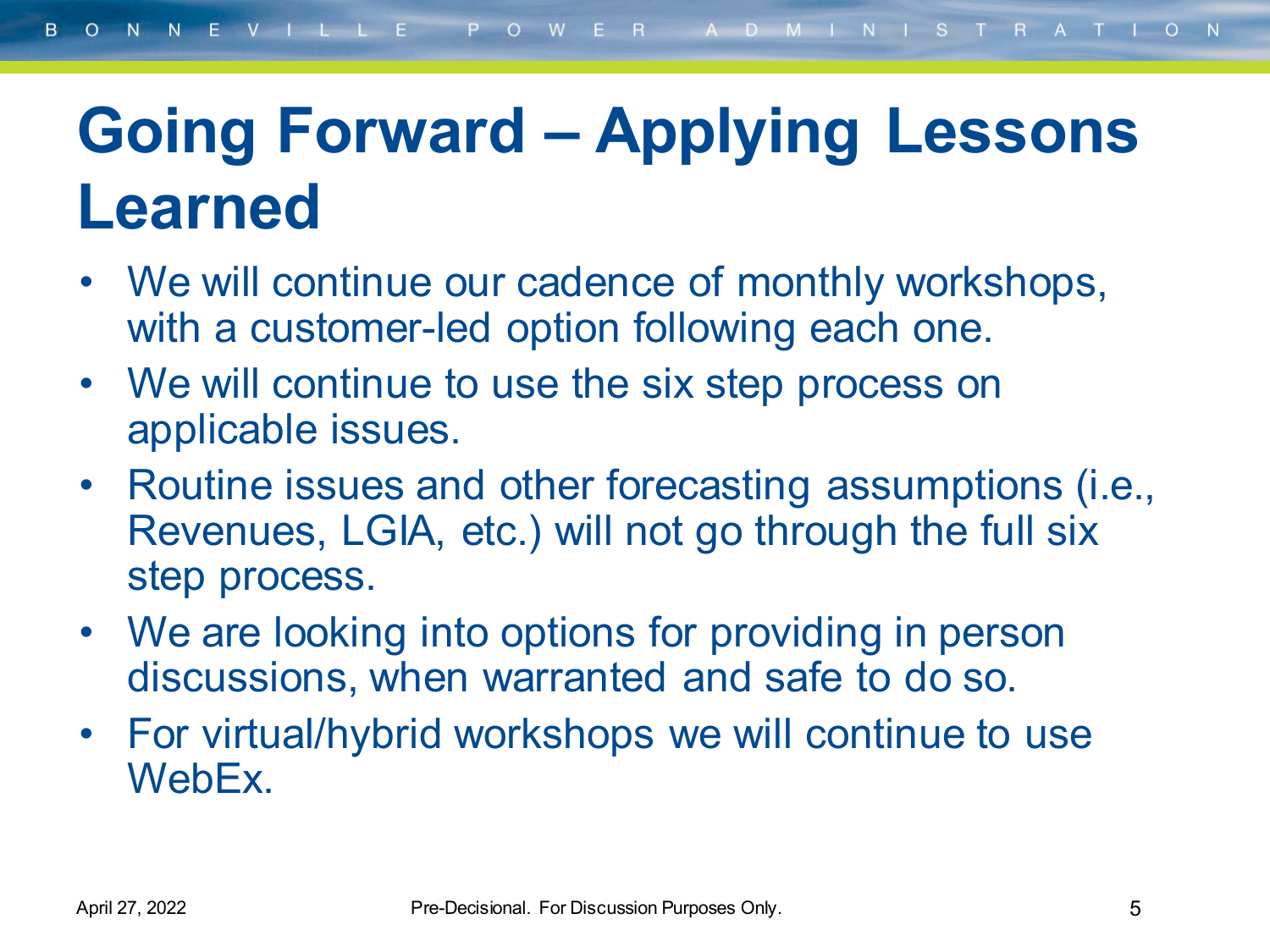## **Approach to Customer Engagement**

Most identified issues will be presented according to the following process at workshops (multiple steps might be addressed in a single workshop):



• Teams will follow the steps that may be covered in one workshop or more based on the complexity of the issue.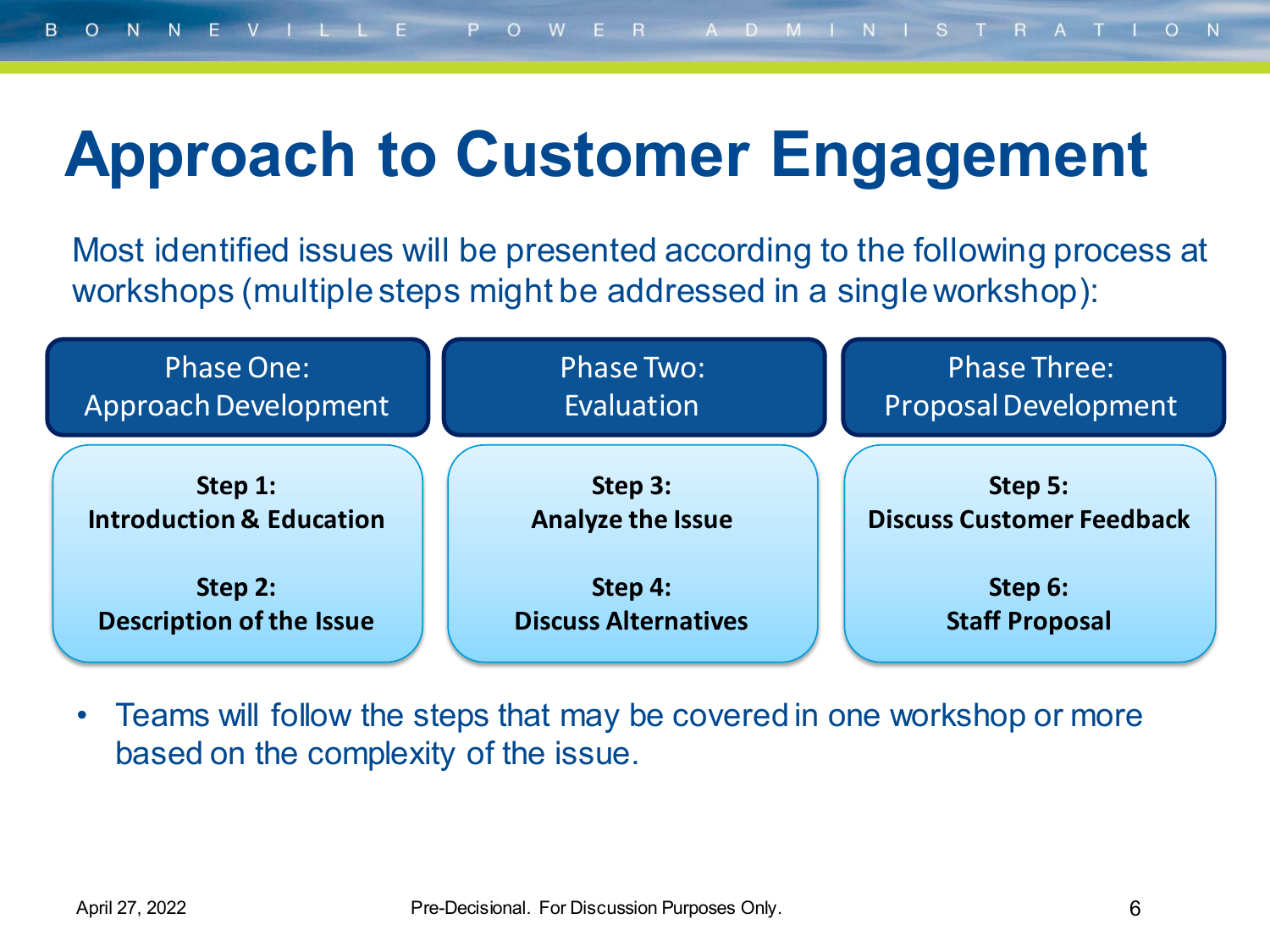#### **Customer Led Workshops**

- Within one week after every workshop, customers can request a Customer Led workshop that would focus on topics presented in the previous workshop.
- Customers should provide the topic and estimated time needed for discussion with BPA SMEs.
- BPA will not create new content this is an opportunity to ask further questions on materials previously presented.
- Opportunities for customers to present on topics of interest, where BPA will be in listening mode.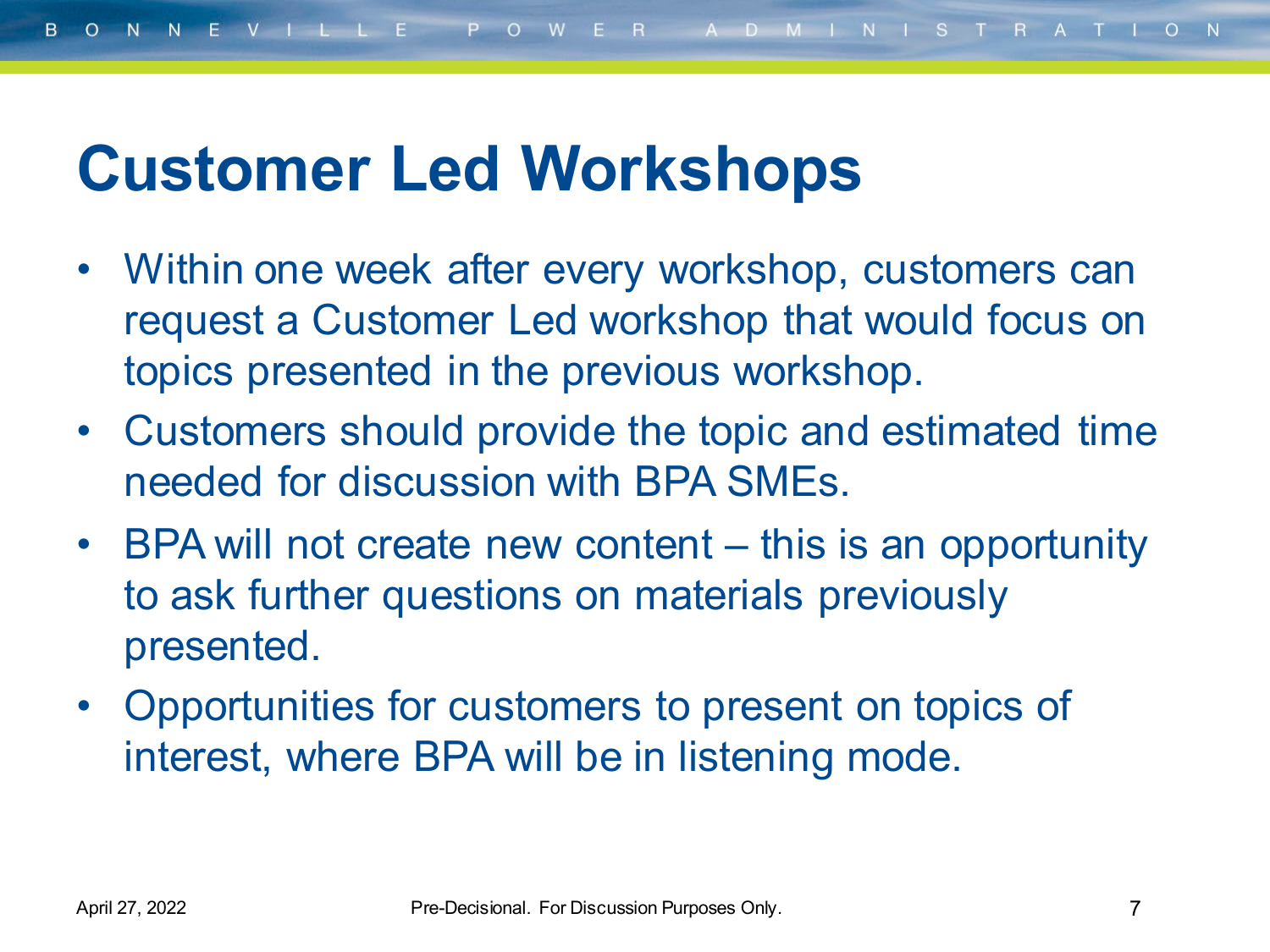#### **BP/TC-24 Pre-Proceeding Timeline**

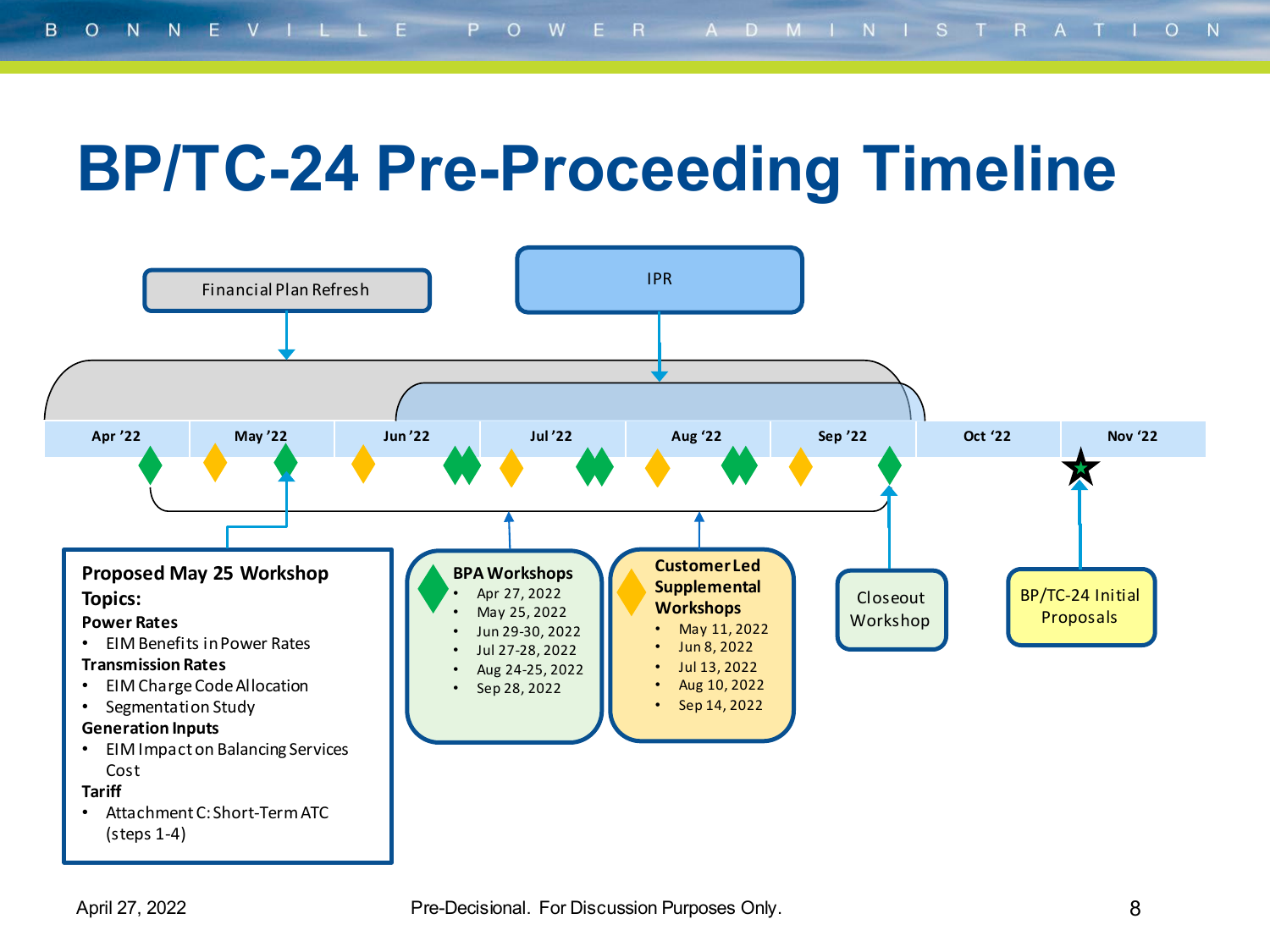

# **BP/TC-24 Pre-proceeding Workshops and Topics**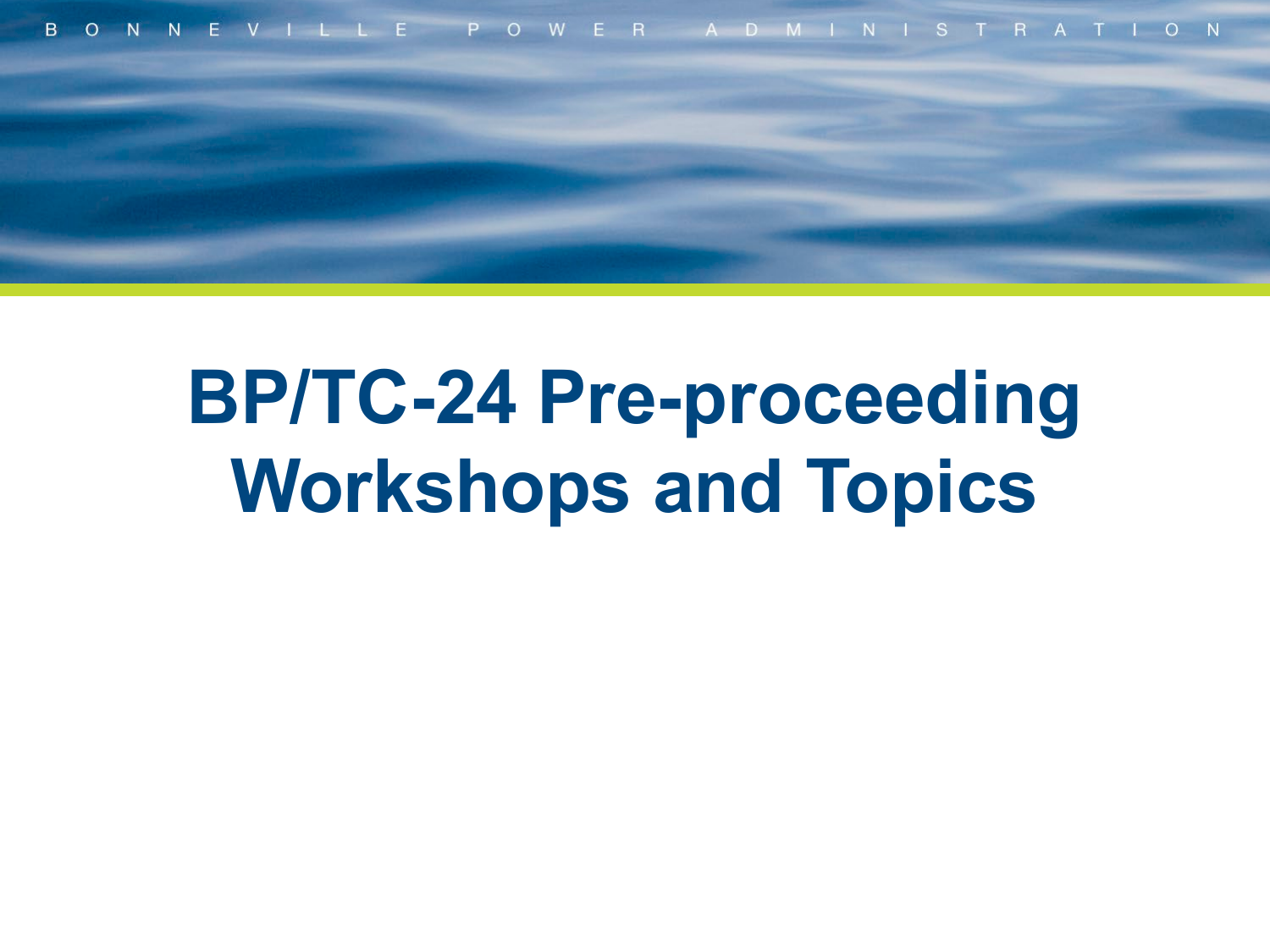#### **BP-24 Principles**

- Full and timely cost recovery.
- Lowest possible rates consistent with sound business principles (statutory requirement).
- Cost causation fairly allocate costs to customers based on proportionate use.
- Statutory requirement of equitable allocation.
- Simplicity, clarity, transparent public process, and feasibility of application and implementation.
- Balance/consider overall rate shock and rate stability from rate period to rate period.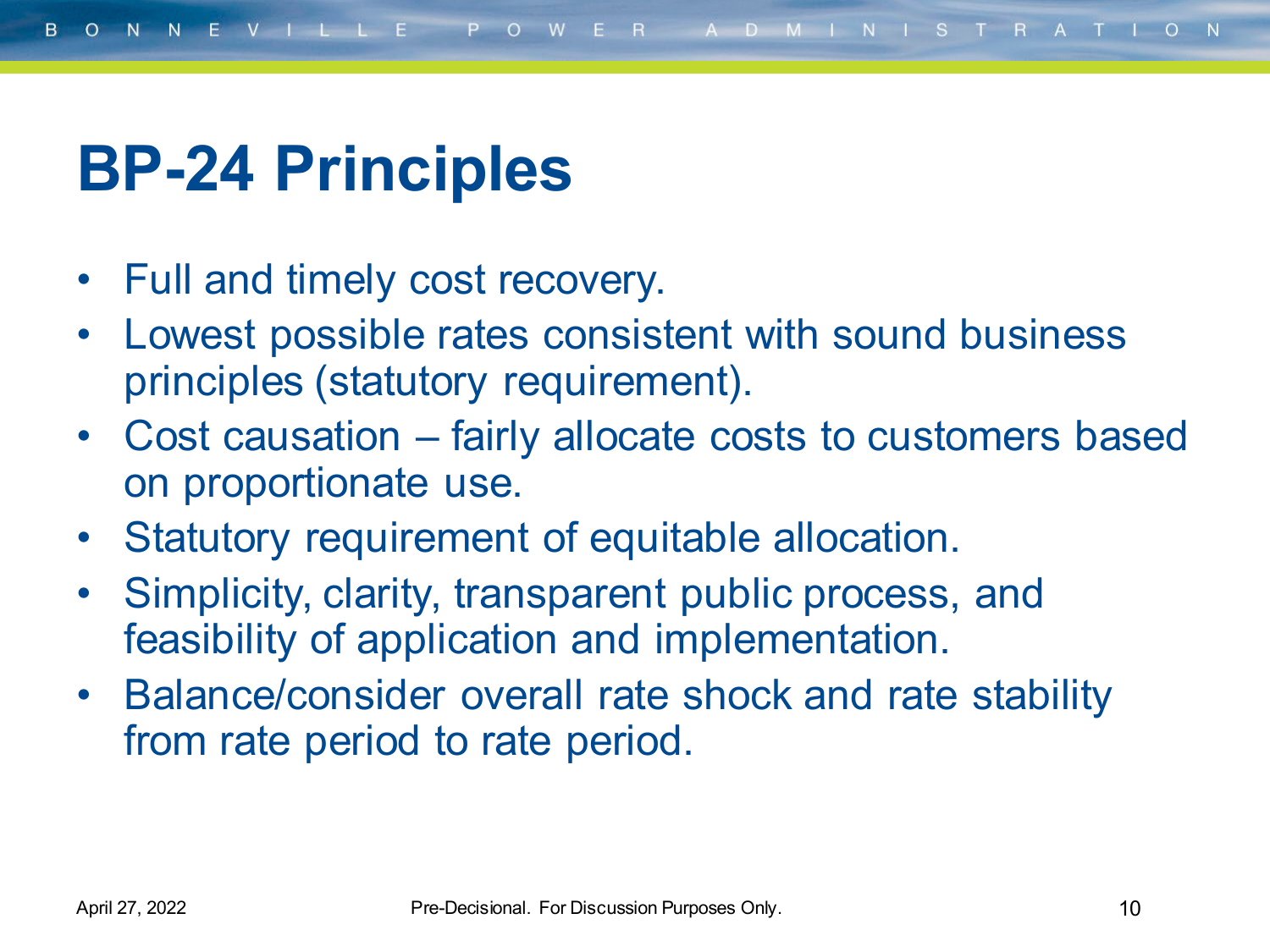#### **TC-24 Principles**

- Maintain a tariff that is consistent with the FERC *pro forma* tariff to the extent possible.
- BPA will consider differences from the FERC *pro forma* tariff if the difference is necessary to:
	- Implement BPA's statutory and legal obligations, authorities, or responsibilities;
	- Maintain the reliable and efficient operation of the federal system;
	- Prevent significant harm or provide significant benefit to BPA's mission or the region, including BPA's customers and stakeholders; or
	- Align with industry best practice when the FERC *pro forma* tariff is lagging behind industry best practice, including instances of BPA setting the industry best practice.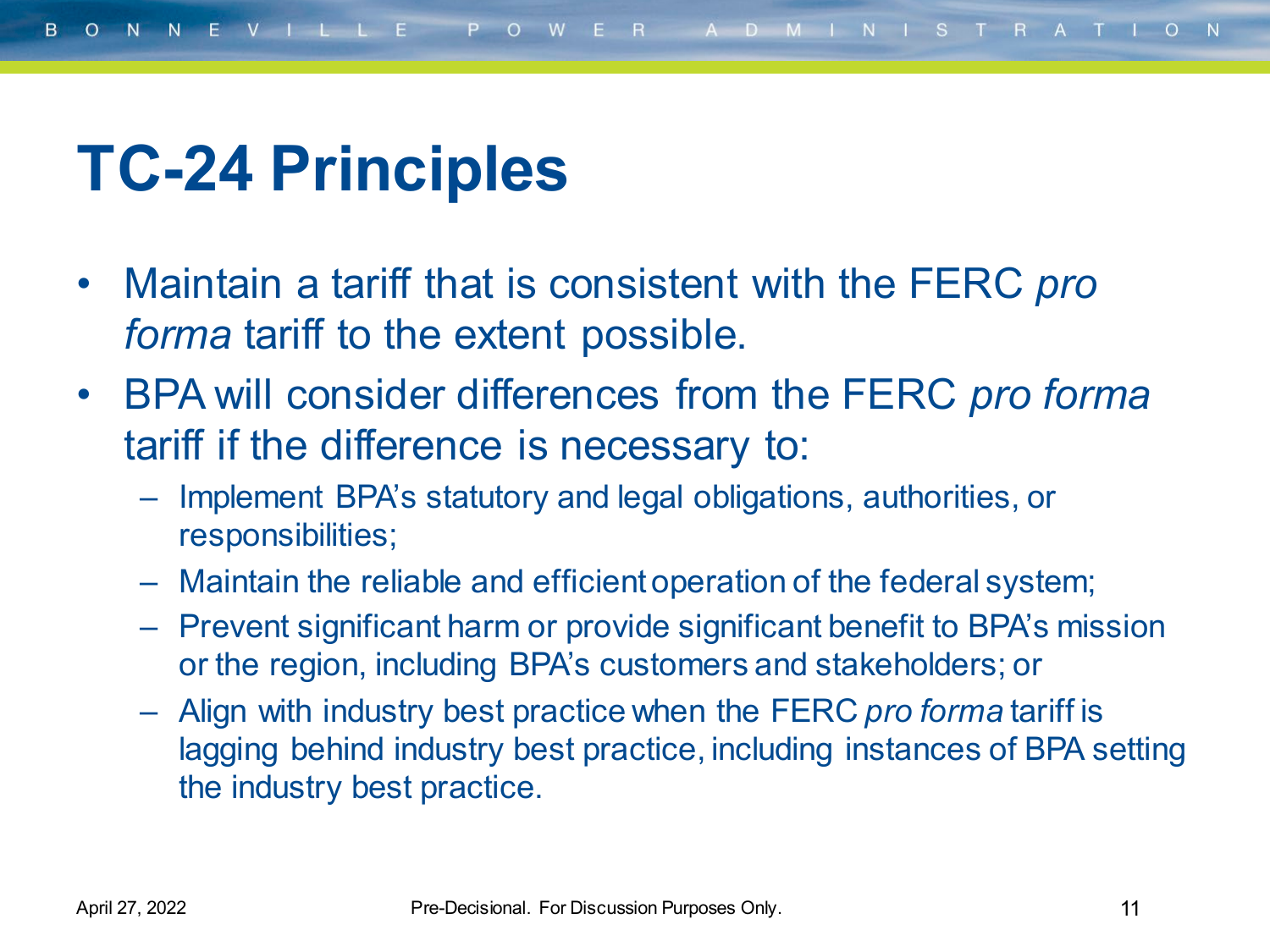#### **Power Rates Topics for BP-24**

- EIM Benefits in Power Rates
- Unauthorized Increase (UAI) Charge
- Tier 2 Rates
- Washington Cap-and-Invest Program

#### Standard workshop topics

- Loads & Resources
- Gas & Market Price Forecast
- Transfer Service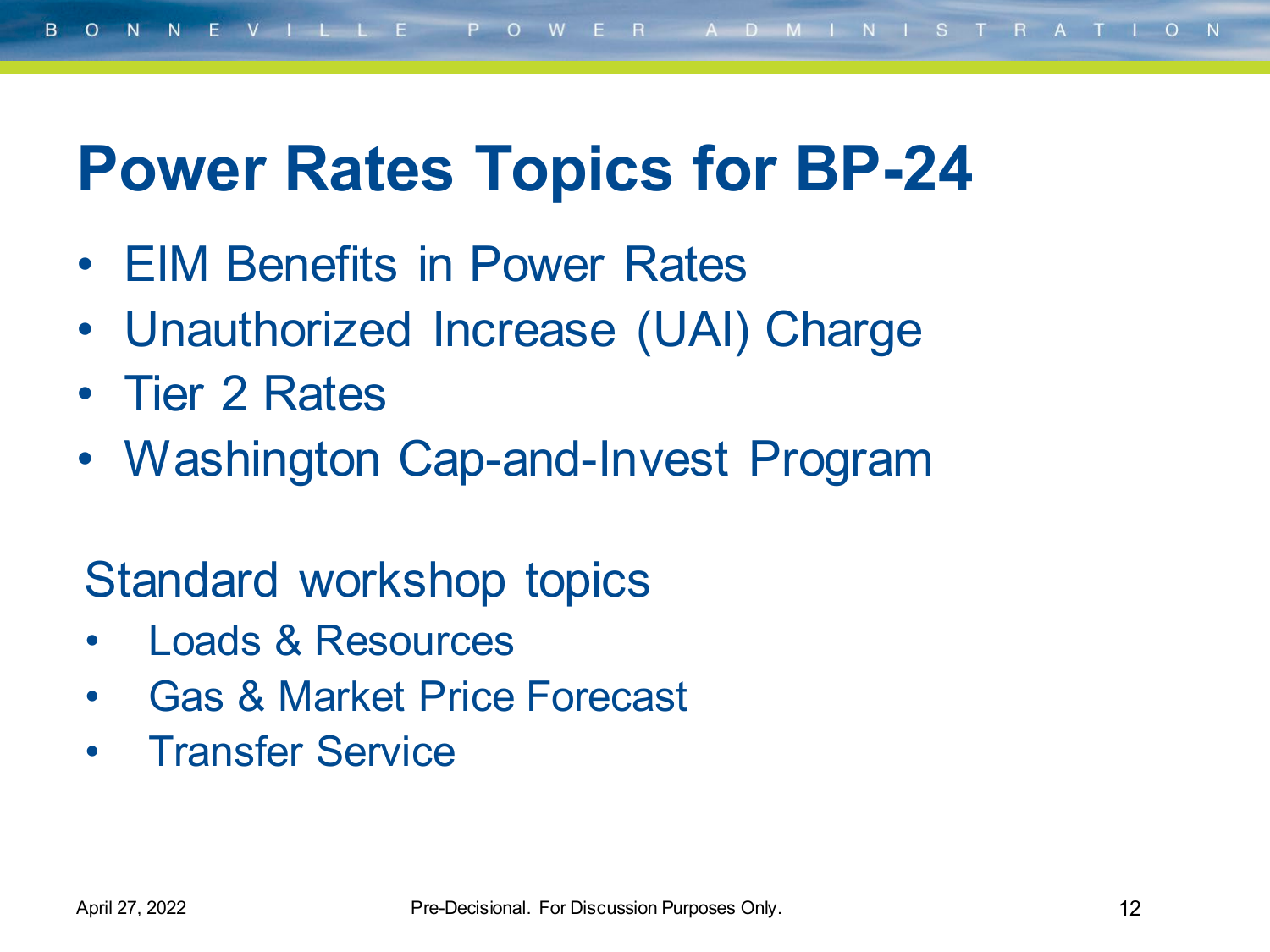#### **Transmission Rates Topics for BP-24**

- Standard workshop topics
	- Segmentation
	- Sales/Load Forecast Update
	- LGIA
- New workshop topics
	- EIM Charge Code Allocation
	- Eastern Intertie Process Update (BP-22 Settlement Commitment)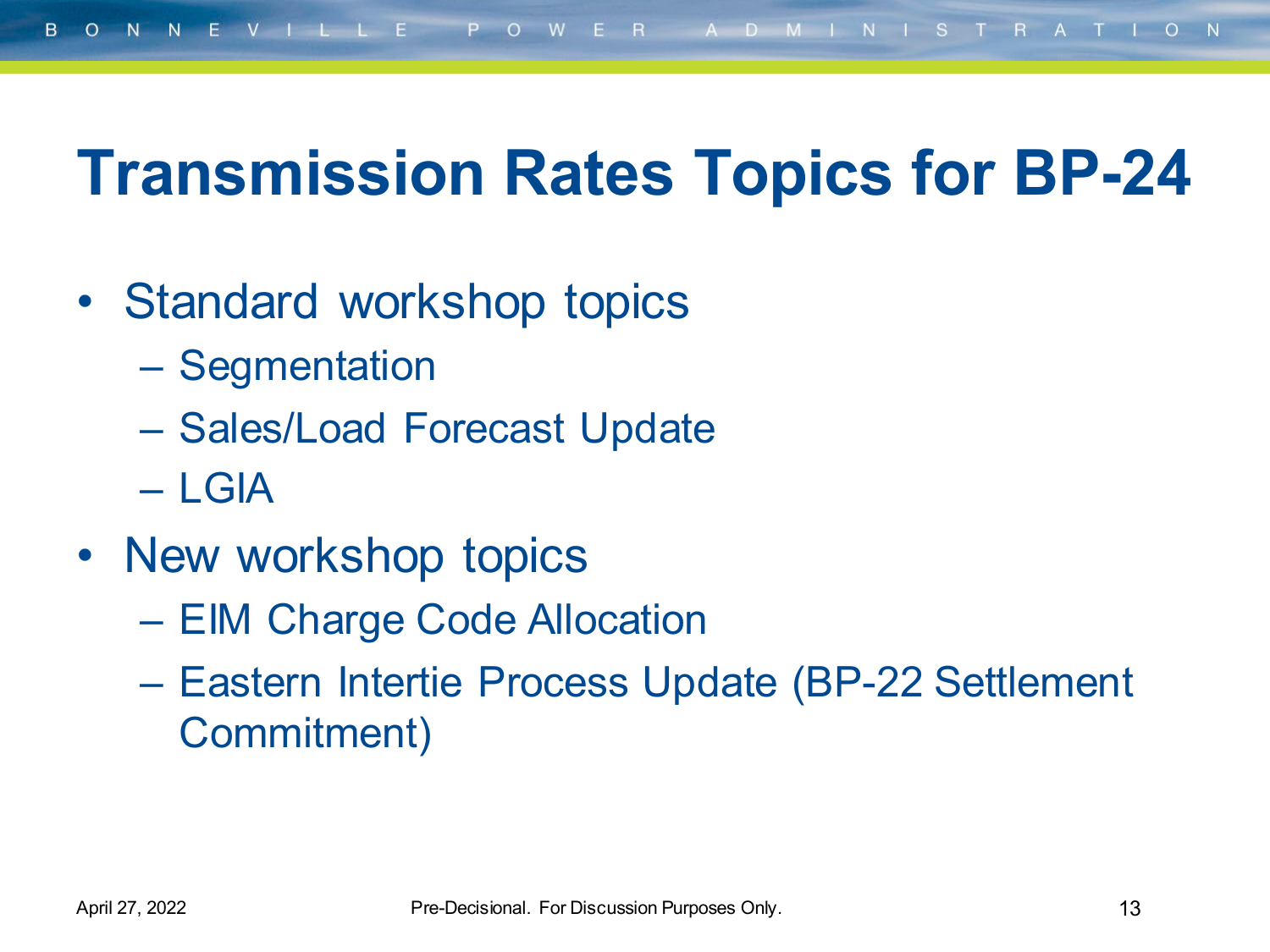### **Generation Inputs Topics for BP-24**

- Operating Reserves with Western Power Pool (WPP)
- Persistent Deviation / Intentional Deviation Review
- VERBS, DERBS, and Load Balancing Services (BP-22 Settlement Commitment)
- EIM Impact on Balancing Services Cost
- **Load Reliability Service**
- **Losses** 
	- Power's Capacity cost of providing losses (potentially)
	- Cost Recovery of Losses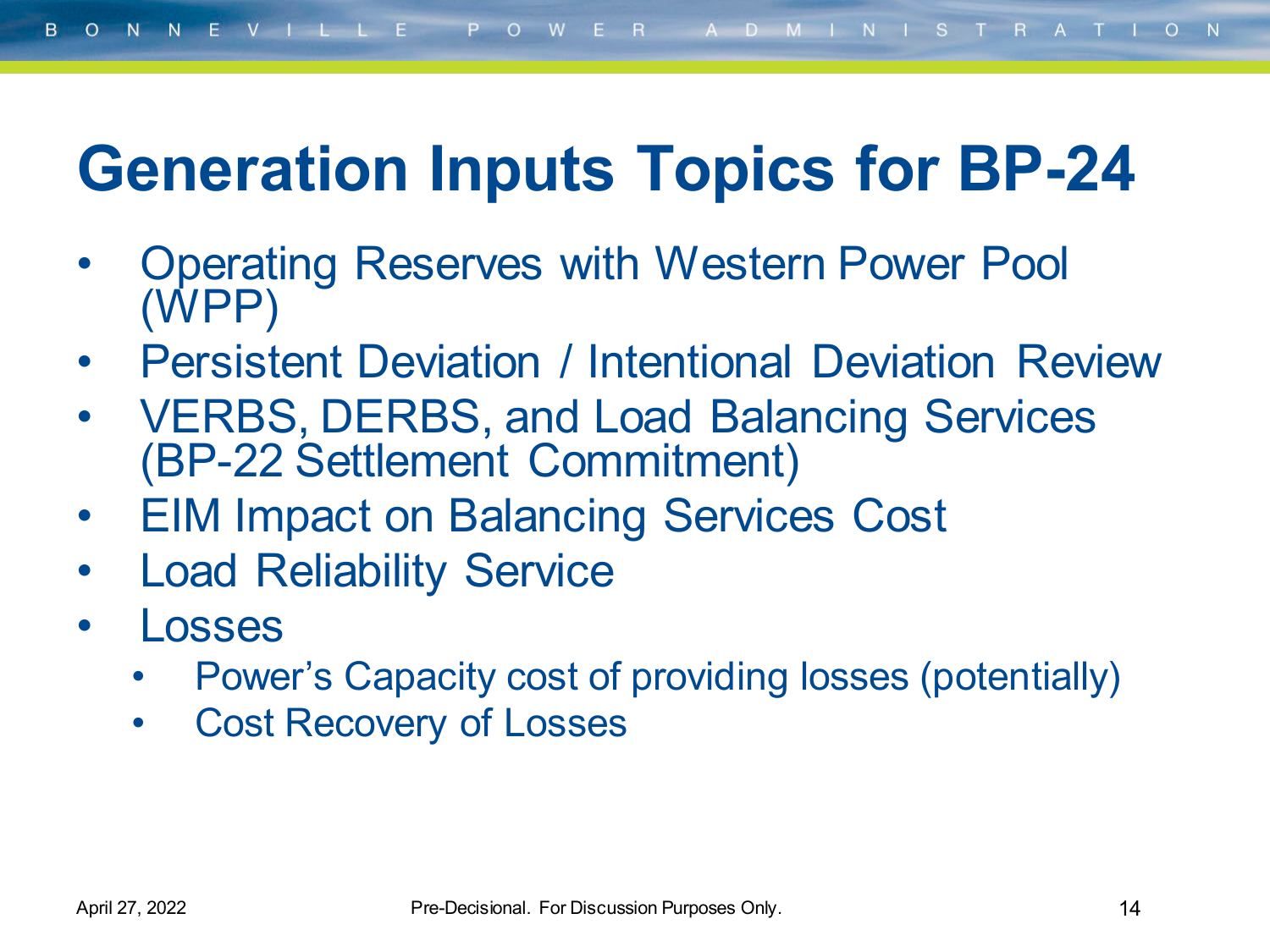### **Agency Topics for BP-24**

• Revenue Requirements

– Implementation of 2022 Financial Plan Refresh

• Risk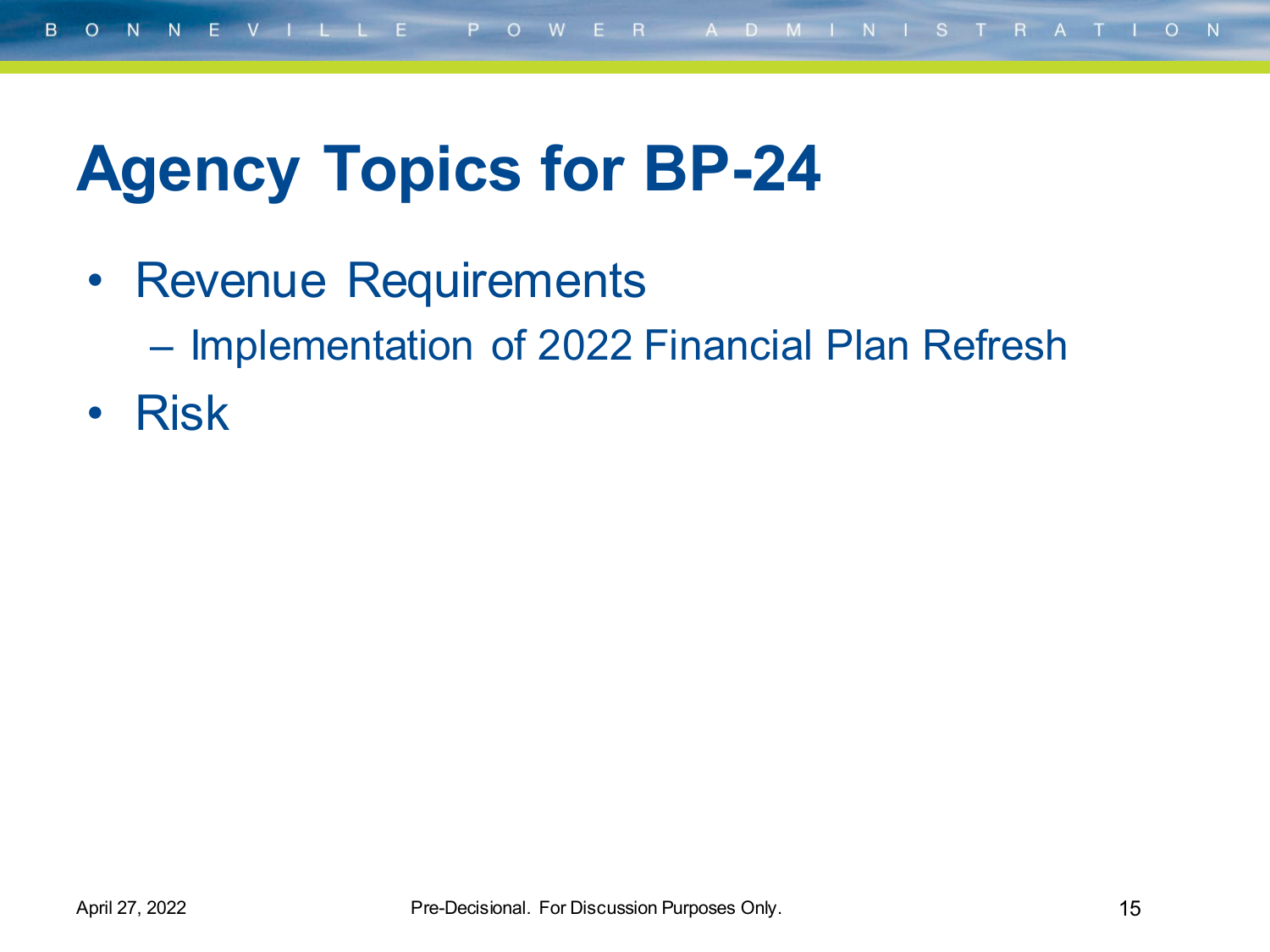### **Tariff Topics for TC-24**

- Attachment C: Short-Term ATC
- Attachment C: Long-Term ATC
- Conditional Reservation Deadline for Daily Firm PTP
- Generator Interconnection Process (LGIP/SGIP)
- Monthly Loss Factors on the Network Segment
- Utility and DSI Delivery Losses

#### **Inform Only**

- Miscellaneous Tariff Clean-up
- Order 881: Transmission Line Ratings
- EIM Resource Sufficiency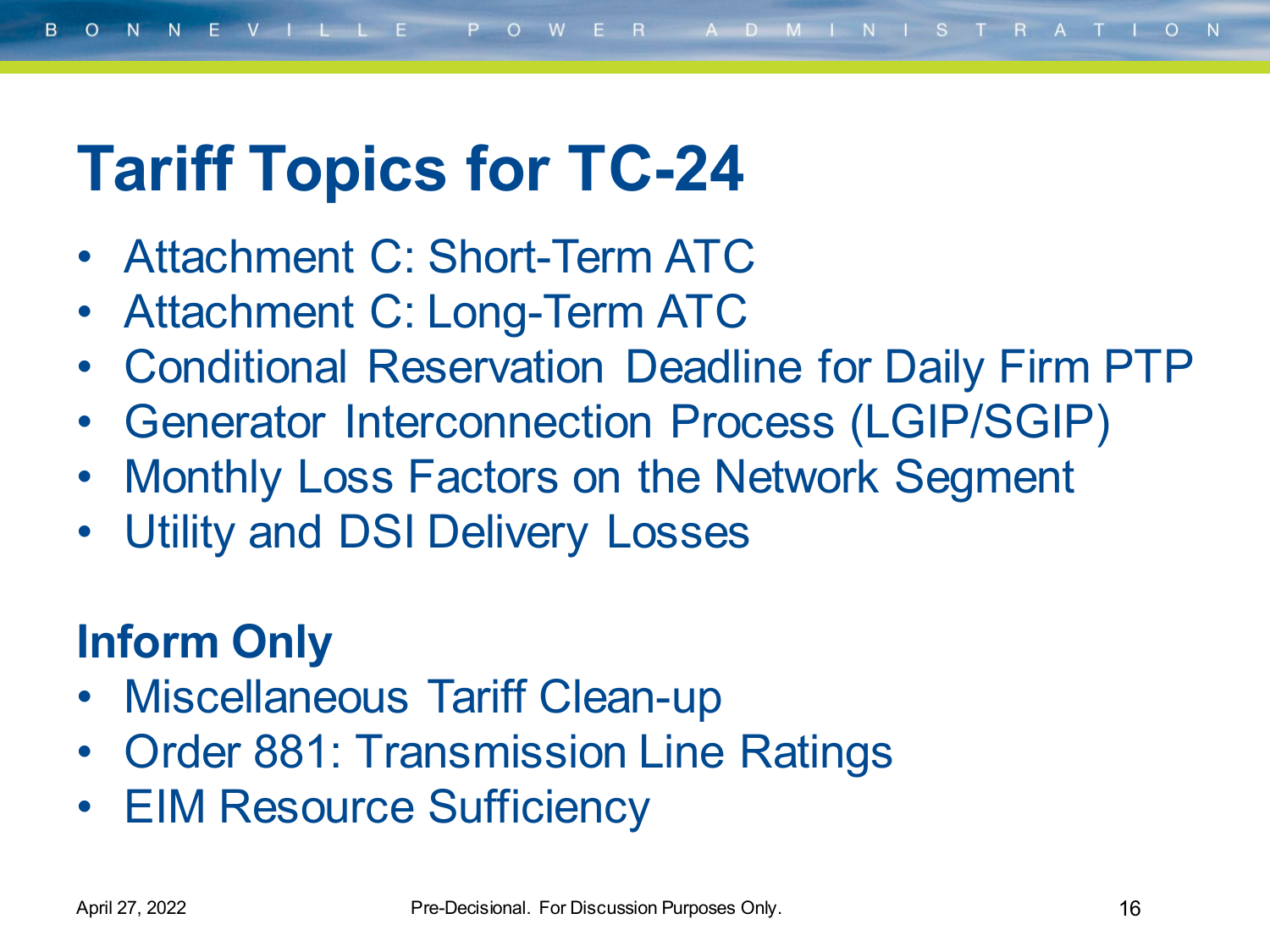#### **BP-24 & TC-24 Workshops: Proposed Dates for Rate and Tariff Topics**

| <b>Date</b>       | <b>Rate/Tariff Topics</b>                                                                                                                                                                                                                                                      |
|-------------------|--------------------------------------------------------------------------------------------------------------------------------------------------------------------------------------------------------------------------------------------------------------------------------|
| April 27<br>(Wed) | <b>Generation Inputs</b><br>• Operating Reserves with Western Power Pool (WPP)<br><b>Tariff</b><br>• Attachment C: Long-Term ATC (steps 1-5)<br>• Conditional Reservation Deadline for Daily Firm PTP (all steps)                                                              |
| May $25$<br>(Wed) | <b>Power Rates</b><br>• EIM Benefits in Power Rates<br><b>Transmission Rates</b><br>• EIM Charge Code Allocation<br>• Segmentation Study<br><b>Generation Inputs</b><br>• EIM Impact on Balancing Services Cost<br><b>Tariff</b><br>• Attachment C: Short-Term ATC (steps 1-4) |
| June 7<br>(Tues)  | • RHWM Process Workshop                                                                                                                                                                                                                                                        |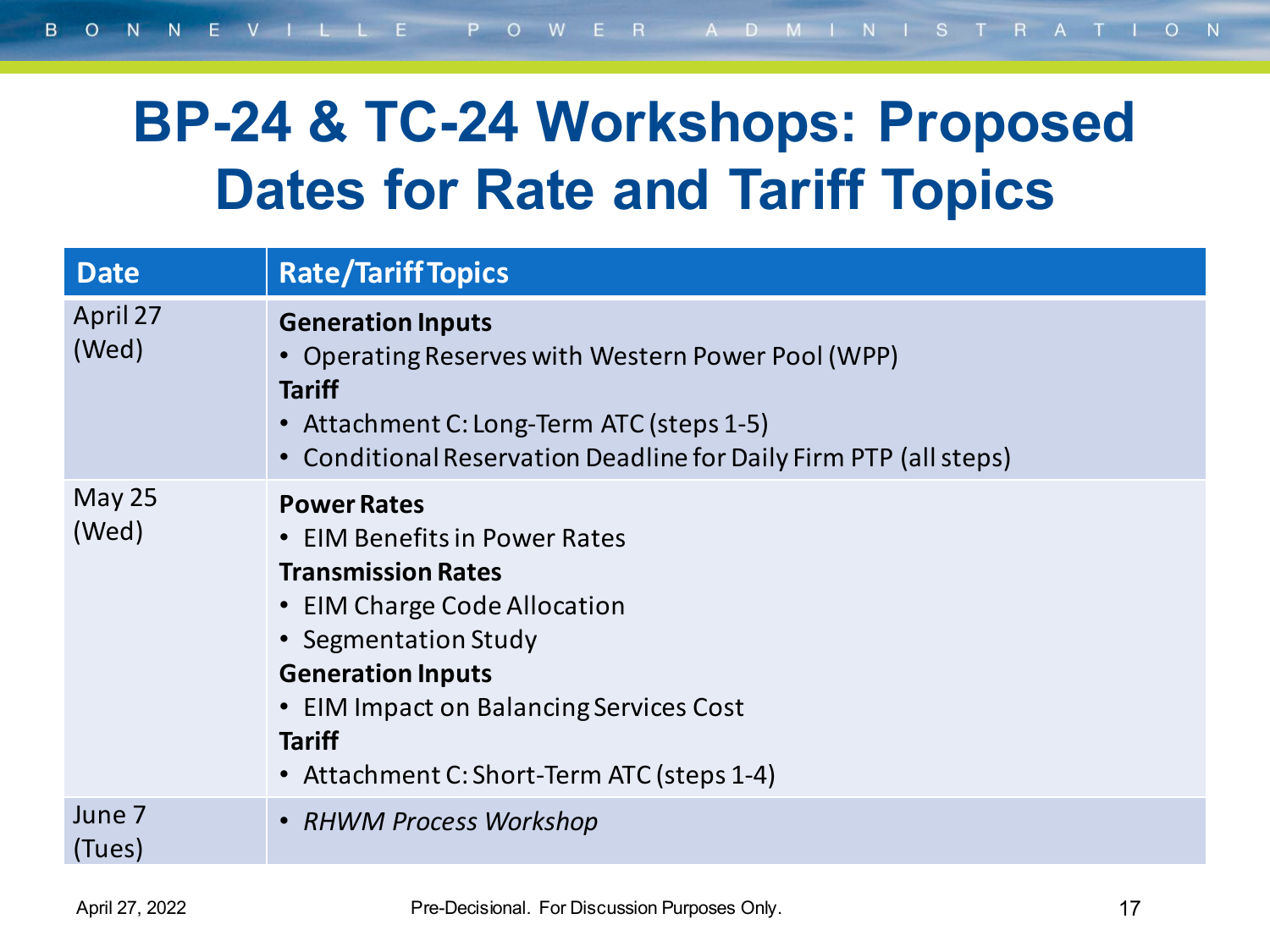#### **BP-24 & TC-24 Workshops: Proposed Dates for Rate and Tariff Topics (cont.)**

| <b>Date</b>            | <b>Rate/Tariff Topics</b>                                                                                                                                                                                                                                                                                                                                                                                                                                                                                                                                                                                                                             |    |
|------------------------|-------------------------------------------------------------------------------------------------------------------------------------------------------------------------------------------------------------------------------------------------------------------------------------------------------------------------------------------------------------------------------------------------------------------------------------------------------------------------------------------------------------------------------------------------------------------------------------------------------------------------------------------------------|----|
| Jun 14-16              | • IPR (pre-rate case process)                                                                                                                                                                                                                                                                                                                                                                                                                                                                                                                                                                                                                         |    |
| Jun 29-30<br>(Wed-Thu) | <b>Power Rates</b><br>• EIM Benefits in Power Rates<br>• Unauthorized Increase (UAI) Charge<br>• Tier 2 Rates<br><b>Transmission Rates</b><br>• Eastern Intertie Process Update (BP-22 Settlement Commitment)<br><b>Generation Inputs</b><br>• EIM Impact on Balancing Services Cost<br>• Load Reliability Service<br>• Losses<br>• Power's Capacity cost of providing losses (if needed)<br>• Cost Recovery of Losses<br><b>Tariff</b><br>• Attachment C: Long-Term ATC (steps 4-5)<br>• Generator Interconnection Process (steps 1-4)<br>• Utility and DSI Delivery Losses (all steps)<br>• Monthly Loss Factors on the Network Segment (all steps) |    |
| April 27, 2022         | Pre-Decisional. For Discussion Purposes Only.                                                                                                                                                                                                                                                                                                                                                                                                                                                                                                                                                                                                         | 18 |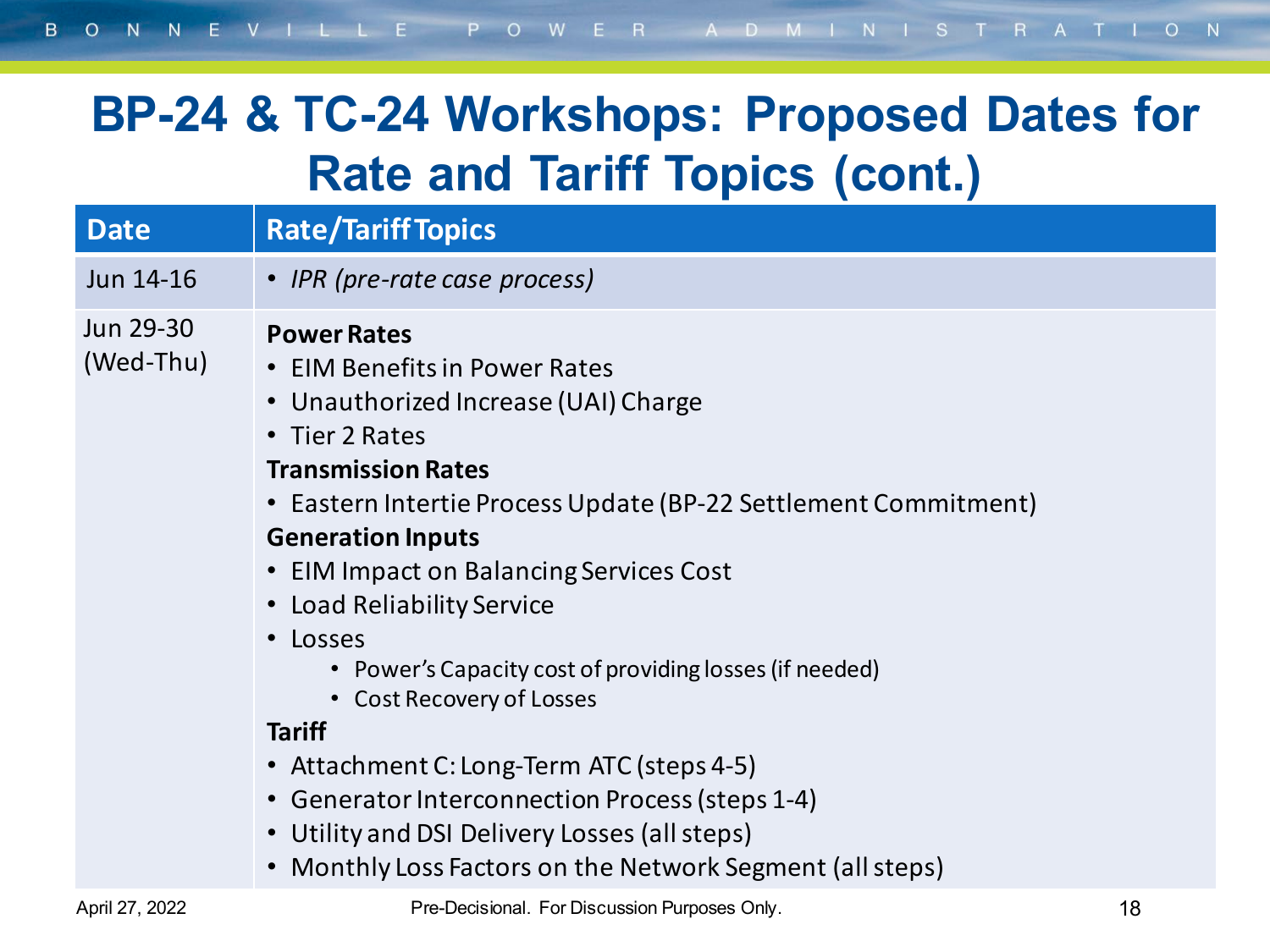#### **BP-24 & TC-24 Workshops: Proposed Dates for Rate and Tariff Topics (cont.)**

| <b>Date</b>            | <b>Rate/Tariff Topics</b>                                                                                                                                                                                                                                                                                                                                                                                                                                                                                                                                                                                     |
|------------------------|---------------------------------------------------------------------------------------------------------------------------------------------------------------------------------------------------------------------------------------------------------------------------------------------------------------------------------------------------------------------------------------------------------------------------------------------------------------------------------------------------------------------------------------------------------------------------------------------------------------|
| Jul 27-28<br>(Wed-Thu) | <b>Agency (P&amp;T)</b><br>• Revenue Requirements<br>• Risk<br><b>Power Rates</b><br>• UAI and Tier 2 follow-up (if needed)<br>• Transfer Service<br>• Washington Cap-and-Invest Program<br><b>Transmission Rates</b><br>• Sales Forecast (includes LGIA Forecast and Load Forecast)<br><b>Generation Inputs</b><br>• Persistent Deviation/Intentional Deviation Review<br>• VERBS, DERBS, and Load Balancing Services (BP-22 Settlement commitment)<br><b>Tariff</b><br>• Attachment C: Short-Term ATC (steps 5-6)<br>• EIM Resource Sufficiency (inform)<br>• Order 881: Transmission Line Ratings (inform) |
|                        |                                                                                                                                                                                                                                                                                                                                                                                                                                                                                                                                                                                                               |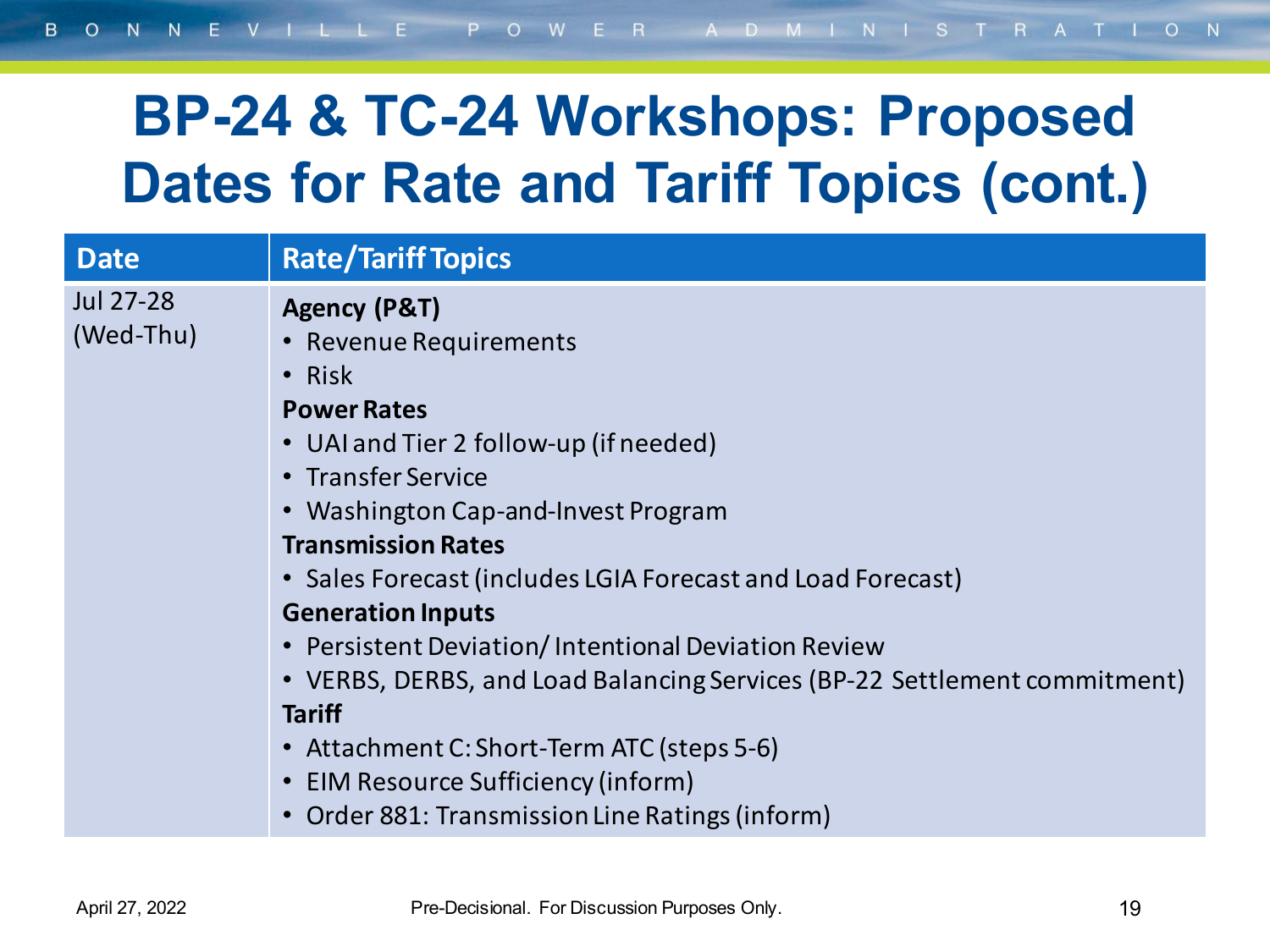#### **BP-24 & TC-24 Workshops: Proposed Dates for Rate and Tariff Topics (cont.)**

| <b>Date</b>            | <b>Rate/Tariff Topics</b>                                                                                                                                                                                                                                                                                                                                                                                                                                                                                                                              |
|------------------------|--------------------------------------------------------------------------------------------------------------------------------------------------------------------------------------------------------------------------------------------------------------------------------------------------------------------------------------------------------------------------------------------------------------------------------------------------------------------------------------------------------------------------------------------------------|
| Aug 24-25<br>(Wed-Thu) | <b>Power Rates</b><br>• Loads & Resources<br>• Gas & Market Price Forecast<br>• Secondary Revenue Forecast<br><b>Transmission Rates</b><br><b>EIM Charge Code Allocation</b><br><b>Generation Inputs</b><br>• Losses<br>• Power's Capacity cost of providing losses (if needed)<br>• Cost Recovery of Losses<br>• Load Reliability Service<br><b>Tariff</b><br>Attachment C: Long-Term ATC (steps 5-6)<br>$\bullet$<br>Generator Interconnection Process (steps 5-6)<br>$\bullet$<br>Proposed Draft Tariff (redline), including miscellaneous clean-up |
| Sept 28<br>(Wed)       | Workshop Close-out and Summary of Staff Leanings                                                                                                                                                                                                                                                                                                                                                                                                                                                                                                       |

Meeting topics and workshop dates are subject to change. Please check the [BPA Event Calendar](https://www.bpa.gov/PublicInvolvement/Cal/Pages/CalendarList.aspx) for the most up-to-date information.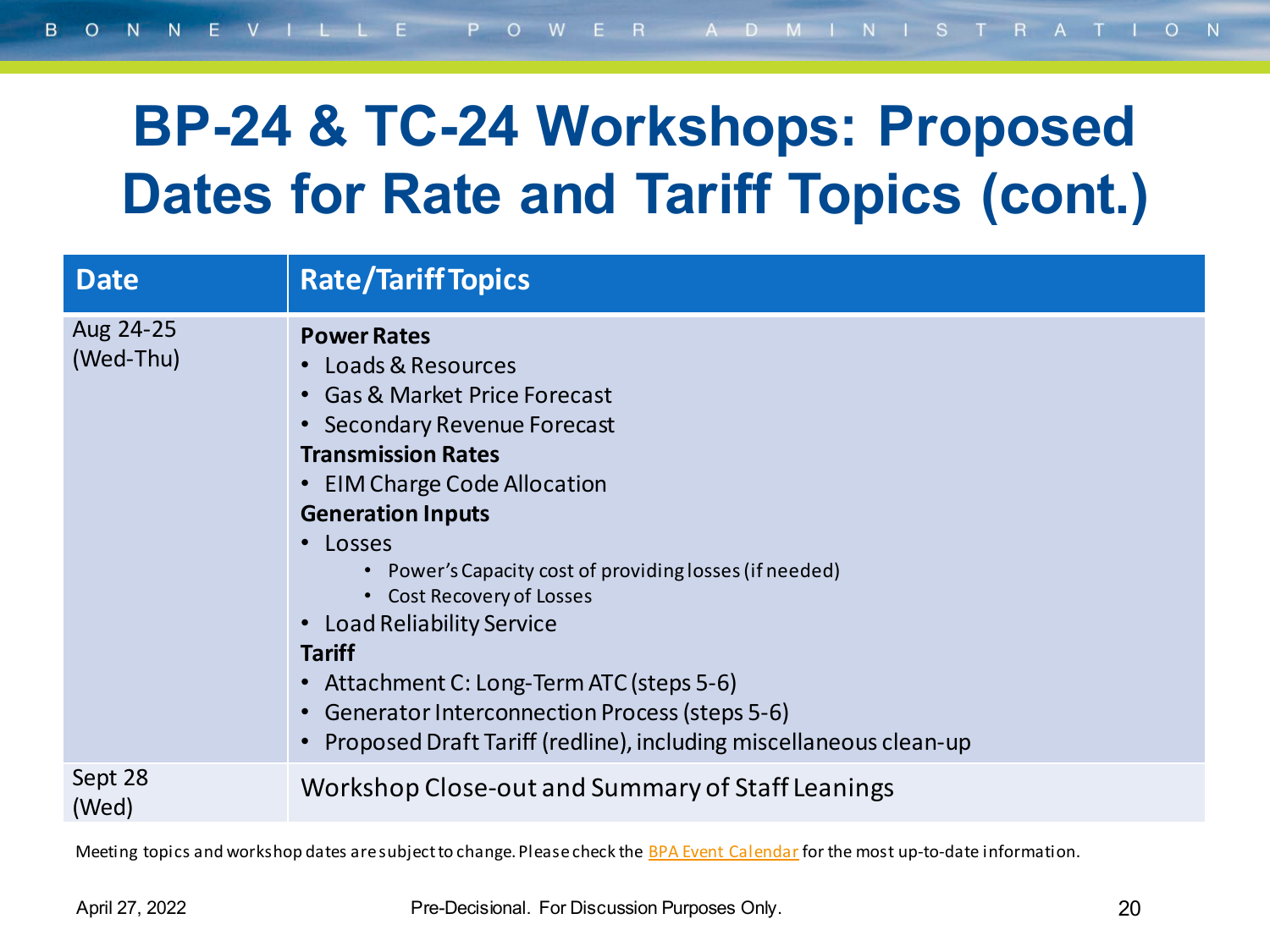#### **Proposed Procedural Schedules**

|                                               | <b>BP-24</b>  | <b>TC-24</b>  |
|-----------------------------------------------|---------------|---------------|
| <b>Federal Register Published (estimated)</b> | <b>Nov 10</b> | <b>Nov 10</b> |
| Pre-Hearing Conference/BPA Direct Case        | <b>Nov 17</b> | <b>Nov 17</b> |
| <b>Clarification of BPA's Direct Case</b>     | Dec 7-8       | Dec 6         |
| <b>Parties File Direct Cases</b>              | <b>Jan 24</b> | <b>Jan 20</b> |
| Litigants File Rebuttal                       | Mar 7         | Mar 1         |
| <b>Cross Examination</b>                      | Apr 6-7       | Mar 23-24     |
| <b>Initial Briefs</b>                         | Apr 25        | April 13      |
| Hearing Officer's Recommendation              | n/a           | May 23        |
| <b>Draft ROD</b>                              | <b>Jun 13</b> | <b>Jun 23</b> |
| <b>Briefs on Exceptions</b>                   | <b>Jun 27</b> | Jul 7         |
| <b>Final ROD</b>                              | <b>Jul 26</b> | <b>Jul 26</b> |

Preliminary proposal subject to change.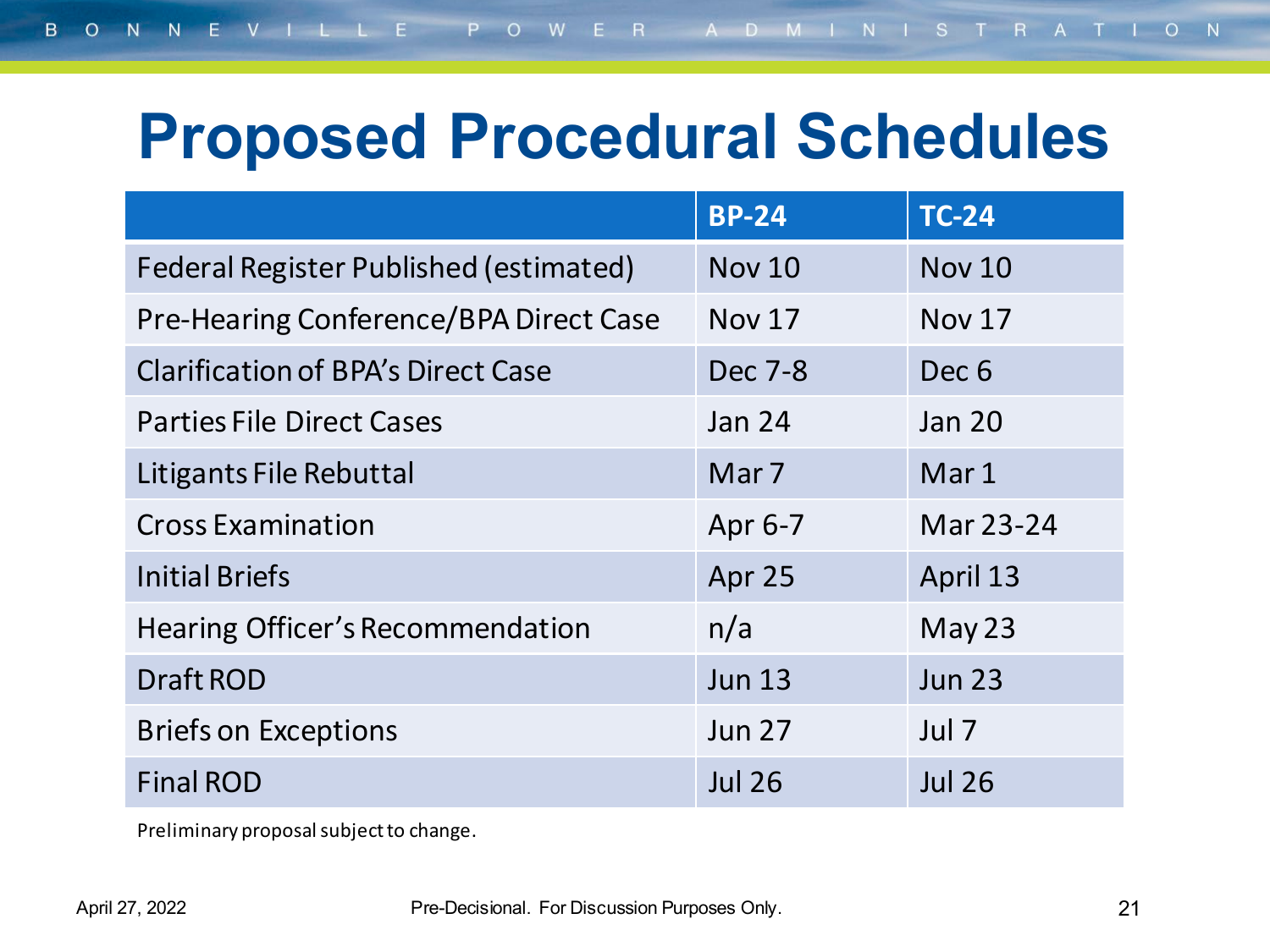

## **BP-24 Topics**

• Gen Inputs: Operating Reserves with Western Power Pool (WPP)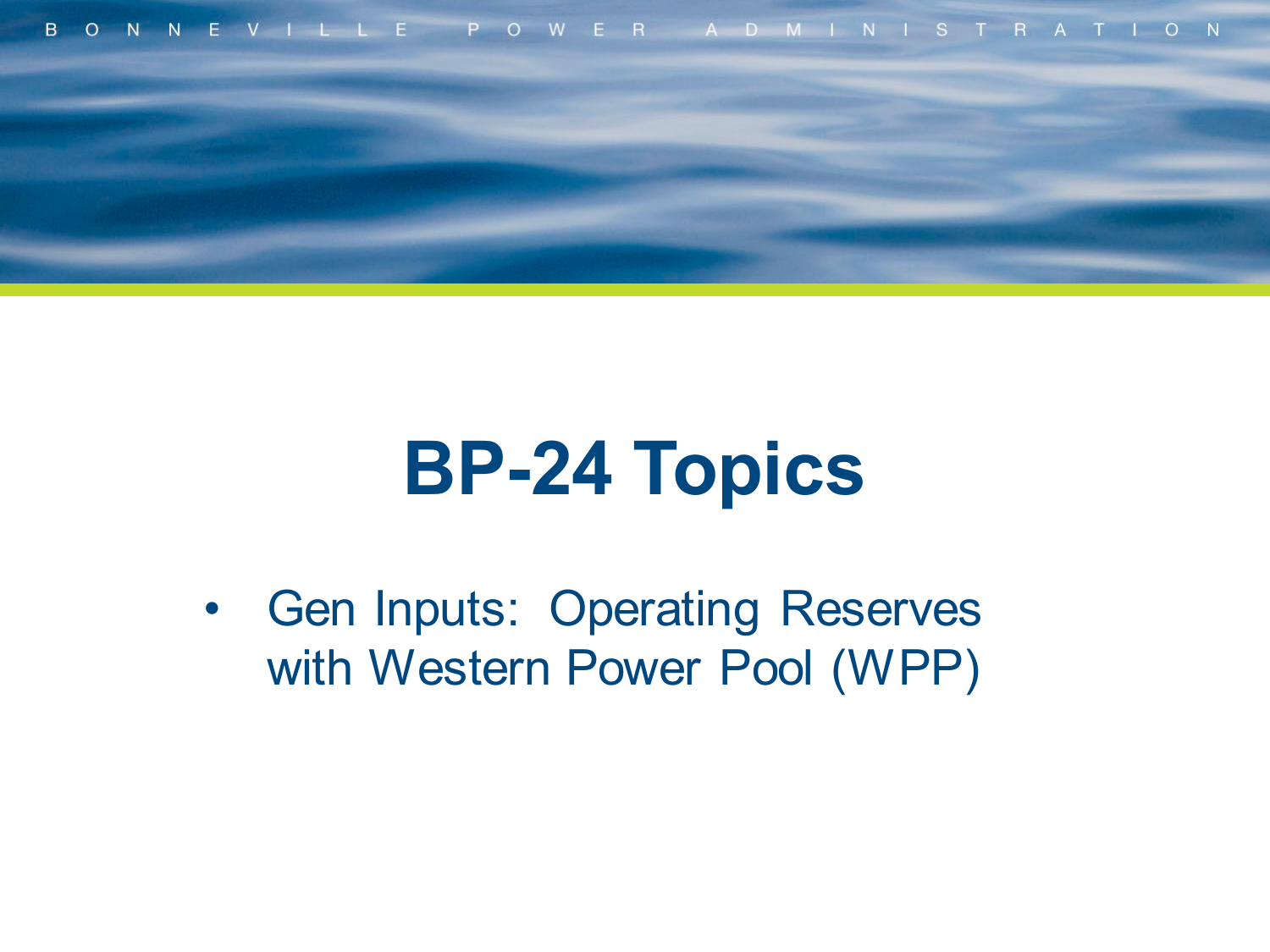## **BP-24 Topic Gen Inputs: Operating Reserves with Western Power Pool (WPP)**

- Step 1: Introduction and Education
- Step 2: Description of the Issue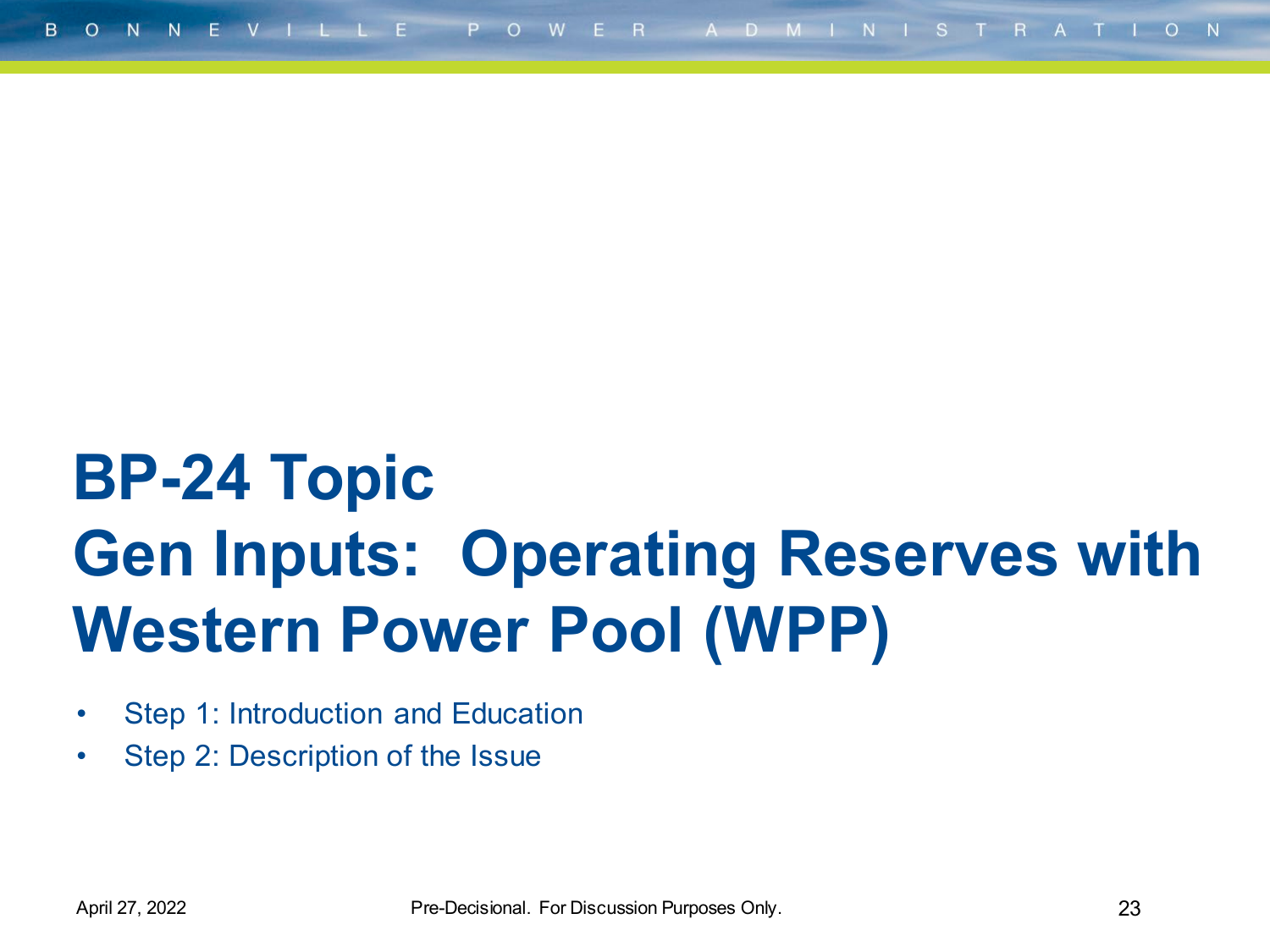## **Operating Reserves Issue**

#### *Current BP-22 GRSP Language*:

• For energy delivered, the generator shall purchase the energy at the hourly market index price, or the LMP at the closest point of interconnection *if BPA is in the EIM*, but not less than zero, applicable at the time of occurrence.

#### *Issue for Evaluation*:

- The Western Power Pool (WPP) currently does not use EIM LMP's as a price index for clearing energy delivered as a result of a BAA's request for Operating Reserves (OR) from the WPP.
- Based on the language above, if BPA were to call upon OR from the WPP due to a generator (who is not a member of the WPP) dropping offline and within BPA's BAA (after BPA has joined the EIM), BPA would settle OR energy with that generator at the EIM LMP closest to the generator, but would receive a charge from the WPP at a different market index (currently PowerDex).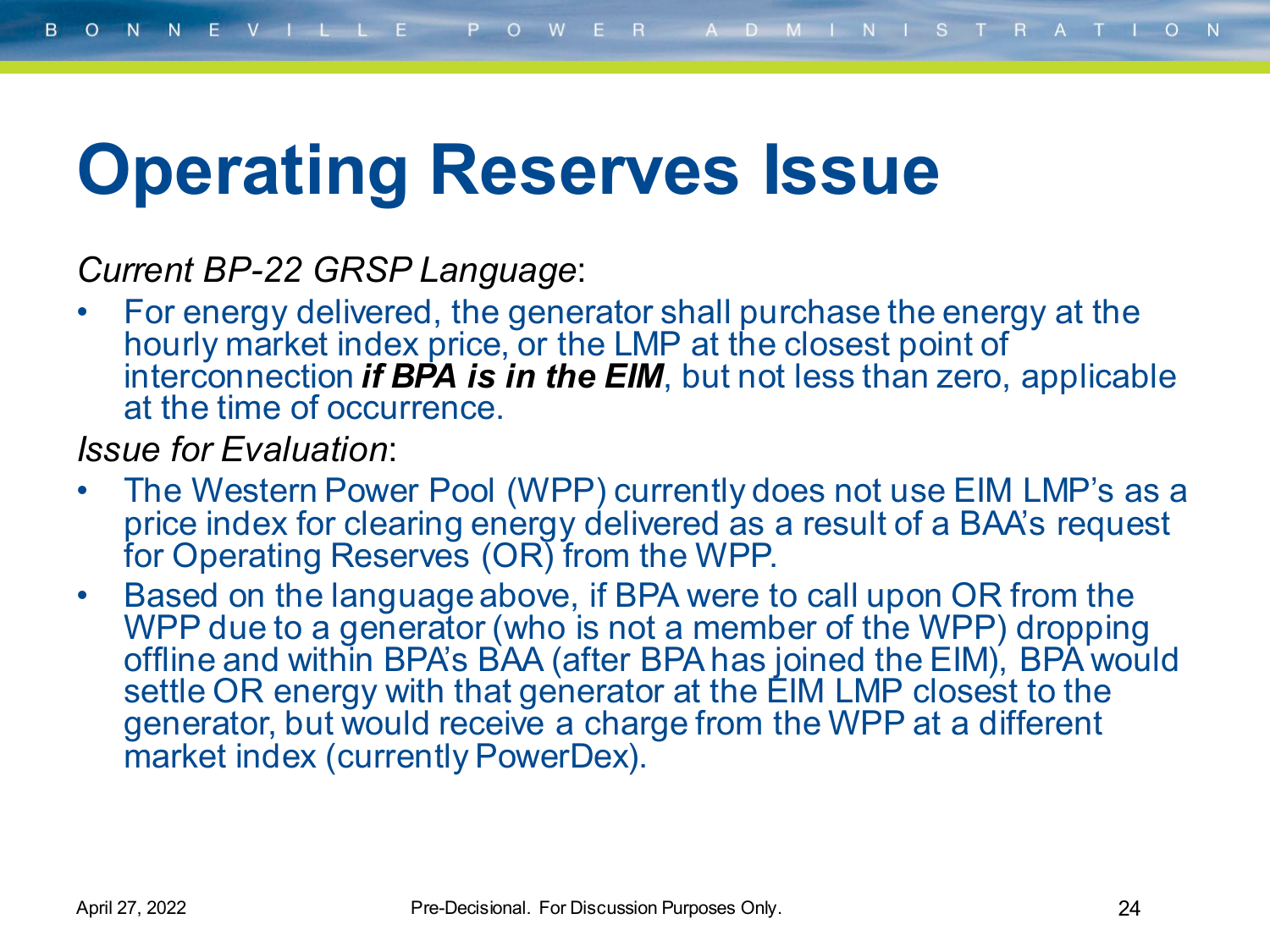## **Operating Reserves Issue (cont.)**

*Who does this impact?*

This issue only impacts generators inside the BPA BAA that are not a part of the WPP and are large enough to cause BPA to call upon OR for the WPP due to an unplanned outage.

*Why was this not addressed in BP-22?*

- Staff did not discover the issue until after the Final ROD was issued.
- *What are the expected impacts in BP-22?*
- Based on available information BPA staff believes the financial impact to BPA and affected customers would be minimal.
- Historically, BPA does not call upon OR from the WPP often.
	- Customers impacted by the current GRSP language would be a subset of the Total MWHs shown in the table.
- If a WPP reserve share request was called upon for an affected customer
	- BPA staff expects the financial impact to be small based on the dollar amounts being limited to the delta between the two price indices.
	- There is also the possibility of the delta between indices benefiting either BPA or the customer financially, further limiting any one sided outcome due to current GRSP language.

|                  | <b>Total MWH RESERVE SHARE</b> |        |        |
|------------------|--------------------------------|--------|--------|
|                  | <b>REQUEST</b>                 |        |        |
|                  | 2019                           | 2020   | 2021   |
| Jan              | 0.05                           | 0.05   | 0.11   |
| Feb              | 263                            | 91.78  | 0.05   |
| Mar              | 0.11                           | 72.75  | 0.04   |
| Apr              | 0.06                           | 0.07   | 40.39  |
| May              | 8.75                           | 29.44  | 30     |
| Jun              | 101.21                         | 202.66 | 0.62   |
| Jul              | 0.06                           | 1.17   | 0.05   |
| Aug              | 0.06                           | 0.08   | 173.65 |
| Sep              | 206.98                         | 227.05 | 0      |
| Oct              | 0.06                           | 58.43  |        |
| Nov              | 0.14                           | 0.07   |        |
| Dec              | 0.05                           | 0.33   |        |
| <b>Total MWh</b> | 580.53                         | 683.88 | 244.91 |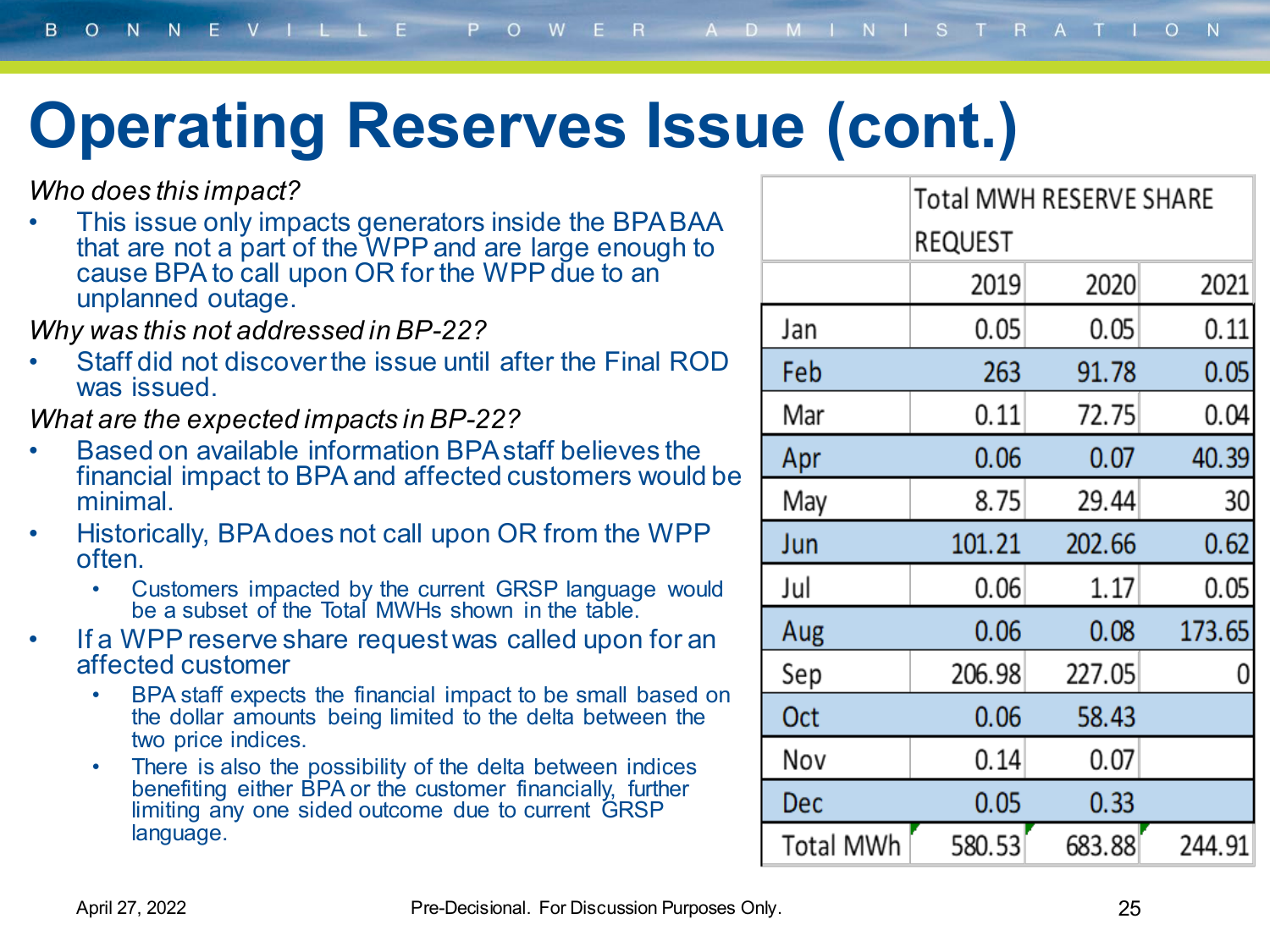#### **Operating Reserves Proposed Update**

*BP-24 Proposed Language*:

• For energy delivered, the generator shall purchase the energy at the hourly market index price, or the LMP at the closest point of interconnection if BPA is in the EIM, but not less than zero, applicable at the time of occurrence. *If energy is provided through the WPP Reserve Sharing Program, the generator shall purchase the energy at the market index described in the WPP Reserve Sharing Agreement.*

*What the new language provides*:

• The new language aligns the billing determinant (price indices) used by BPA and the WPP for settlement of OR when a WPP OR request is issued.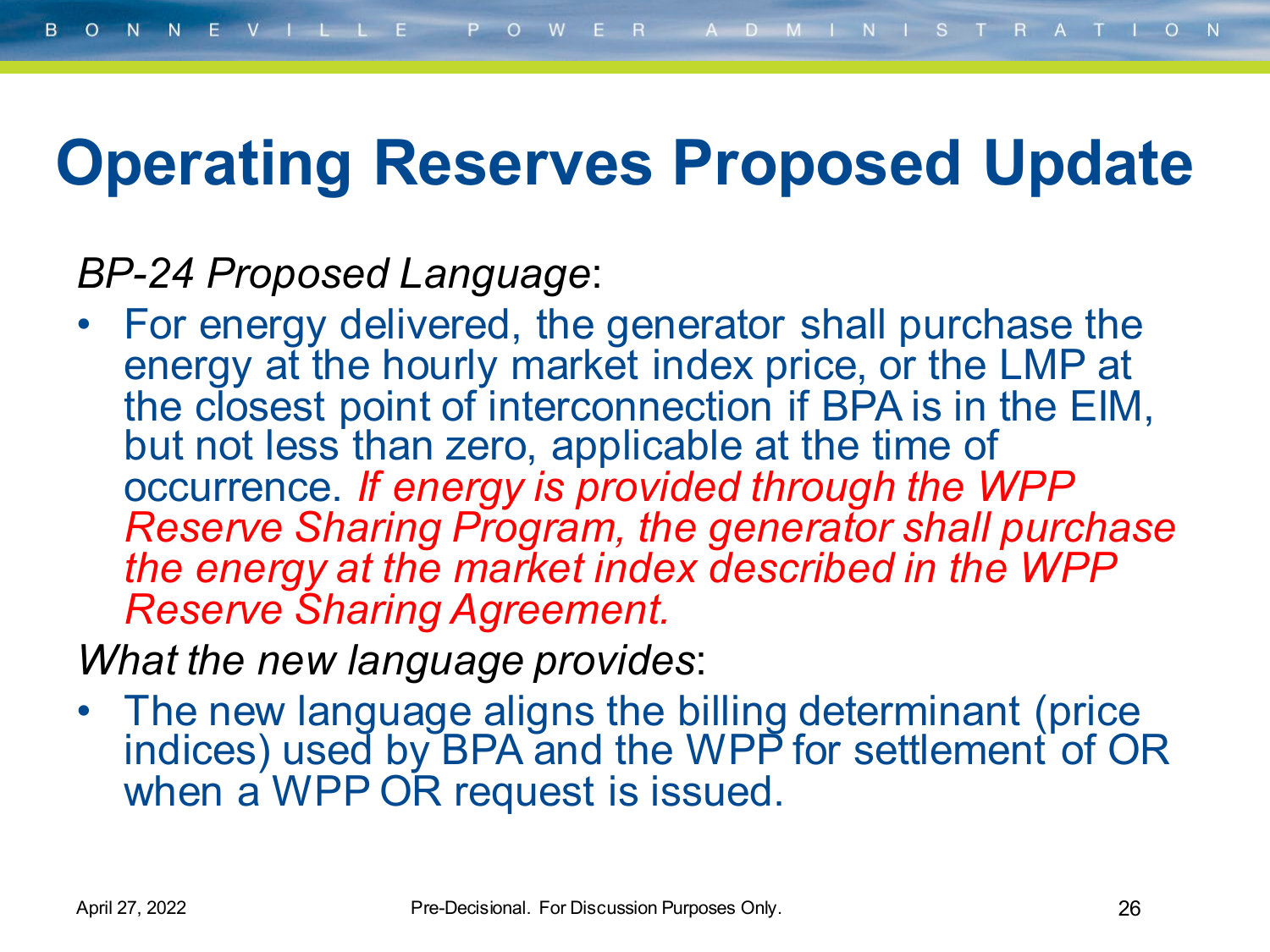

## **TC-24 Topics**

- Conditional Reservation Deadline for Daily Firm PTP
- Attachment C: Long-Term ATC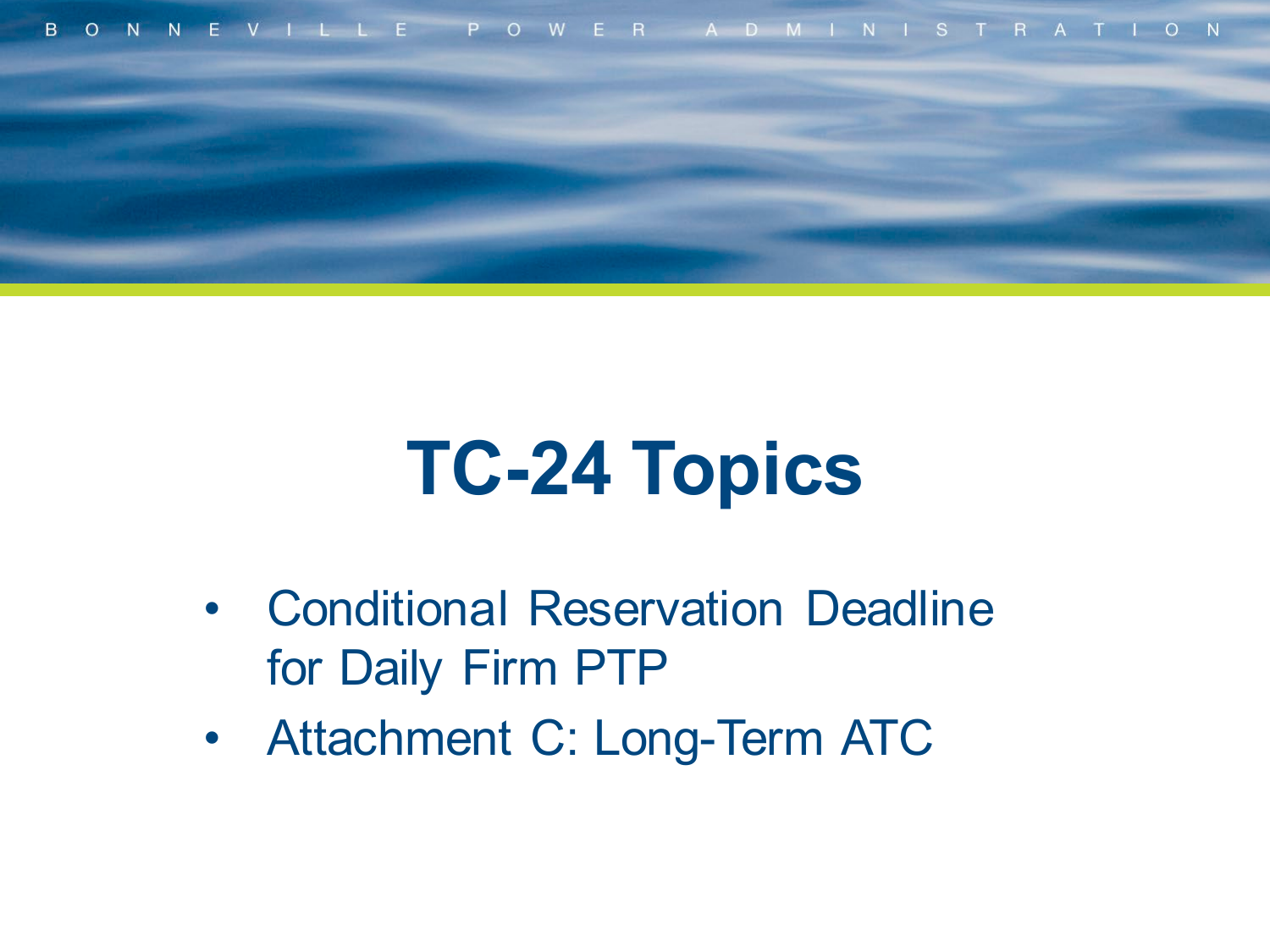## **TC-24 Topic Conditional Reservation Deadline for Daily Firm PTP**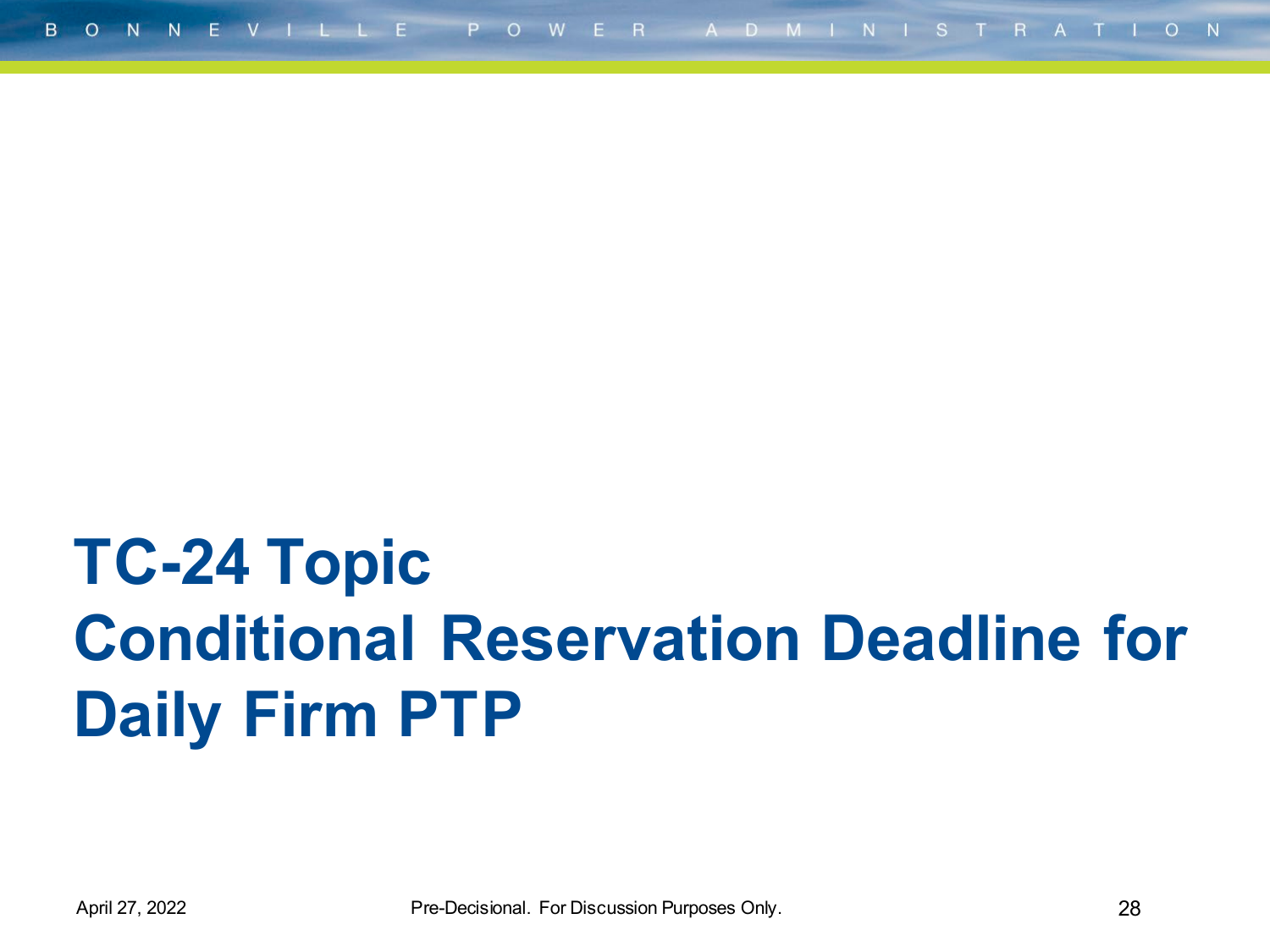## **Summary**

- Propose to eliminate a deviation from *pro forma* in Section 13.2(iv) related to the Conditional Reservation Deadline (CRD) for Daily Firm PTP service.
- It is currently set at 1 AM.
- *Pro forma* and the industry practice is set at 12 AM (the start time of Daily Firm service).
- The deviation is no longer necessary.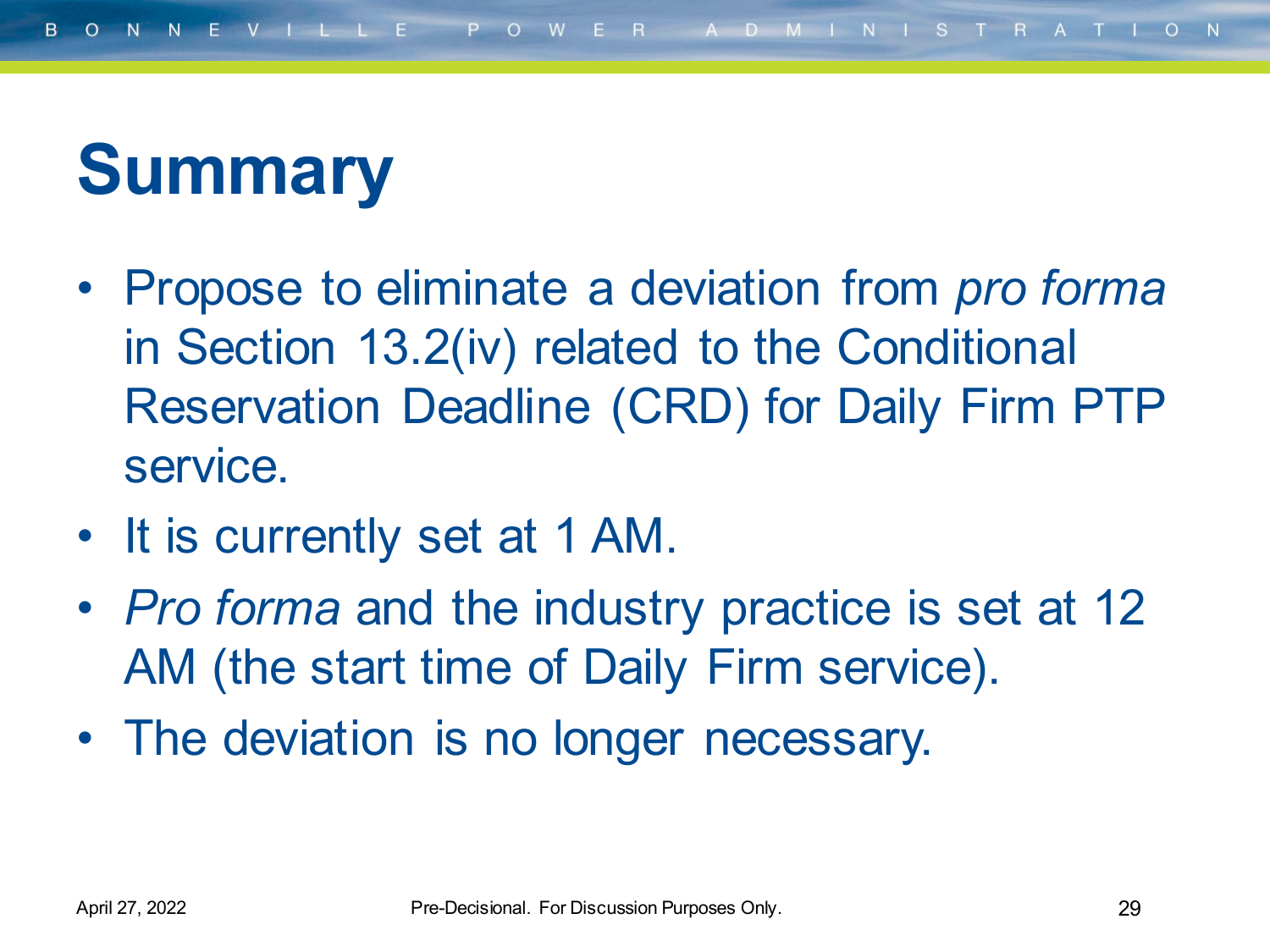#### **Background on Tariff Section 13.2**

- Establishes the process known as Preemption and ROFR.
	- o It is a process where a higher-priority request can challenge a lower-priority request or reservation for confirmed capacity.
- This challenge can only occur up until a "safe" point in time: the Conditional Reservation Deadline.
	- o Beyond this time, a confirmed reservation can no longer be challenged (*i.e.,* unconditional).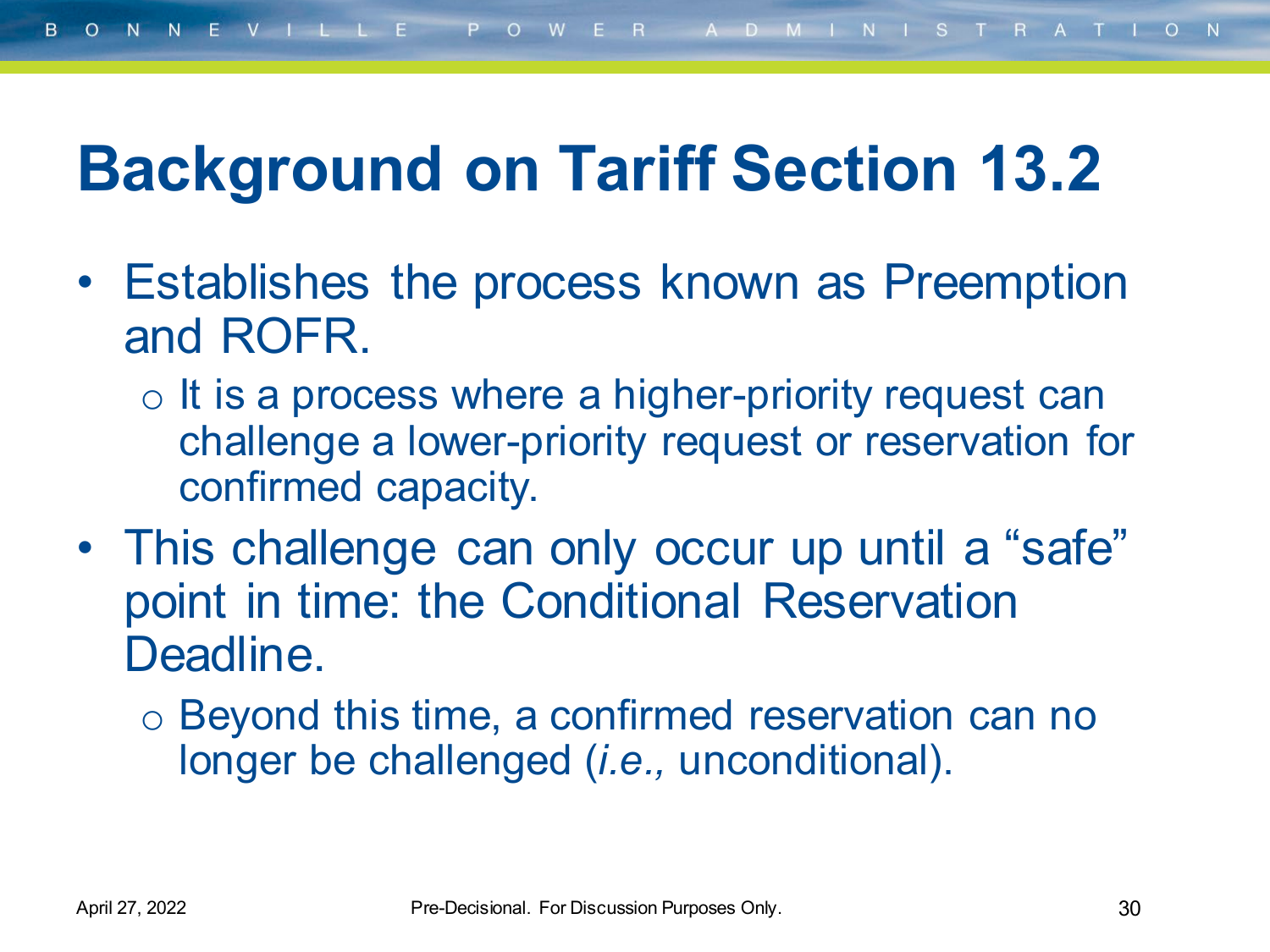## **Background on the Deviation**

- Introduced in 2012-13.
- The Preemption process only ran from midnight to noon Monday through Friday.
- This schedule prevented NT requests from having appropriate reservation priority.
- The 1 AM time was a compromise between NT and PTP customers to allow a last opportunity for NT to preempt Daily Firm PTP before it becomes unconditional.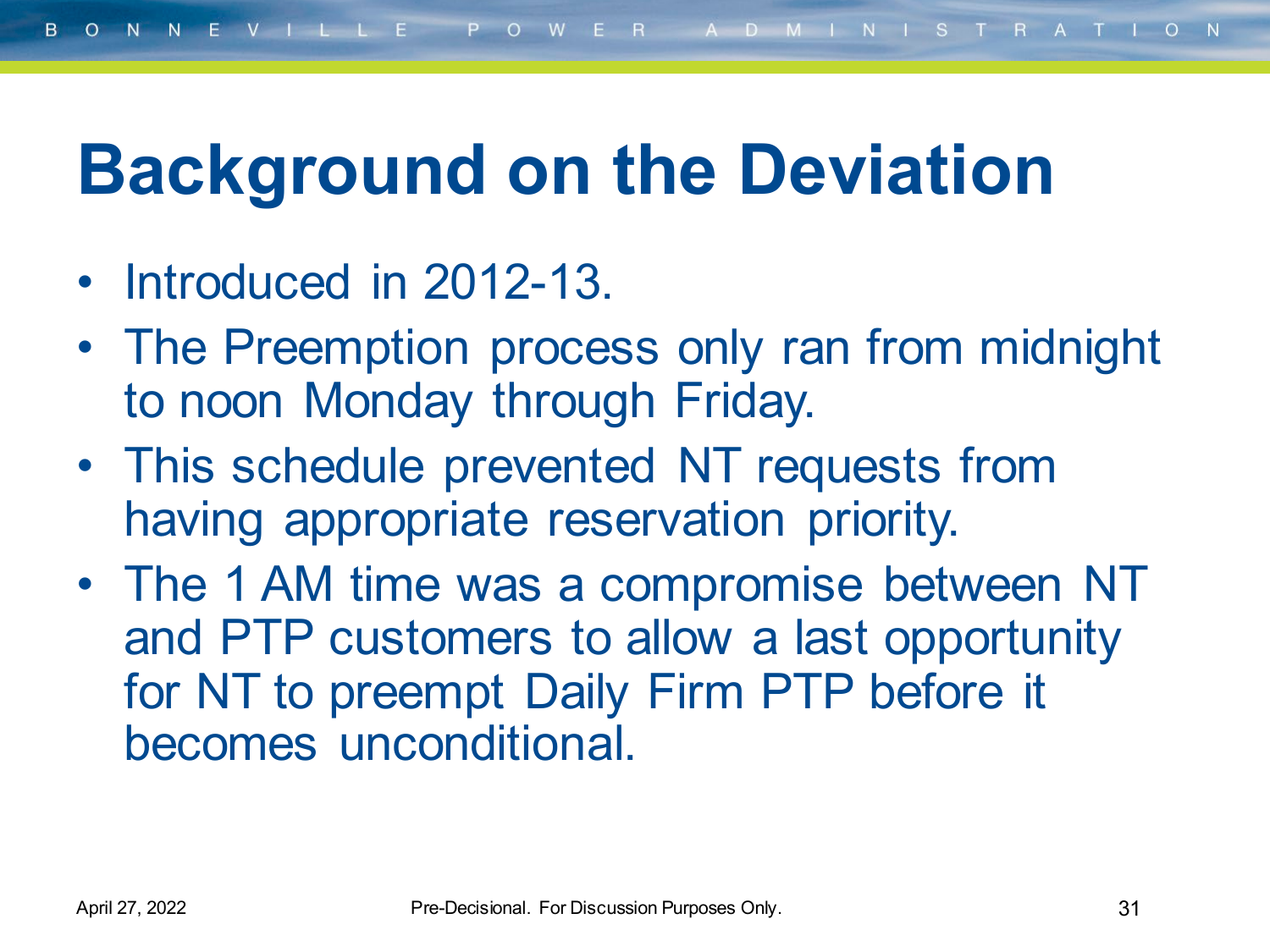### **Example: Initial 2012 Timing Problem**

- 12:00pm: Preemption process goes inactive.
- 3:45pm: NT request is queued challenging Daily Firm PTP. *Challenge goes on-hold until midnight.*
- 12:00am: Daily Firm PTP goes unconditional.
- 12:00am: Preemption process becomes active. o NT challenge is processed. *However, the Daily Firm PTP reservation is now unconditional and can no longer be challenged*.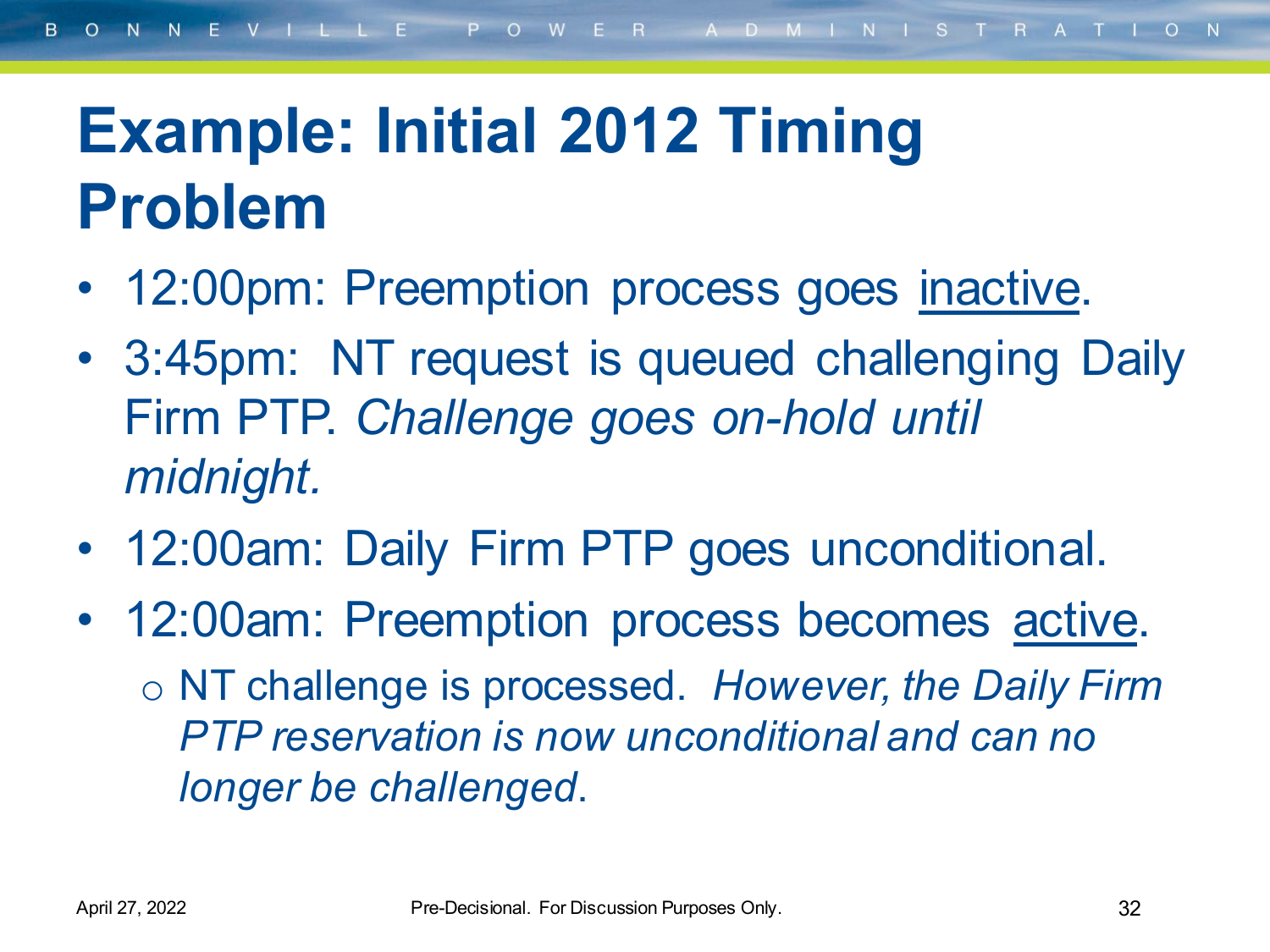## **Example: 2012 Compromise**

- 12:00pm: Preemption process goes inactive.
- 3:45pm: NT request is queued that challenges Daily Firm PTP. *Challenge goes on-hold*.
- 12:00am: Preemption process becomes active. NT challenge is now processed.
	- o *Because of the 1 AM compromise, the Daily Firm PTP is still vulnerable for one extra hour.* The NT request preempts the Daily Firm PTP reservation.
- 1:00am: Daily Firm PTP goes unconditional, but the preemption has already occurred.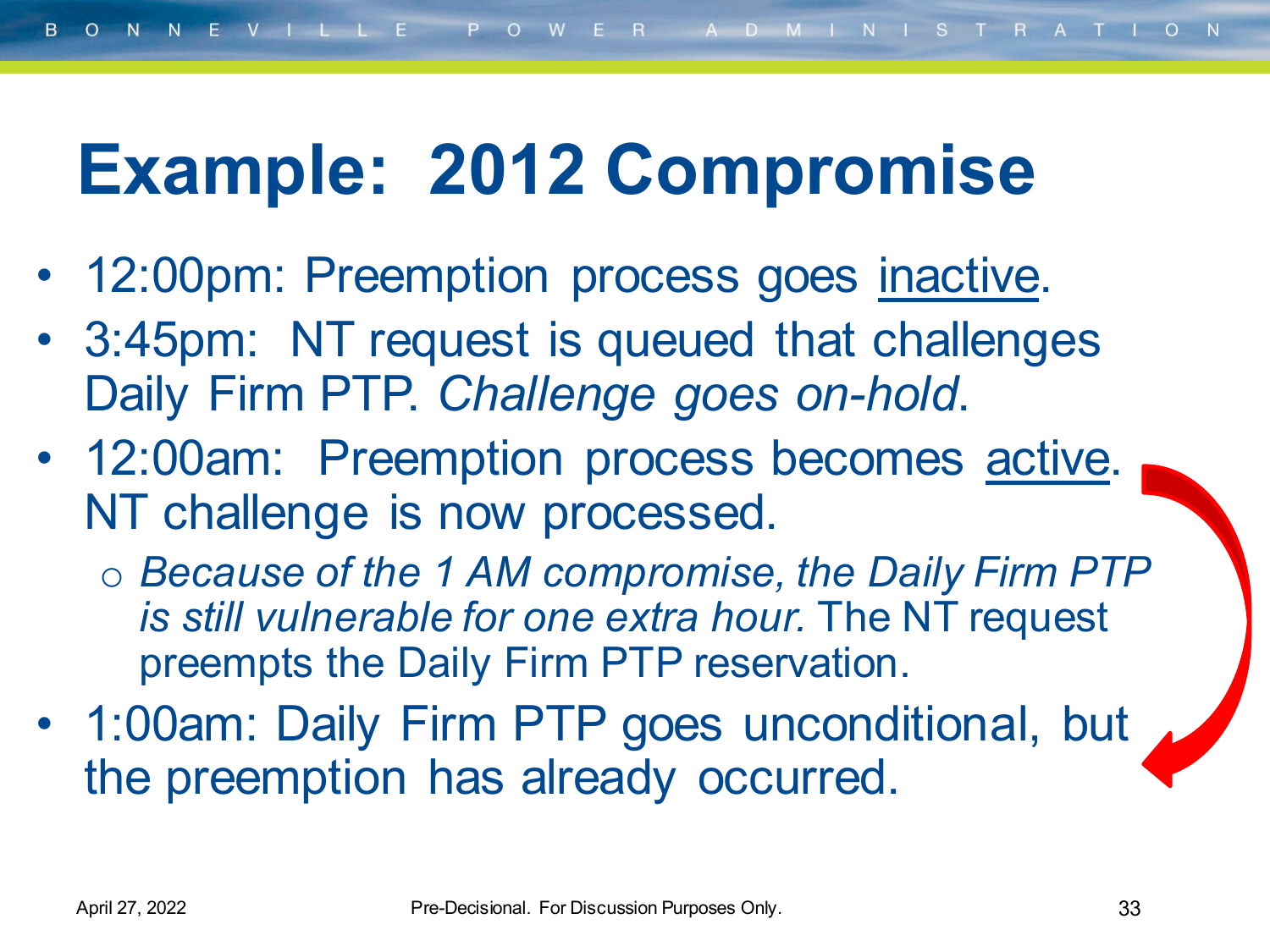## **New Preemption Standards**

- New Preemption BP v4 implemented starting with Monthly service in Mar 2022. o Daily Firm PTP scheduled for May 2022.
- The Preemption process now runs 7x24 in accordance with NAESB v3.2 standards adopted in FERC Order 676-I.
- This means the 1 AM compromise is no longer necessary to ensure NT requests get reservation priority.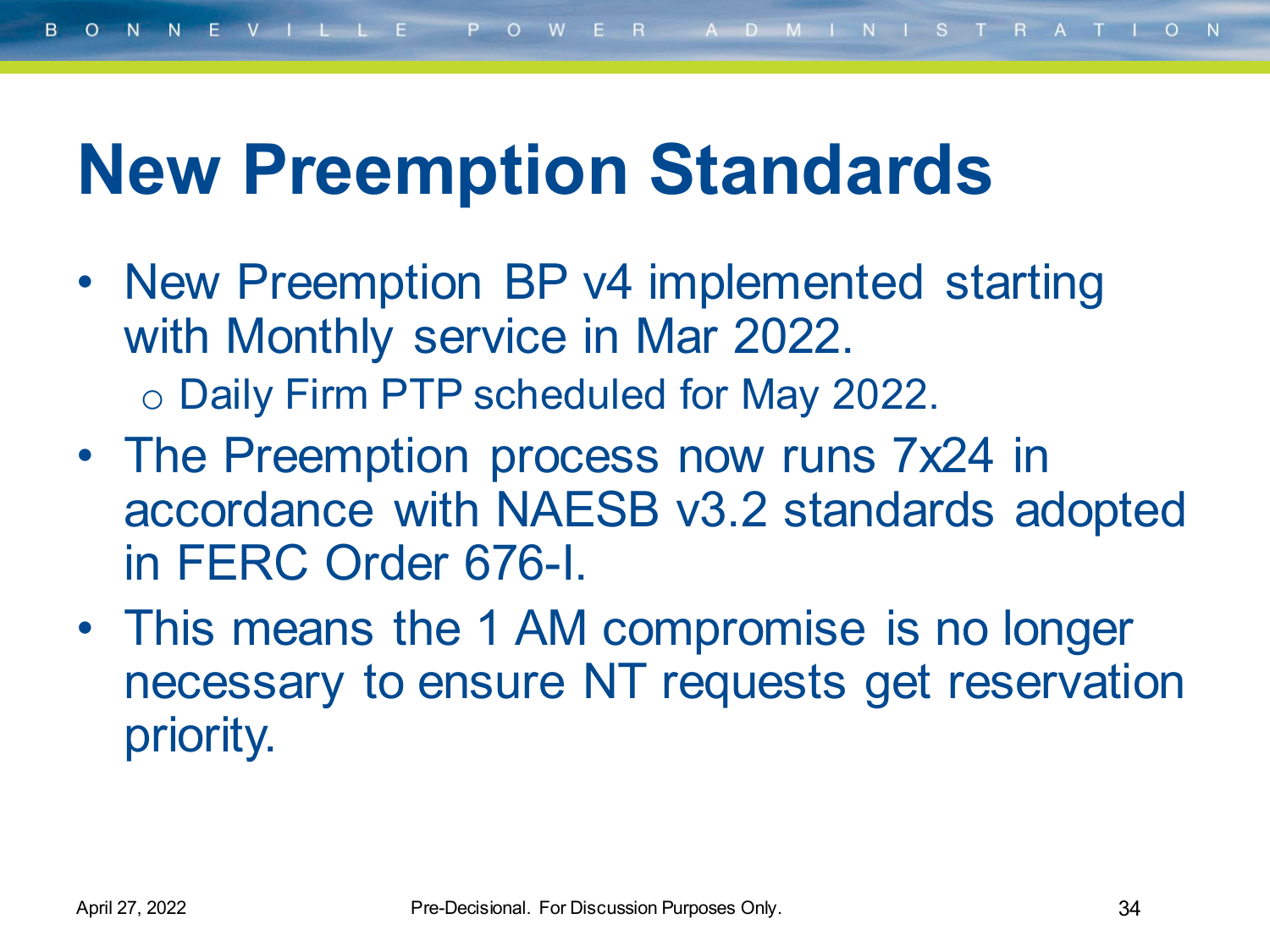### **Example: New Preemption Standards**

- 12:00pm: Preemption process stays active all day.
- 3:45pm: NT request is queued that challenges Daily Firm PTP.
	- *Because the process is still active, the NT request can immediately preempt the Daily Firm PTP reservation.*
- 12:00am: Daily Firm PTP would go unconditional at midnight instead of 1 AM (under this proposal).
	- An NT request would be able to challenge any time leading up to midnight per industry practice.
- Takeaway: The 1 AM compromise is no longer necessary to secure NT reservation priority.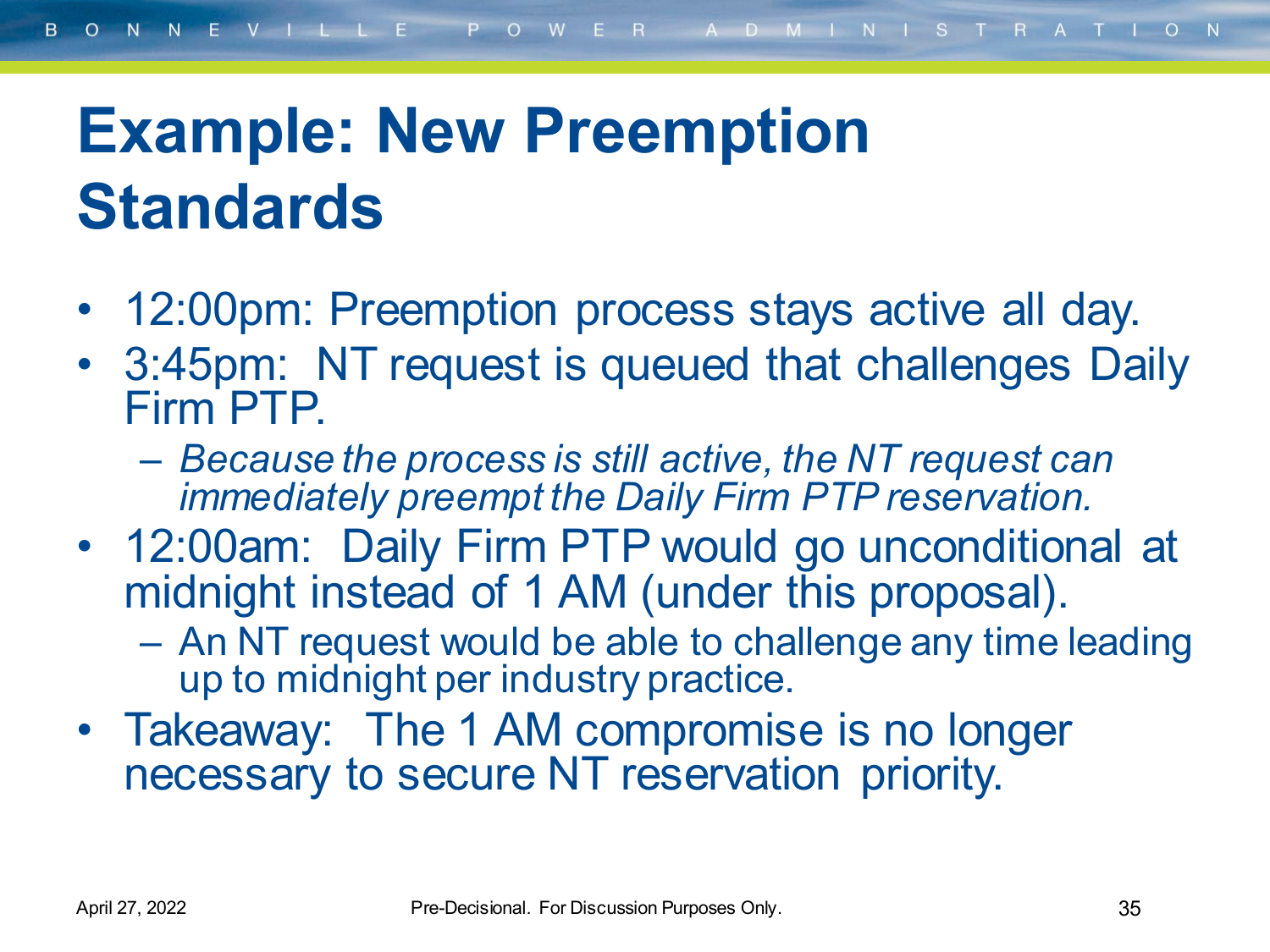### **Alternatives**

- 1. Change Conditional Reservation Deadline for Daily Firm PTP from 1 AM back to midnight in Section 13.2(iv).
	- Aligns the time with *pro forma* and industry.
	- Little to no market impact.
	- Reason for deviation is now obsolete.
	- Uses slightly different language than *pro forma*  because BPA retains the use of the WECC preschedule calendar per best practice in the west.
- 2. No change to 13.2(iv). Keep small deviation.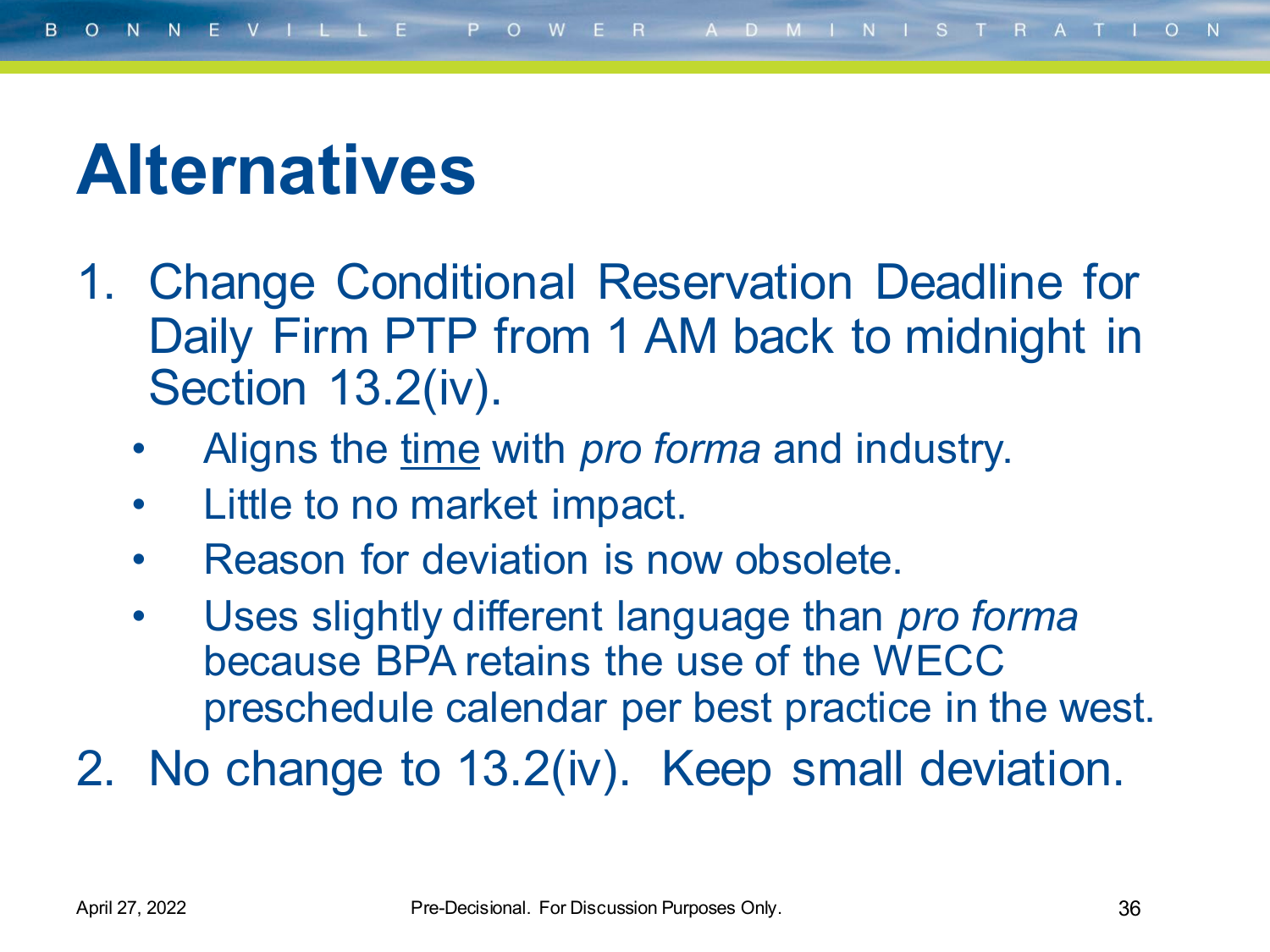## **Proposal**

Change Section 13.2(iv). Daily Firm PTP would go unconditional:

- From: "at 1:00 a.m. of the preschedule day for daily service; one week before the commencement of weekly service; and one month before the commencement of monthly service"
- To: "one preschedule day before the commencement of daily service; one week before the commencement of weekly service; and one month before the commencement of monthly service"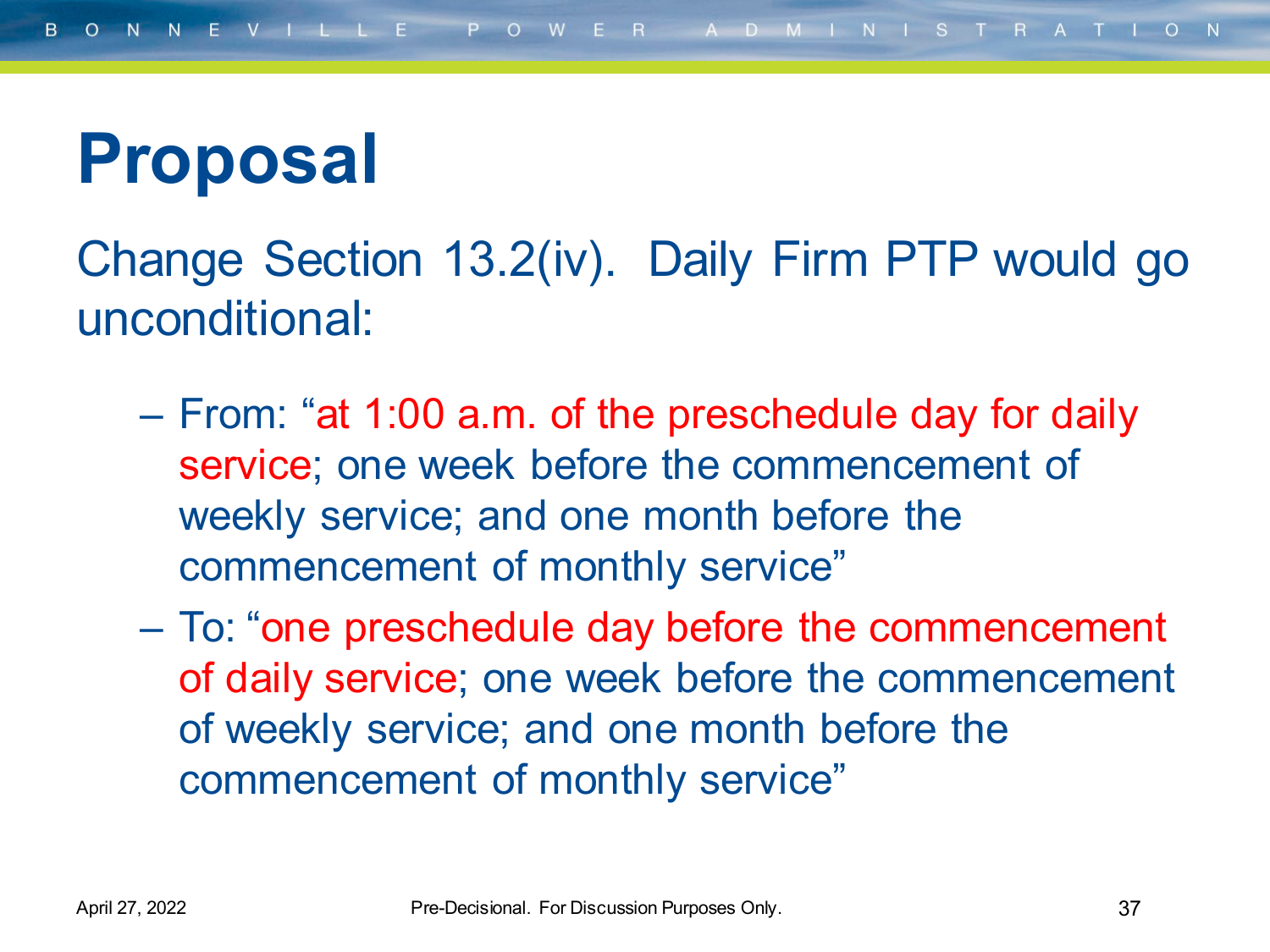# **TC-24 Topic Attachment C: Long-Term ATC**

- Step 1: Introduction and Education
- Step 2: Description of the Issue
- Step 3: Analyze the Issue
- Step 4: Discuss Alternatives
- Step 5: Discussion of Customer Feedback (from previous forums)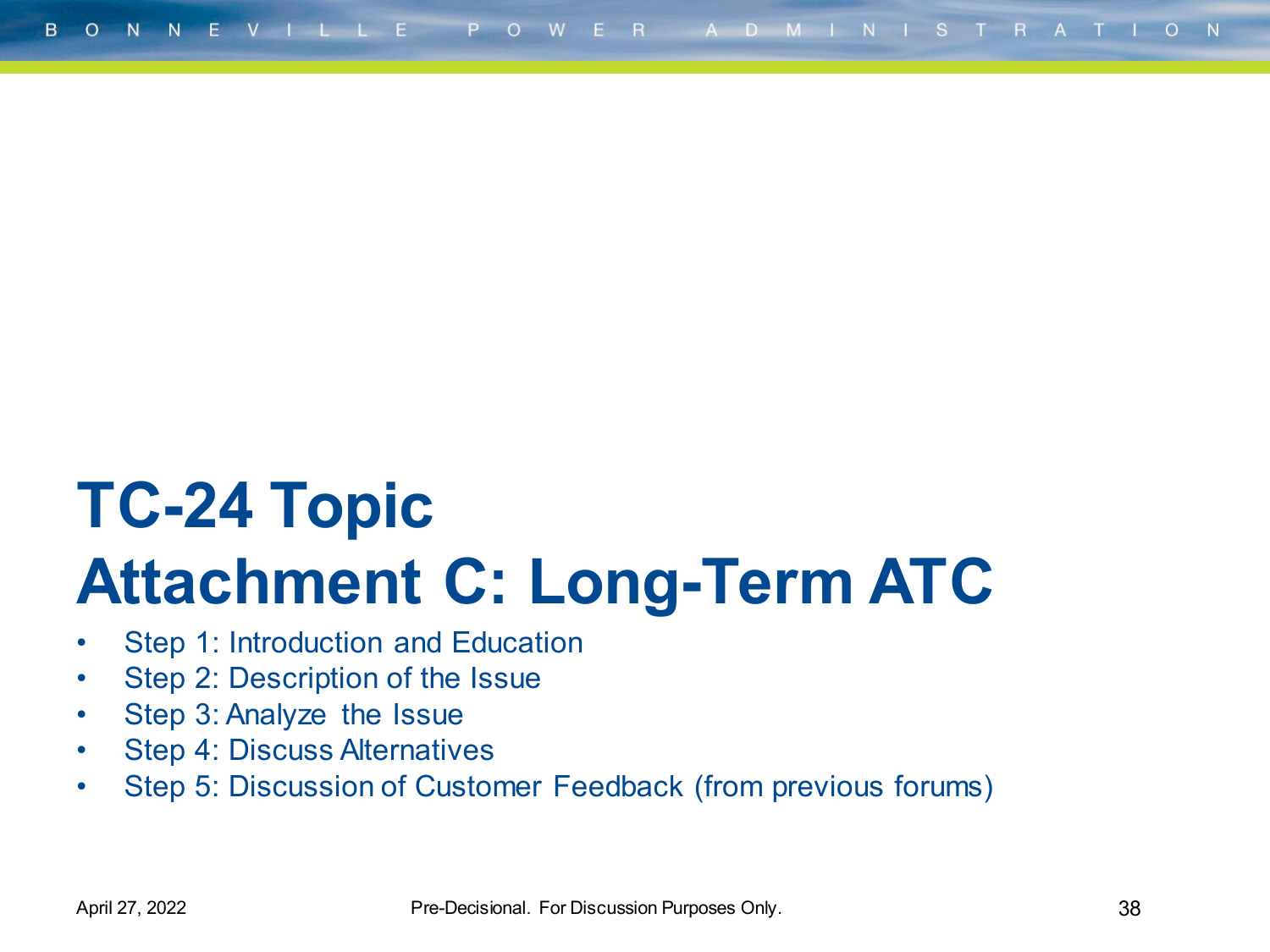## **Steps 1-2: Introduction and Education & Description of Issue**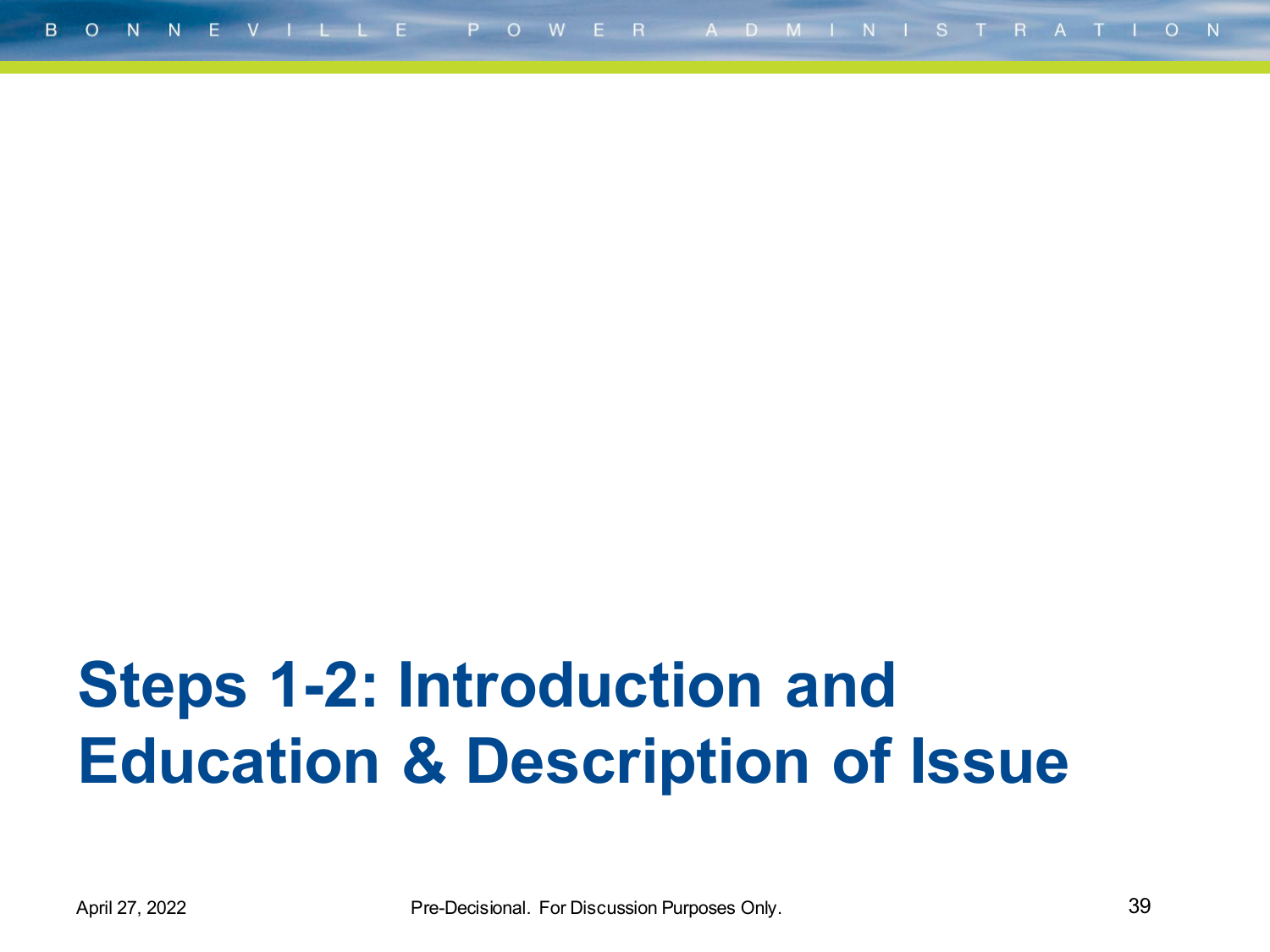# **Objectives**

- BPA plans to cease calculation and posting of Long-Term (LT) ATC values for all flow-based constraints.
	- LT ATC postings will remain for all 1:1 constraints.
	- Short-Term (ST) ATC postings will remain for all constraints.
- This will require an update to BPA's Open Access Transmission Tariff (OATT) Attachment C.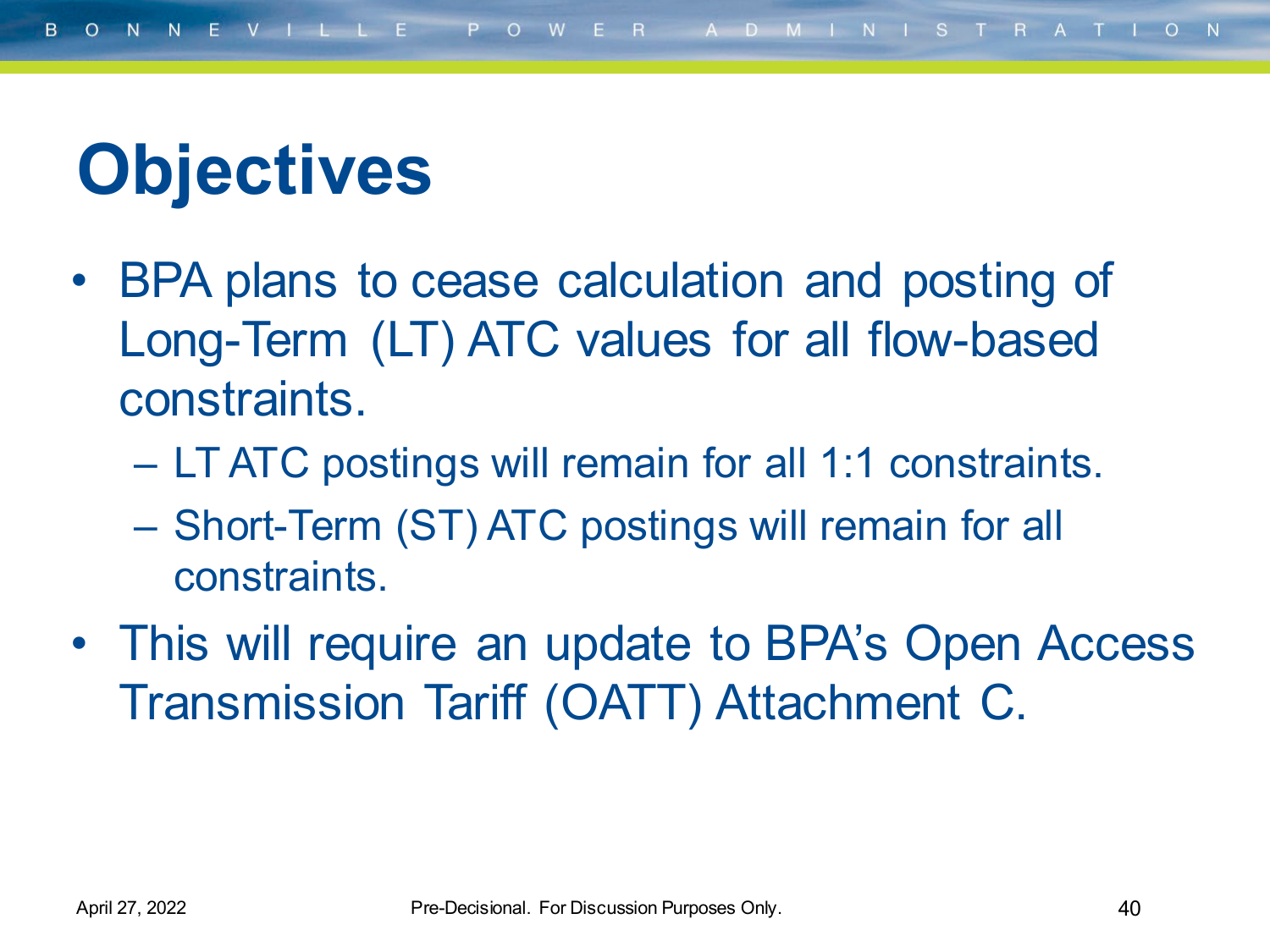### **Map of Long-Term Constraints**



*Also available at:<https://www.bpa.gov/-/media/Aep/transmission/atc-methodology/atc-long-term-constraints.pdf>*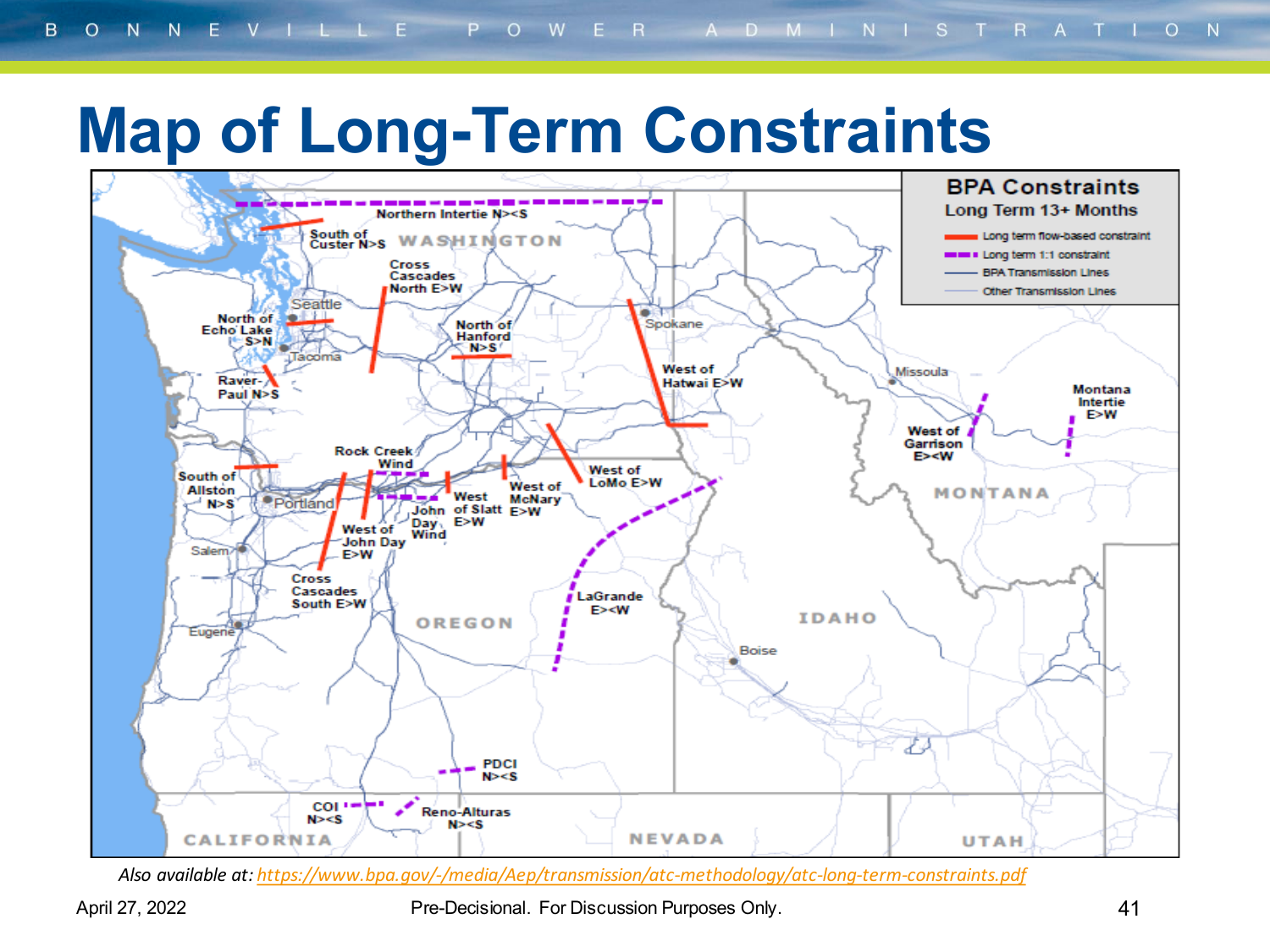## **Customer Comment or Concerns**

- When this was initially announced in the August 2017 *Pro Forma* Gap Assessment (PFGA) workshops, customers and interested parties expressed a desire for:
	- Metrics to determine how well the LT ATC was meeting objectives; and
	- A demonstration of tools designed to provide clear information regarding Transmission System congestion.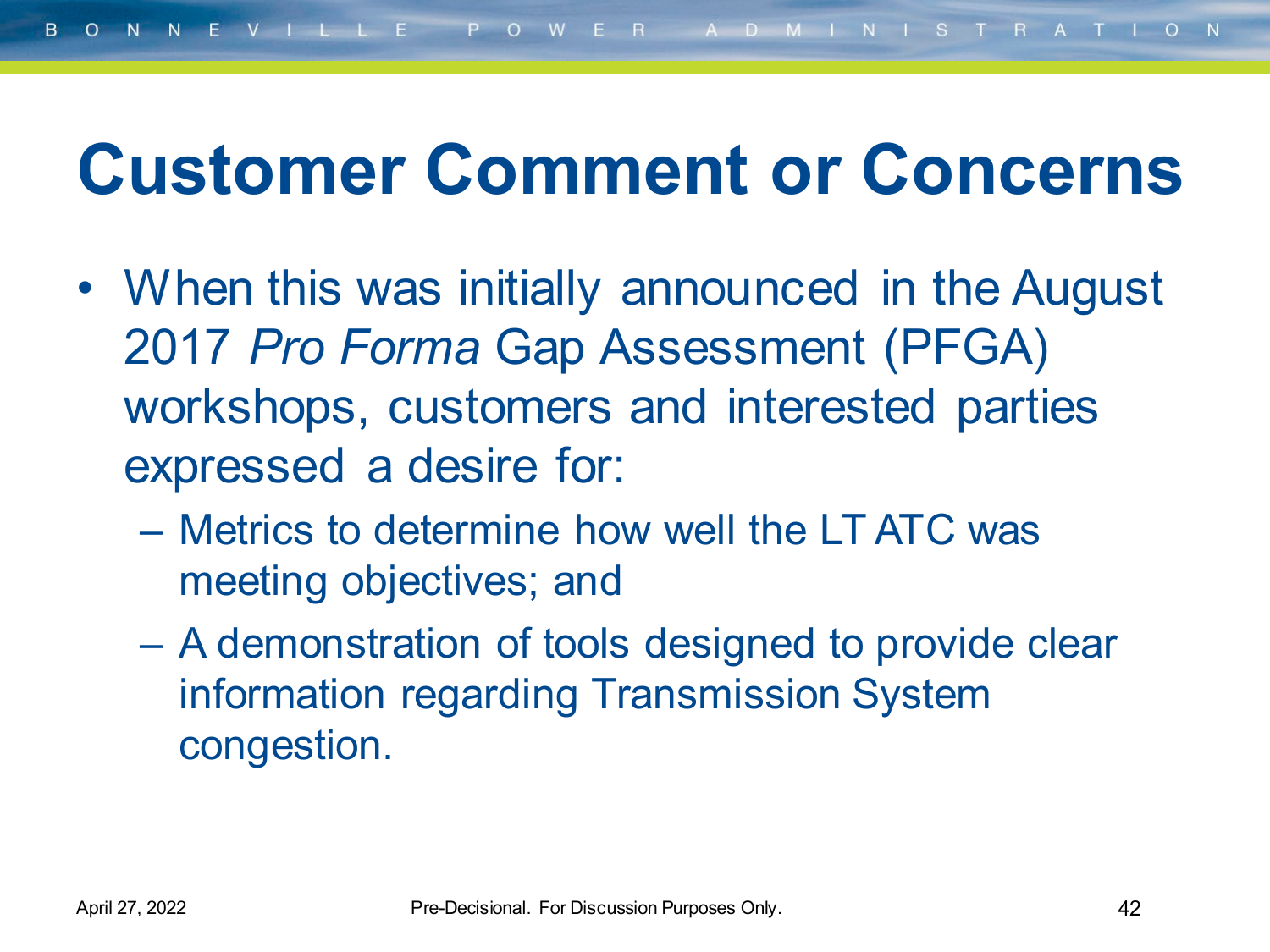## **Progress to Date**

- November 2020, BPA staff released the [Long-Term Inventory Maps](https://www.bpa.gov/energy-and-services/transmission/transmission-availability), designed to provide a visual display of the commercial transmission availability based upon most recently conducted Needs Assessment studies.
- December 2020, ATC metrics were established.
- May 2021, BPA staff provided:
	- A description of the Needs Assessment studies, performed as part of each TSEP, which identifies TSRs that can be awarded service without an upgrade and which require a plan of service for Transmission System upgrades.
	- ATC metrics data, along with BPA staff interpretation that there was no clear path to improving LT ATC calculations to bring them into alignment with the Needs Assessment.
- December 2021, BPA staff shared a proposal for evaluation of LT Transmission Service Requests (TSRs) and Network Integration Transmission Service (NT) forecasts without LT ATC.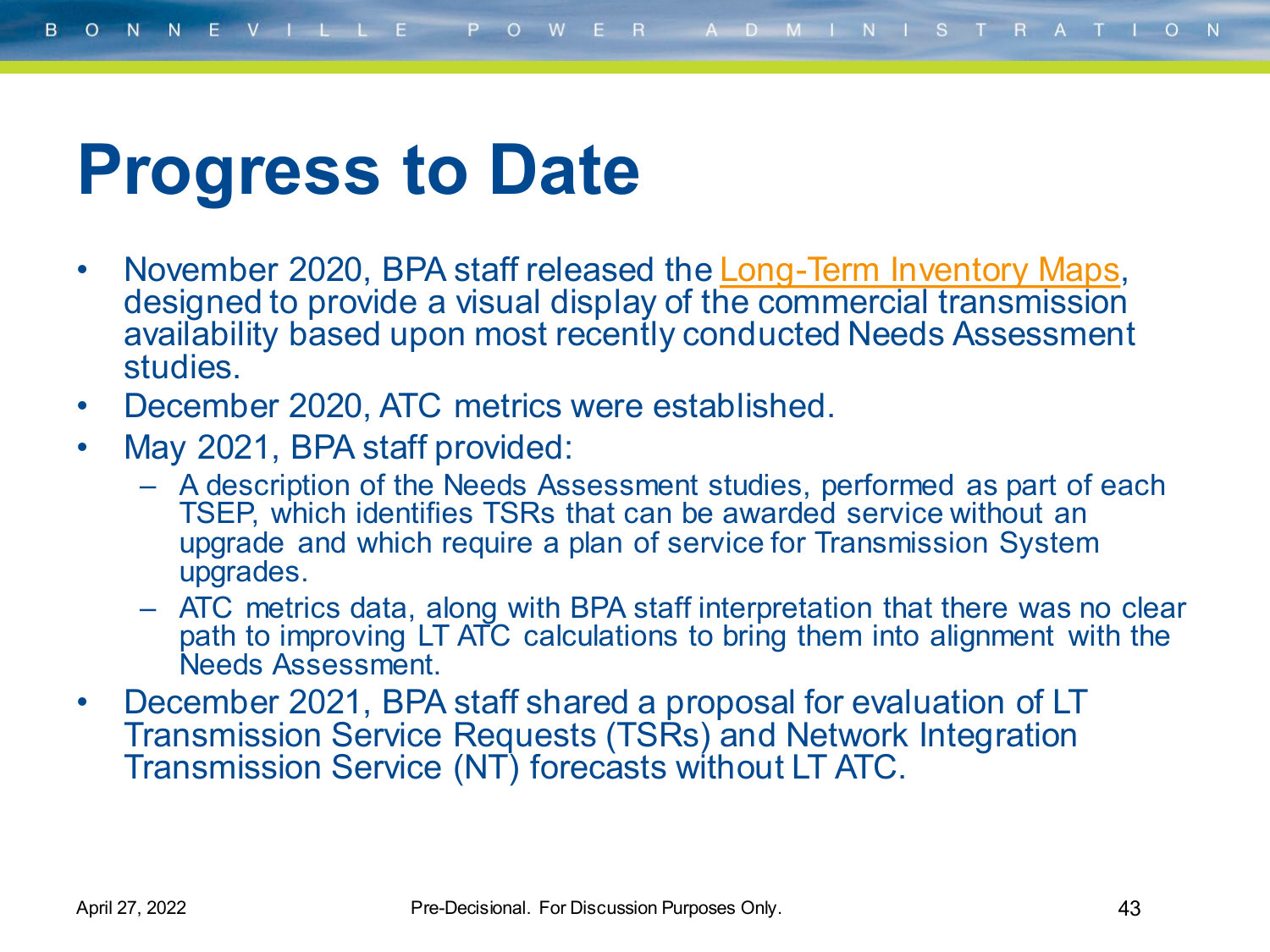# **Step 3: Data and/or Analysis**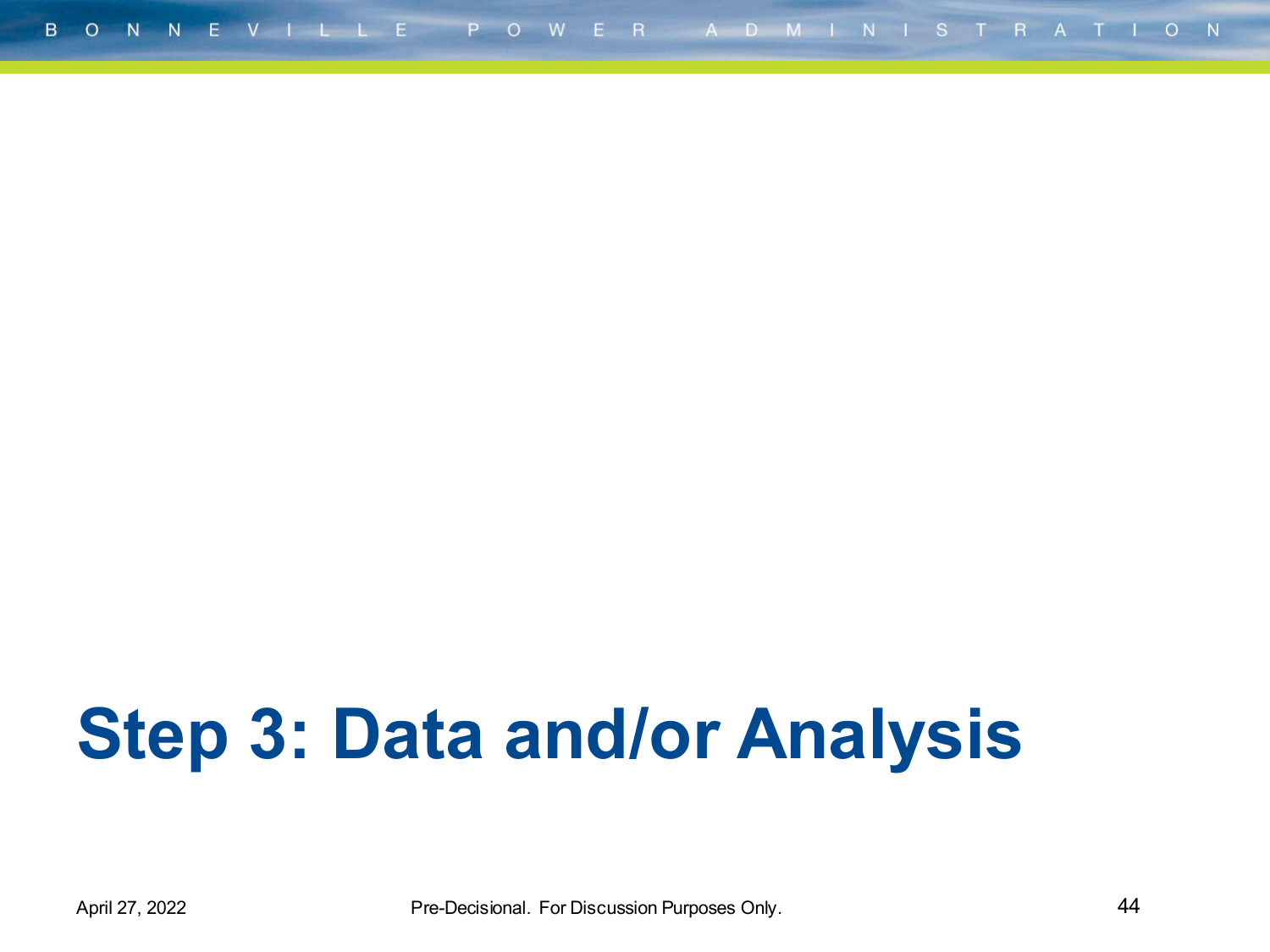#### **Metric #1- Long-Term ATC vs Needs Assessment [originally presented in May 2021]**

Most Limiting Needs Assessment Less LT ATC Values by Year (Positive values indicate the Needs Assessment has more availability than the LT ATC)



**Objective** – Track the magnitude of the difference between the posted LT ATC and Needs Assessment Study results.

**Key Takeaway** – There does not appear to be a correlation between these two values.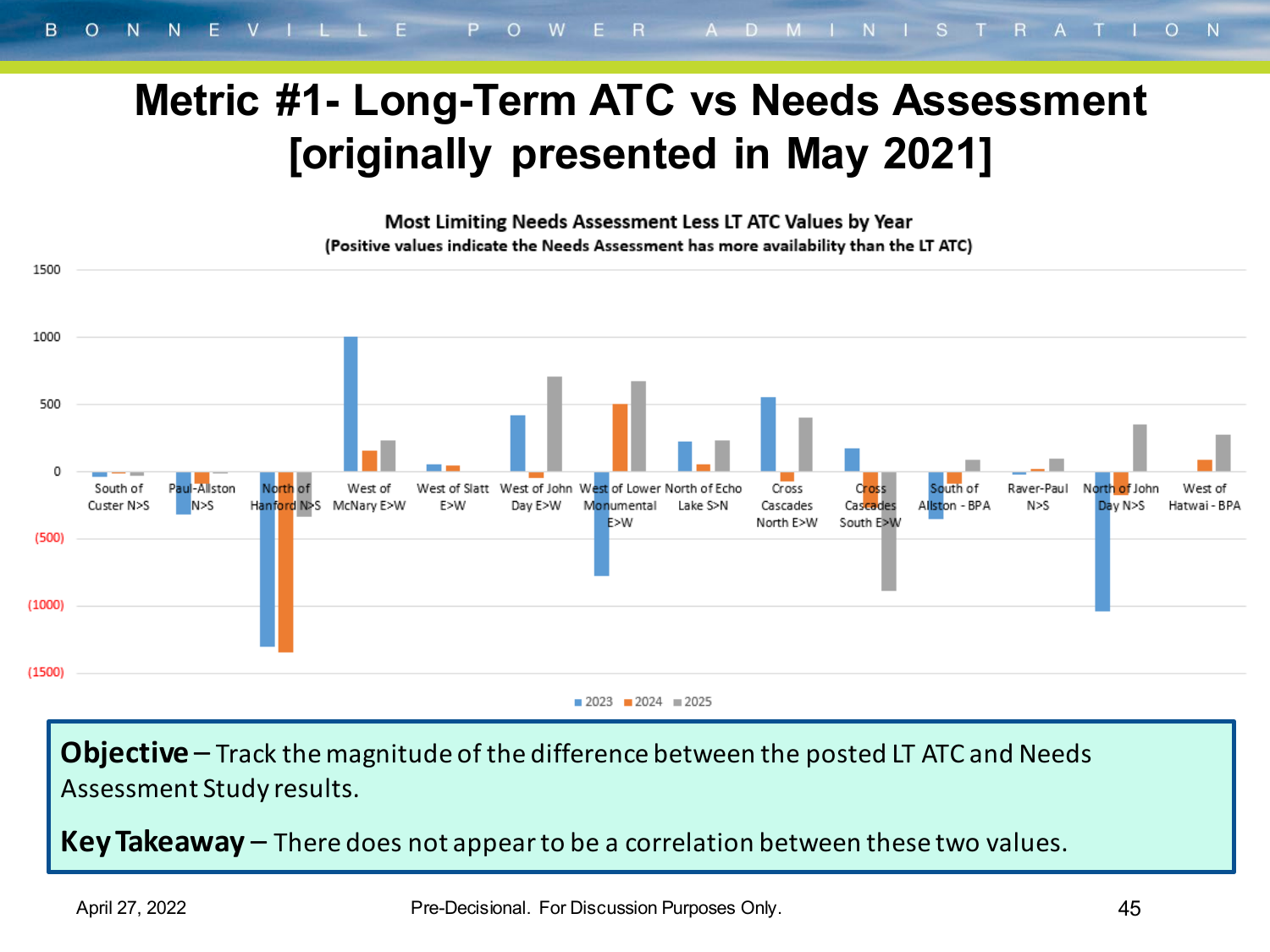#### **Metric #2 – MWs Awarded via Studies [originally presented in May 2021]**

#2 - MW Awarded via Study Processes Compared to Needing a Plan of Service

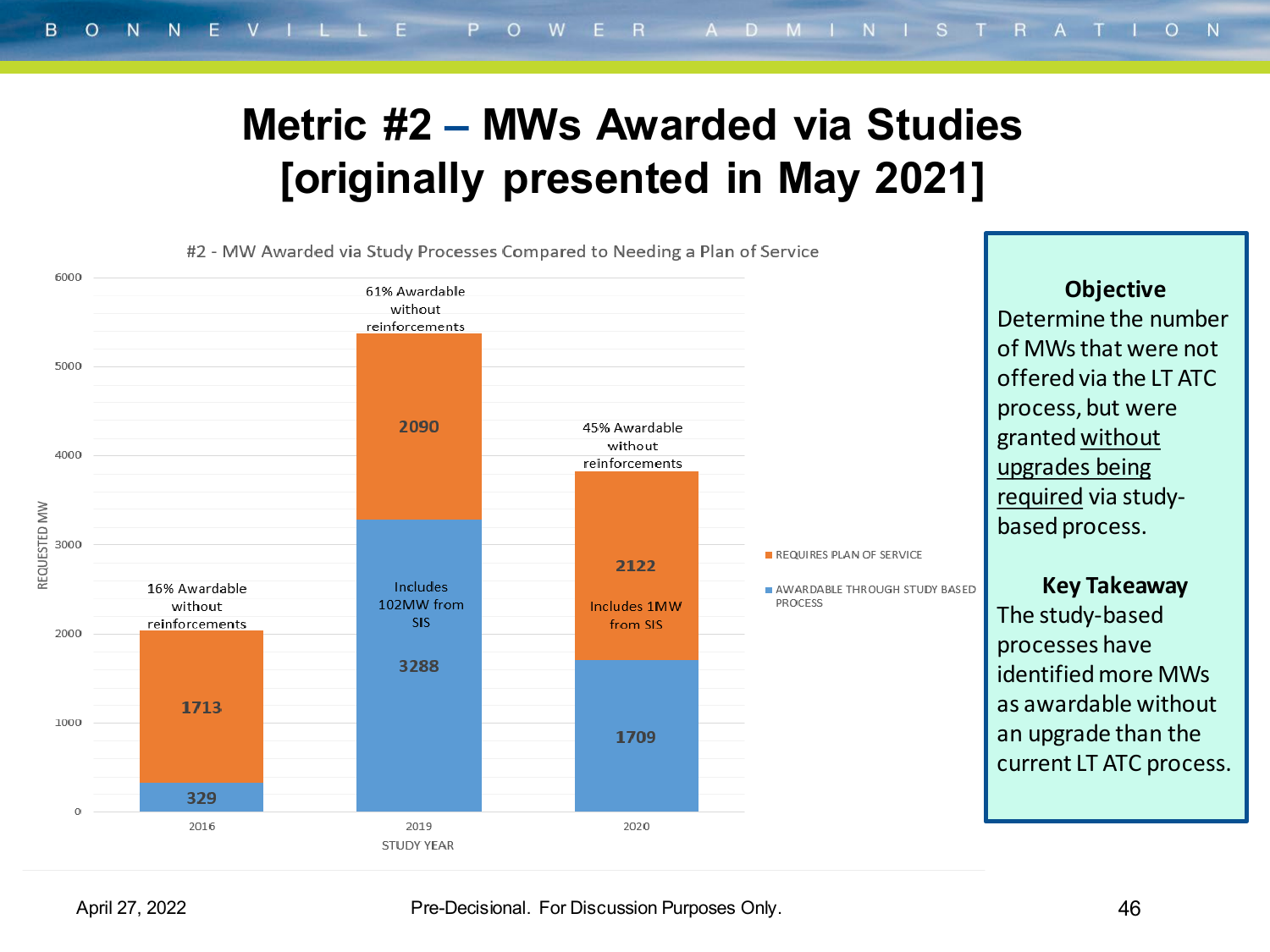#### **Metric #3 – What-If Requests**



**Objective** – Track the number of What-If requests. A reduction indicates increased use of the CTIM tool by customers.

**Key Takeaway** – Since the release of CTIM, the average number of What-If requests processed by the Reservation Desk has declined from an average of 20 per month to 13 per month.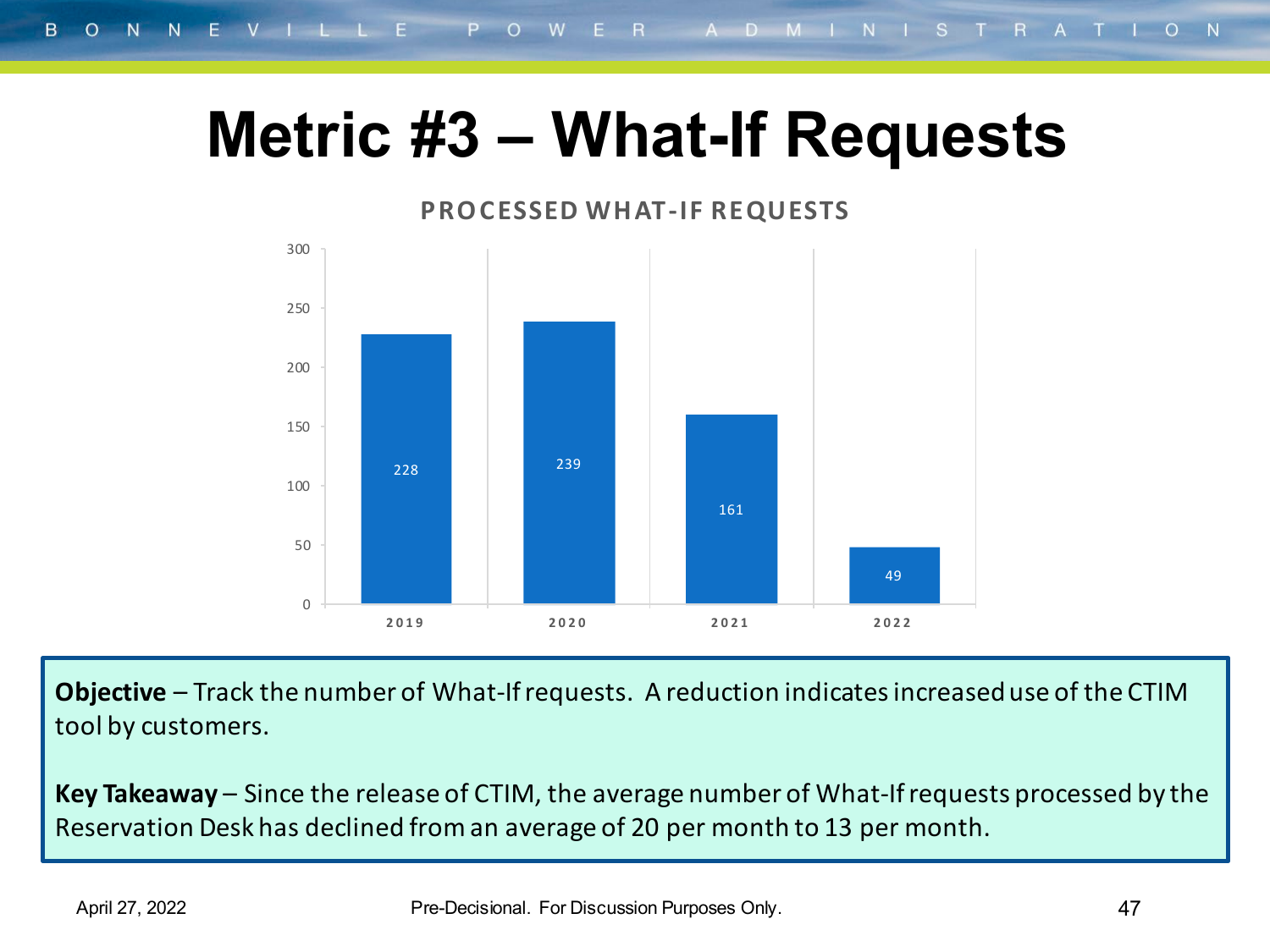# **Step 4: Status Quo vs. BPA Proposal Alternatives**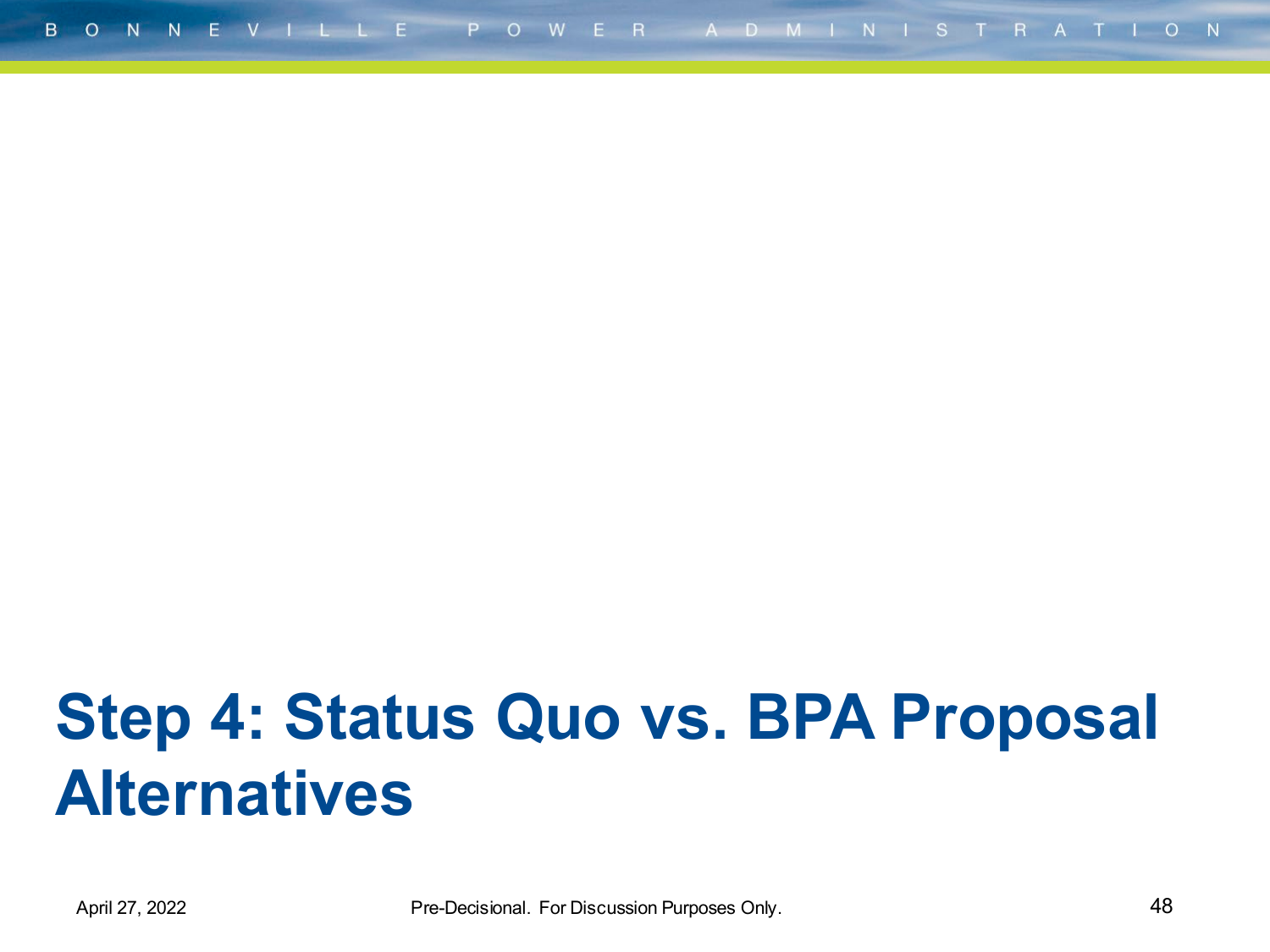## *Status Quo*

#### BPA **continues to**:

- Calculate and post ST ATC values for all constraints
- Calculate and post LT ATC values for all 1:1 constraints
- Perform the TSR Study & Expansion Process (TSEP)

AND

- Calculate LT ATC values for the flow-based constraints
- Perform the LT ATC Base Case update
- Use LT ATC values to assess whether the Transmission System can accommodate impact(s) of new LT TSRs or NT forecasts

AND

– Provide, maintain and update the Commercial Transmission Inventory Map (CTIM), informed by the *Needs Assessment study*, to allow interested parties to determine the potential impacts of a LT TSR or NT forecast on internal paths within BPA's Transmission System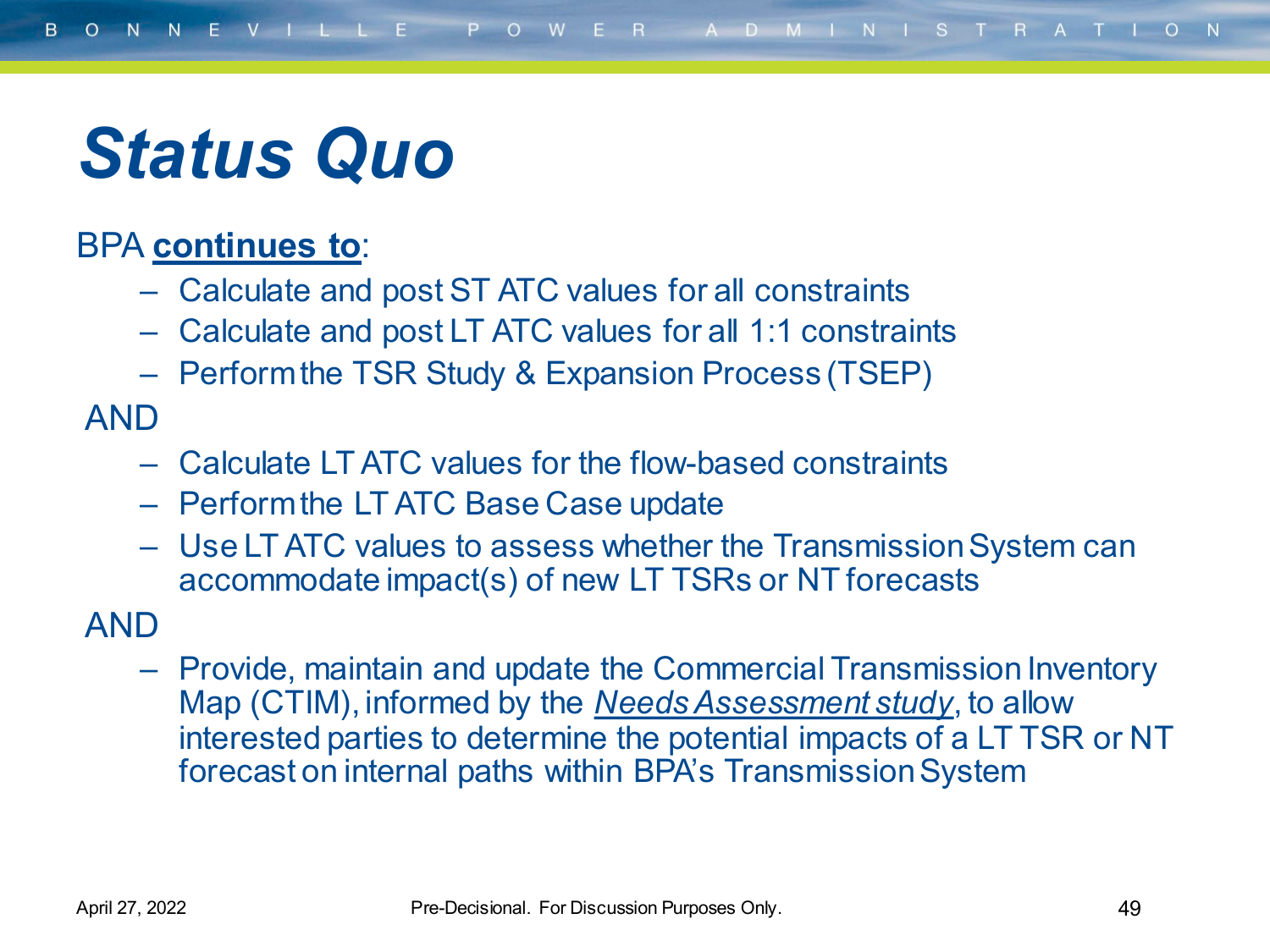## **Proposal**

- BPA will continue to:
	- Calculate and post ST ATC values for all constraints
	- Calculate and post LT ATC values for all 1:1 constraints
	- Perform the TSEP
- BPA will stop:
	- Calculation of LT ATC values for the flow-based constraints
	- Performing the LT ATC Base Case update
	- Use of LT ATC values to assess whether the Transmission System can accommodate impact(s) of new LT TSRs or NT forecasts
- BPA will begin to:
	- Provide, maintain and update the CTIM, informed by the *commercial powerflow studies*, to allow interested parties to determine the potential impacts of a LT TSR or NT forecast on internal paths within BPA's Transmission System
	- Perform of frequent commercial powerflow studies to assess whether the Transmission System can accommodate impact(s) of new LT TSRs or NT forecasts, similar to the Needs Assessment which is now performed as part of the TSEP Cluster Study
	- Regularly share study results to provide additional transparency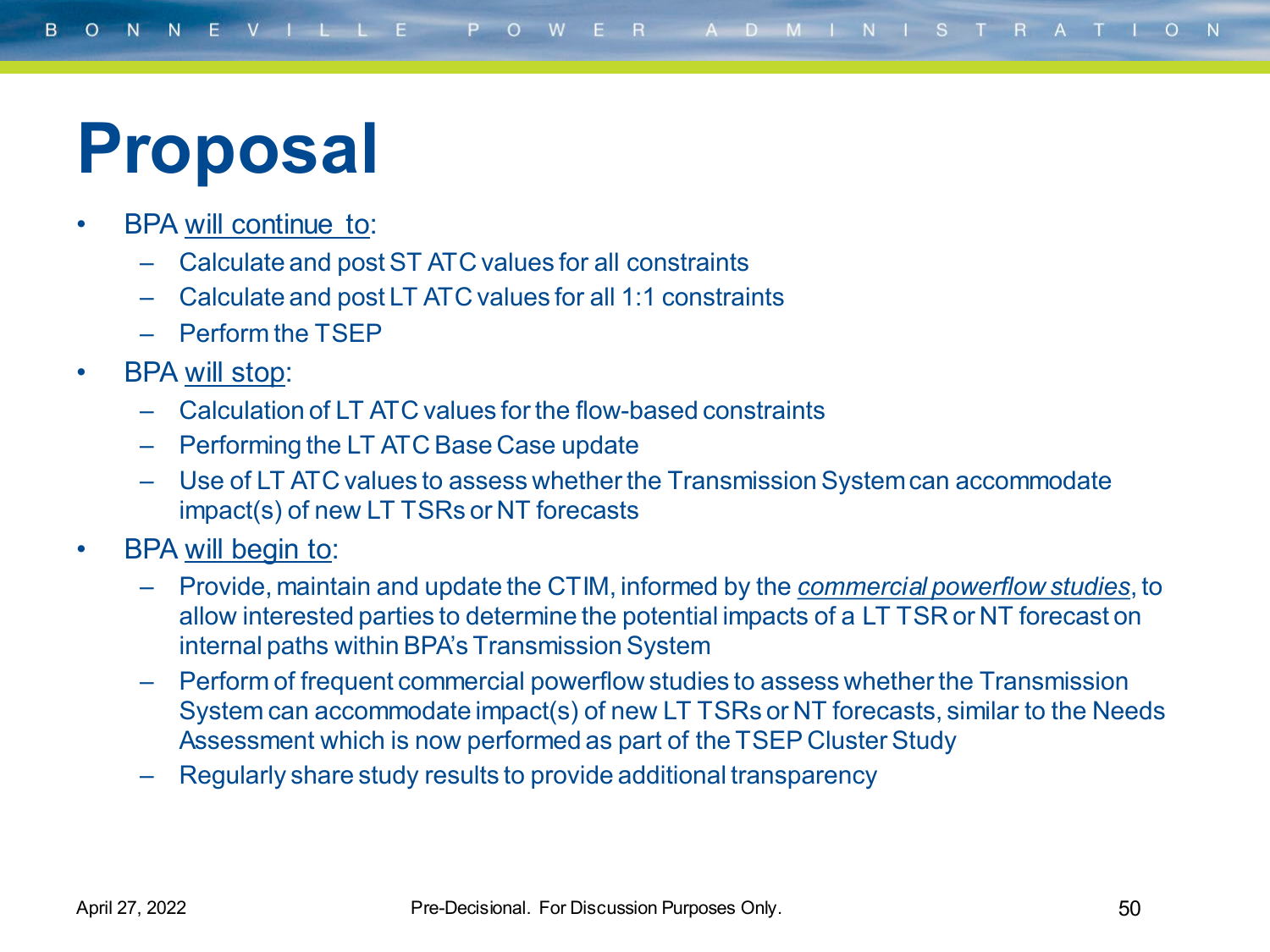## **Status Quo vs. BPA Proposal**

| <b>Options</b>                                                                                                                                                                                                                                             | <b>Status Quo</b> | <b>BPA Proposal</b> |
|------------------------------------------------------------------------------------------------------------------------------------------------------------------------------------------------------------------------------------------------------------|-------------------|---------------------|
| Calculate and post ST ATC values for all constraints                                                                                                                                                                                                       | Yes               | <b>Yes</b>          |
| Calculate and post LT ATC values for all 1:1 constraints                                                                                                                                                                                                   | Yes               | <b>Yes</b>          |
| Calculate of LT ATC values for the flow-based constraints                                                                                                                                                                                                  | Yes               | <b>NO</b>           |
| Perform the TSEP                                                                                                                                                                                                                                           | Yes               | Yes                 |
| Perform the LT ATC Base Case update                                                                                                                                                                                                                        | <b>Yes</b>        | <b>NO</b>           |
| Use of LT ATC values to assess whether the Transmission System can<br>accommodate impact(s) of new LT TSRs or NT forecasts                                                                                                                                 | <b>Yes</b>        | <b>NO</b>           |
| Provide the CTIM, informed by studies, to allow interested parties to<br>determine the potential impacts of a LT TSR or NT forecast on internal paths<br>within BPA's Transmission System                                                                  | <b>Yes</b>        | Yes <sup>1</sup>    |
| Performance of frequent commercial powerflow studies to assess whether<br>the Transmission System can accommodate impact(s) of new LT TSRs or NT<br>forecasts, similar to the Needs Assessment which is now performed as part<br>of the TSEP Cluster Study | <b>NO</b>         | Yes                 |
| Regularly share study results to provide additional transparency                                                                                                                                                                                           | <b>NO</b>         | Yes                 |

*<sup>1</sup> This function would use new inputs*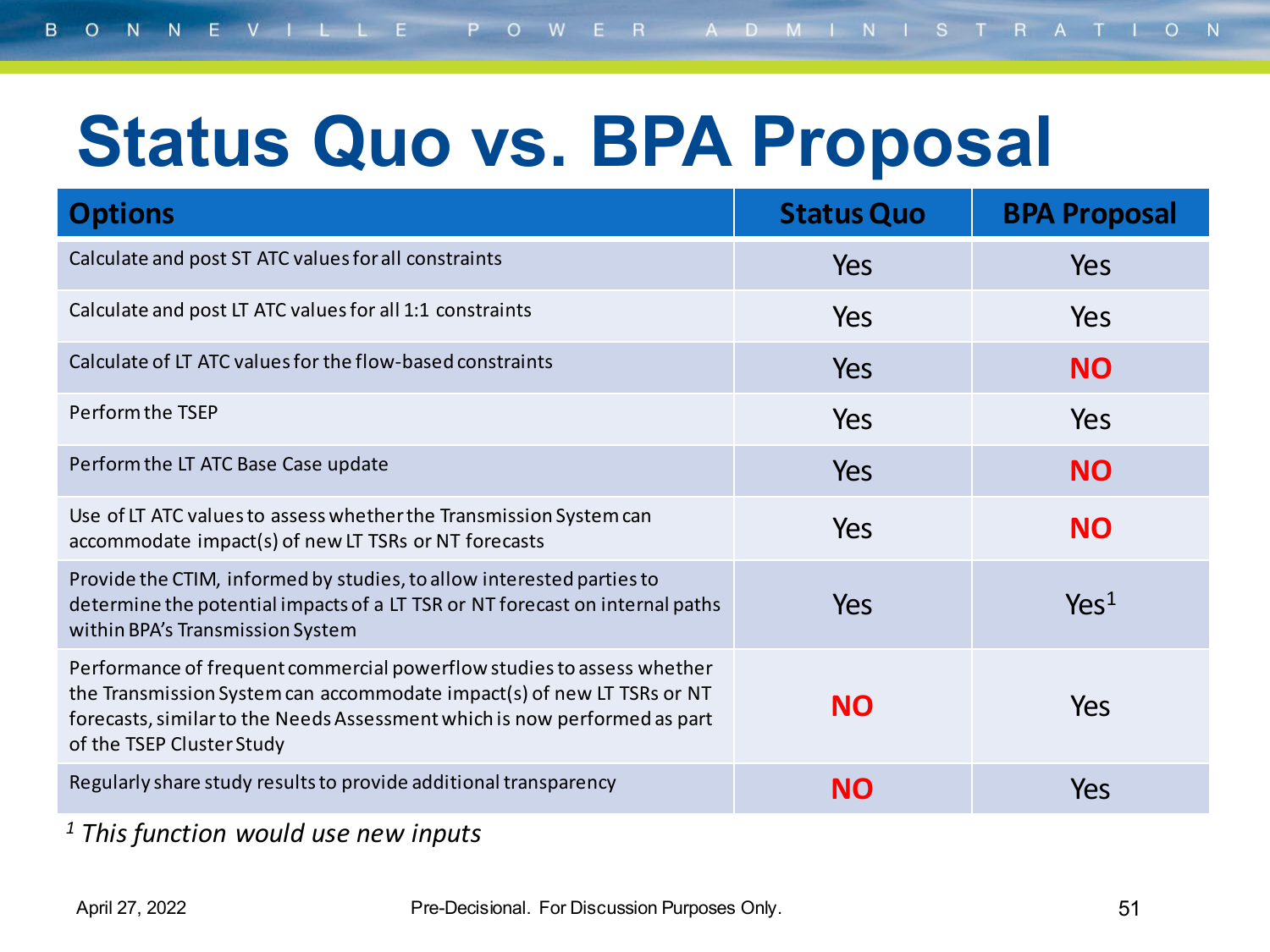## **Limitations and Benefits**

- Current Limitations
	- The LT ATC values are not well correlated with the Needs Assessment results
		- LT ATC is not a good reflection of BPA's ability to accommodate new LT TSRs or NT forecasts.
	- Scenarios and input assumptions cannot be updated without the delay of a public process
		- For example, if BPA staff realize during the annual LT ATC Base Case update that additional or different scenarios should be used to better inform the LT ATC values, they cannot do so until the next annual update.
- Future Benefits
	- Commercial powerflow studies will be very similar to the Needs Assessment, so BPA staff anticipate strong correlation between the results of these two studies.
	- Scenarios and input assumptions can be updated immediately
		- Customers would be informed of any changes through the posted commercial powerflow study report (via Tech Forum).
	- CTIM tool updated more frequently.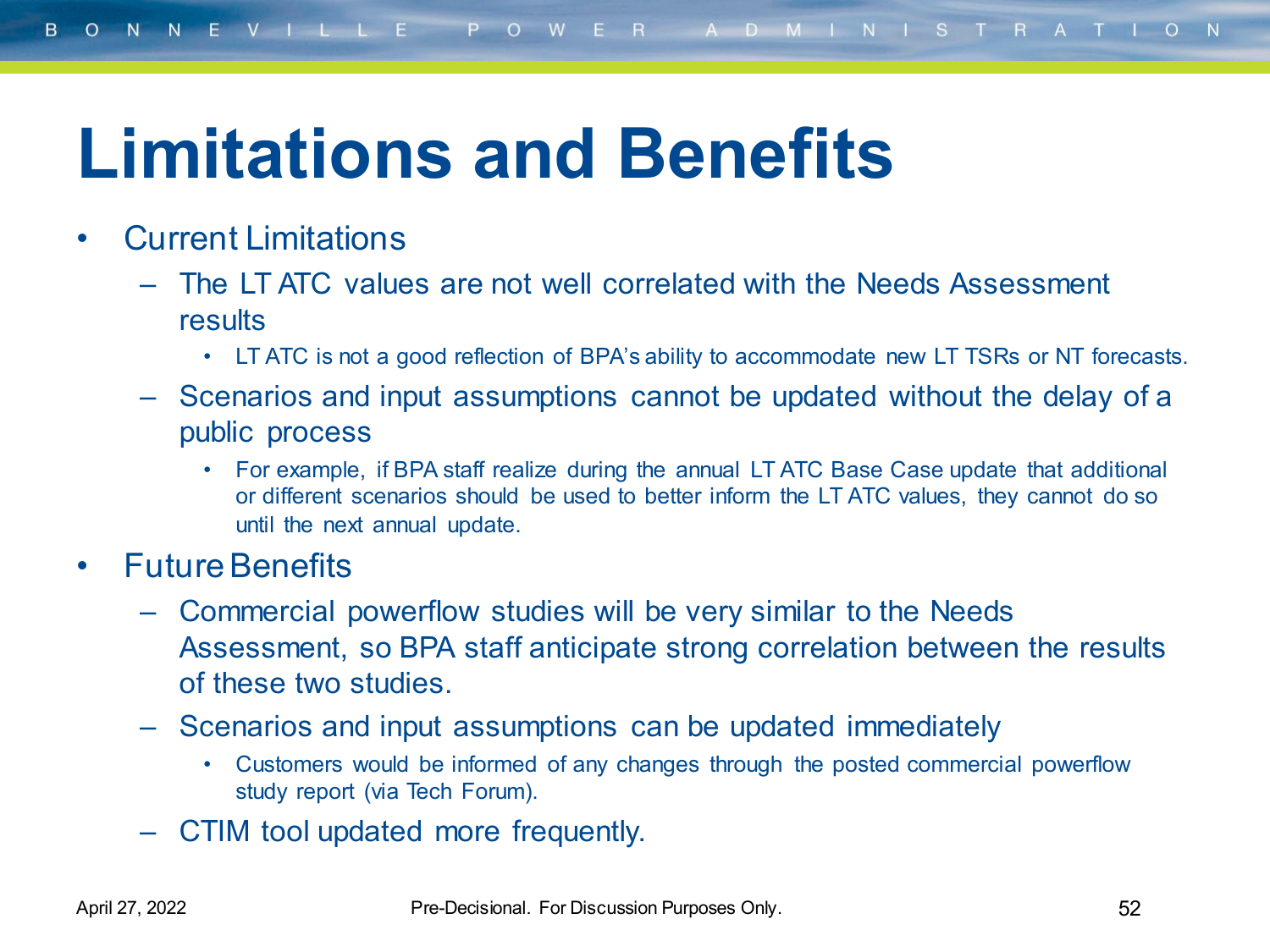# **Step 5: Customer Feedback and BPA Response**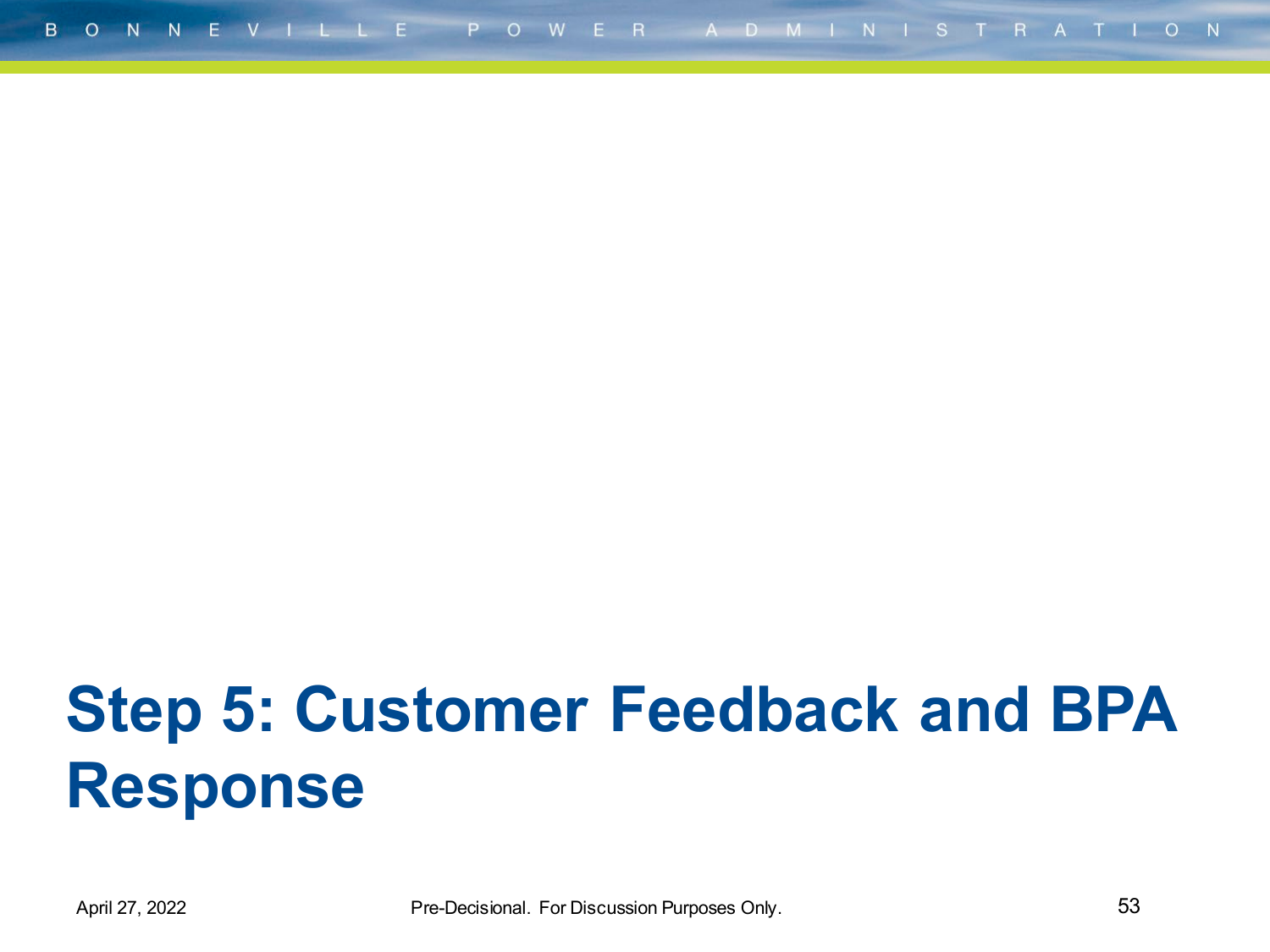## **Feedback from Last Workshop**

- During the December 7, 2021 workshop, BPA staff opened a comment period and asked:
	- Do customers support BPA's proposal? If not, why?
	- Do customers foresee any cons to BPA's proposal? If so, please explain.
	- What sorts of data customers believe would provide sufficient transparency into the commercial powerflow studies?
- Three sets of comments were received:
	- One supportive of the proposal, though no feedback provided on frequency of commercial powerflow studies
	- Another supportive of the proposal with feedback that quarterly results of commercial powerflow studies would be desirable
	- One opposed to the proposal, citing concerns with transparency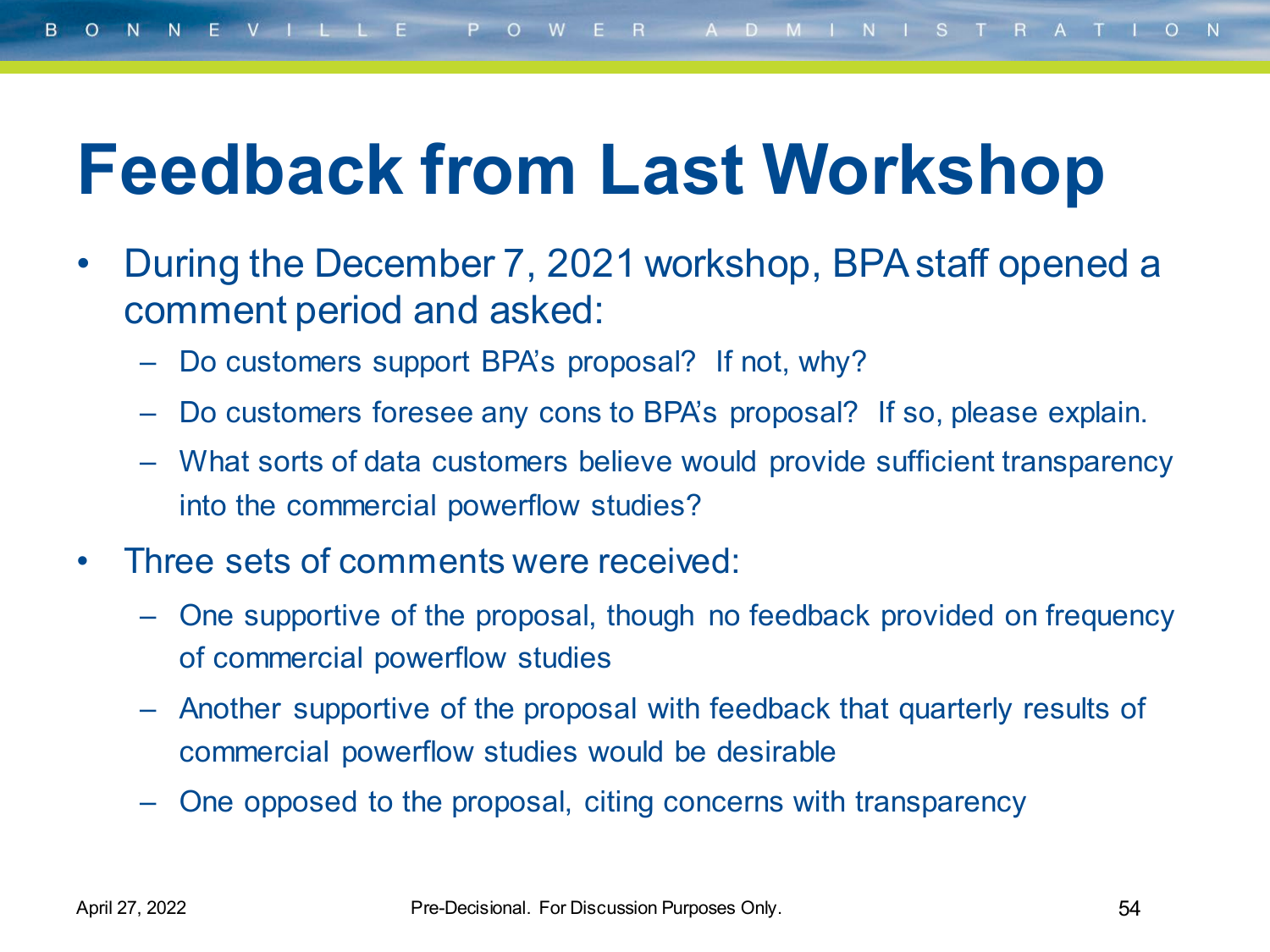## **Alternatives for Frequency**

- Commercial powerflow studies, used to evaluate whether LT TSRs or NT forecasts can be accommodated, to be performed:
	- Alternative A: At least quarterly (every three months) unless no TSRs are submitted in this timeframe
	- Alternative B: At least every other month unless no TSRs are submitted in this timeframe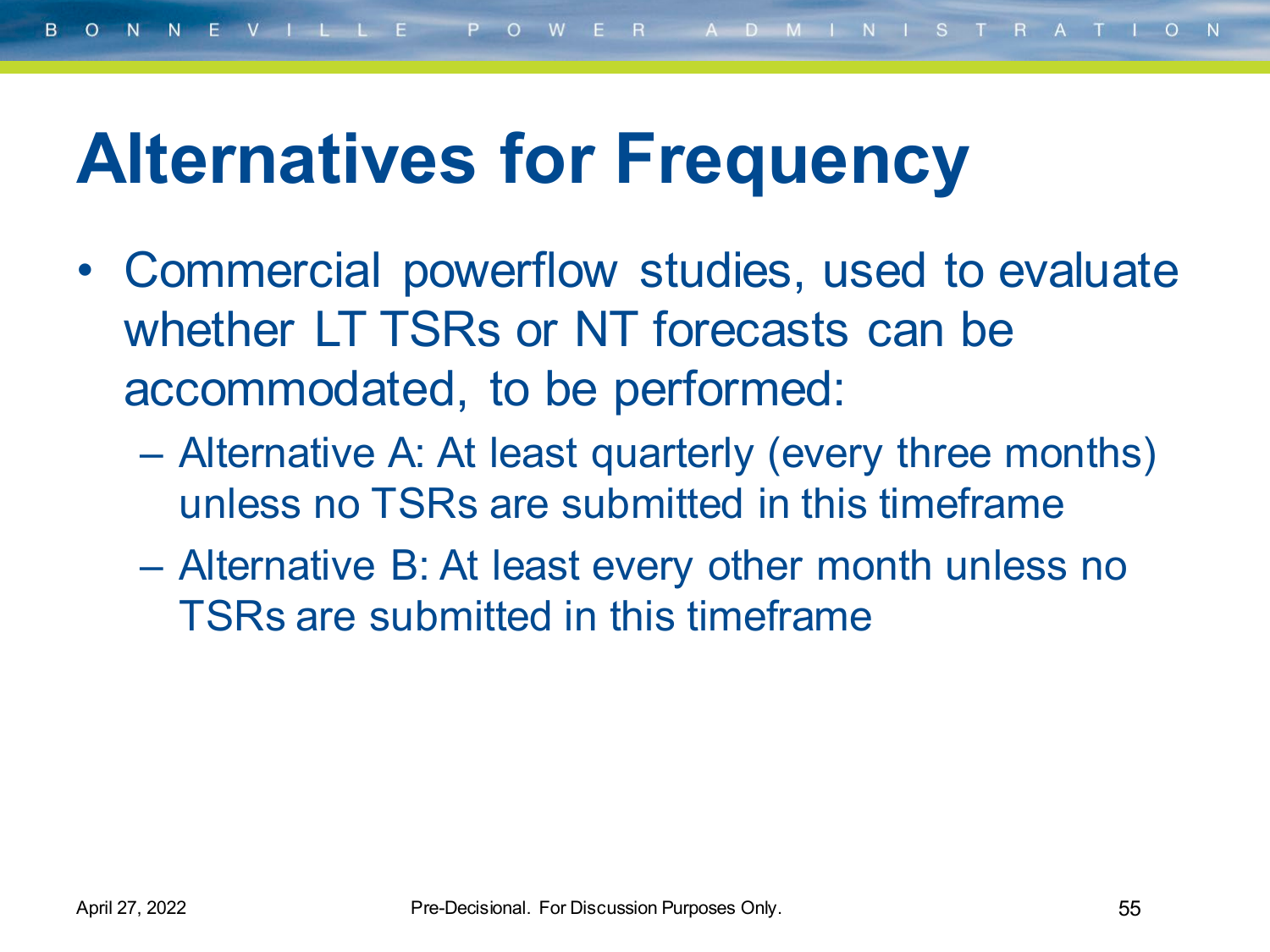## **Alternatives for Transparency**

Data on inputs and/or output of commercial powerflow studies to be shared:

- Alternative A: Publish modeling assumptions or inputs to the commercial powerflow studies, similar to what is currently provided with each long-term ATC Base Case update:
	- [2020 ATC Base Case 2025 Assumptions](https://www.bpa.gov/-/media/Aep/transmission/atc-methodology/2020-atc-base-case-2025-assumptions.pdf) (Effective 3/11/21)
	- [2020 ATC Generation 2025 Assumptions](https://www.bpa.gov/-/media/Aep/transmission/atc-methodology/2020-atc-generation-2025-assumptions.pdf) (Effective 3/11/21)
	- [2020 ATC Base Case 2030 Assumptions](https://www.bpa.gov/-/media/Aep/transmission/atc-methodology/2020-atc-base-case-2030-assumptions.pdf) (Effective 3/11/21)
	- [2020 ATC Generation 2030 Assumptions](https://www.bpa.gov/-/media/Aep/transmission/atc-methodology/2020-atc-generation-2030-assumptions.pdf) (Effective 3/11/21)
- Alternative B: Publish a commercial powerflow study report following each study
	- See example posted on the [BP/TC-24 Meetings & Workshops page](https://www.bpa.gov/energy-and-services/rate-and-tariff-proceedings/bp-24-rate-case)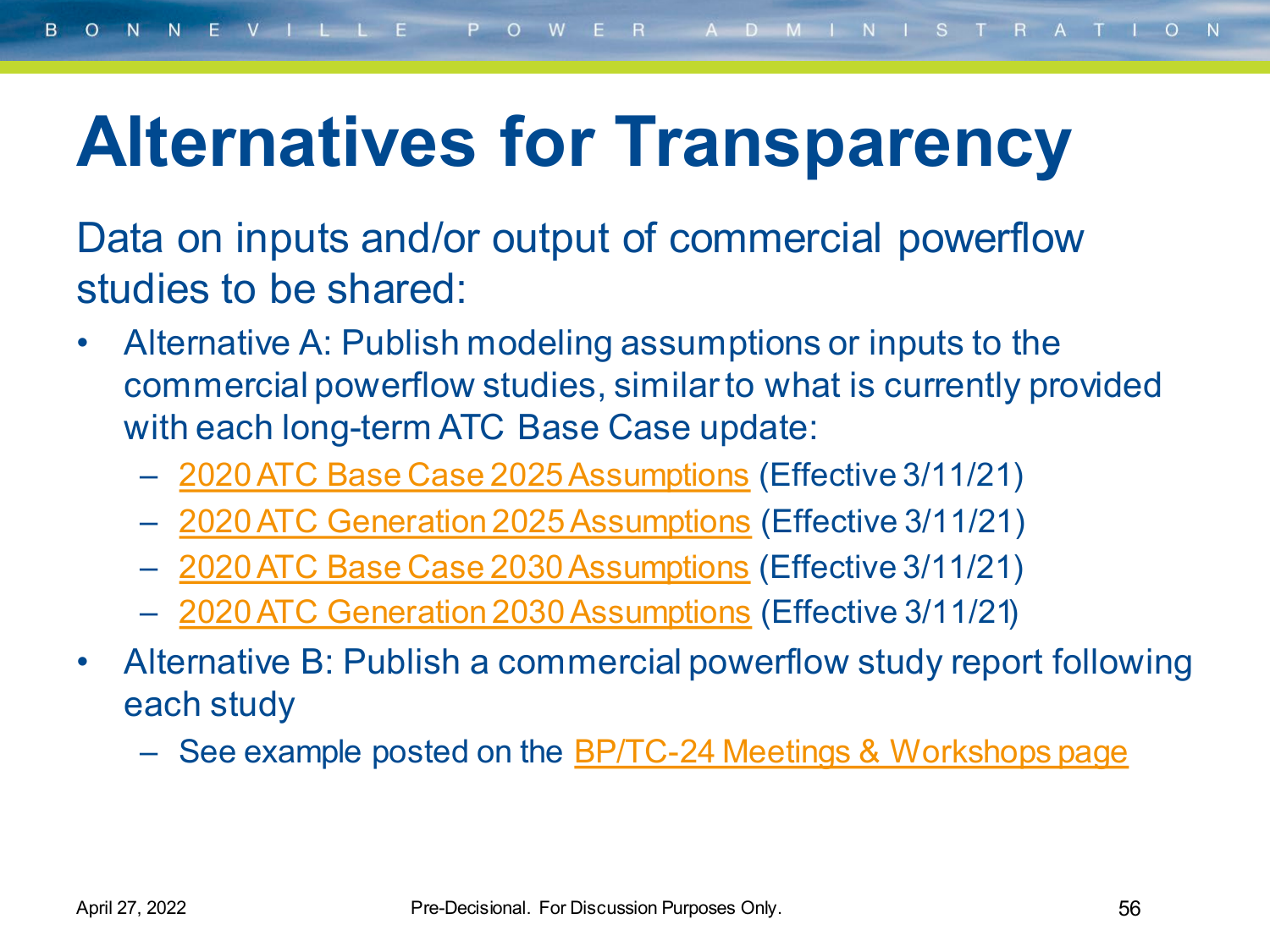## **Feedback Requested**

#### • Frequency (choose one alternative)

- Would you prefer quarterly or bi-monthly commercial powerflow studies to determine whether new LT TSRs and/or NT forecasts can be granted service? If neither, what frequency would be preferable?
- Transparency (choose one or both alternatives)
	- Would the input and output data proposed provide sufficient transparency to the commercial powerflow studies? If not, what other information would you find useful?
- Is the CTIM tool providing value to you? Do you have any feedback on your experience(s) with this tool or suggestions for improvement?
- Please submit responses to the above questions or any aspect of this presentation by Wednesday, May 11 to [techforum@bpa.gov](mailto:techforum@bpa.gov) with a cc to your Transmission Account Executive, use "LARP" as the subject.